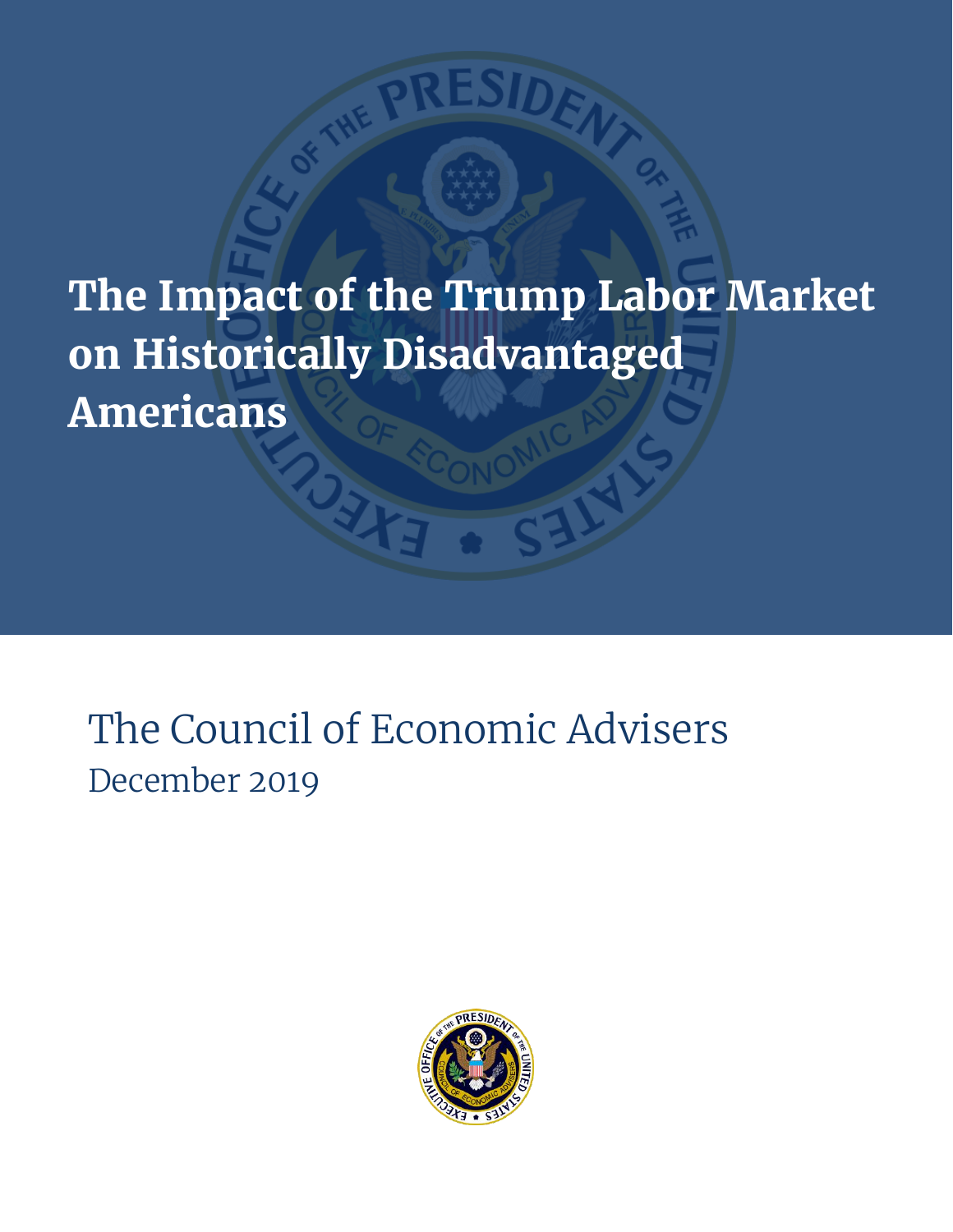## Executive Summary

The U.S. labor market is the strongest it has been in the last half century, as shown by economic data across various metrics. This is partly attributable to President Trump's progrowth economic policies, the results of which are disproportionately benefiting Americans who were previously left behind. The Administration's policies are boosting labor demand and lowering structural barriers to entering the labor market. This report provides evidence that this labor market has contributed to reduced inequality through an economic boom that is greatly benefiting historically disadvantaged groups. These groups are becoming more and more self-reliant through their economic activity, rather than remaining inactive in the labor market to qualify for means-tested government programs.

The Trump Administration's pro-growth policies have led to a surge in labor demand, and thus, for the first time on record, there are more job openings than unemployed people. In 2019, the U.S. unemployment rate has reached 3.5 percent, the lowest rate in five decades. Falling unemployment has reduced the share of the population on unemployment insurance to the lowest level since recording started in 1967. Importantly, the unemployment rate for many historically disadvantaged groups has also reached historic lows. The African American unemployment rate has hit the lowest level on record, and series lows have also been achieved for Asians, Hispanics, American Indians or Alaskan Natives, veterans, those without a high school degree, and persons with disabilities, among others.

Since the 2016 election, the economy has added more than 7 million jobs, far exceeding the 1.9 million predicted by the Congressional Budget Office in its final preelection forecast, which relied on trends from the previous phase of the current economic expansion. These gains have brought people from the sidelines into employment. In parts of 2019, nearly three quarters of people entering employment came from out of the labor force—the highest rate on record. And the prime-age labor force is growing, reversing losses under the prior administration's expansion period. This evidence suggests that the labor market's revival over the past three years is not a continuation of past trends but instead is the result of President Trump's progrowth policies.

The Trump Administration's policies are not only leading to more jobs but also to higher pay, as a rise in demand in any market puts upward pressure on both quantity and price. Annual nominal wage growth reached 3 percent in 2019 for the first time since the Great Recession, and nominal wage growth has been at or above 3 percent for 16 straight months. Importantly, wage growth for many historically disadvantaged groups is now higher than wage growth for more advantaged groups, as is the case for lower-income workers compared with higherincome ones, for workers compared with managers, and for African Americans compared with whites. These income gains mark a fundamental change relative to those opposite trends observed over the expansion before President Trump's inauguration, contributing to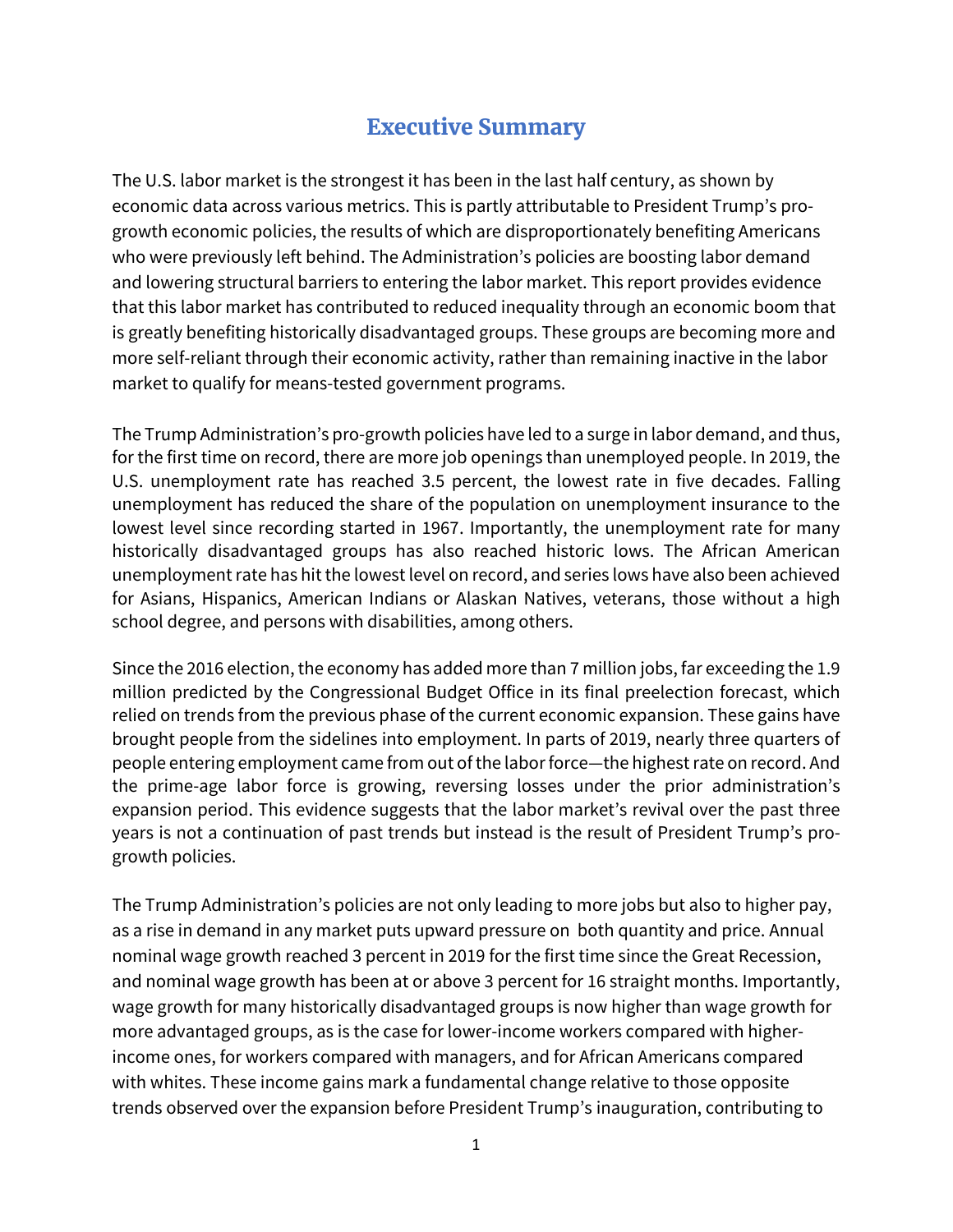reduced income inequality. When measured as the share of income held by the top 20 percent, income inequality fell in 2018 by the largest amount in over a decade. The Gini coefficient, an overall measure of inequality in the population, also fell in 2018.

Employment and earnings gains continue pulling people out of poverty and means-tested welfare programs, increasing their self-reliance through economic activity while decreasing their reliance on government programs that incentivize people to limit their hours or stop working to qualify. The number of people living in poverty decreased by 1.4 million from 2017 to 2018, and the poverty rates for blacks and Hispanics reached record lows. Food insecurity has fallen, and, as of August 2019, there are nearly 7 million fewer people participating in the Supplemental Nutrition Assistance Program (SNAP, formerly known as the Food Stamp Program) than at the time of the 2016 election. The caseload for Temporary Assistance for Needy Families (TANF) has fallen by almost 700,000 individuals, and the number of individuals on Social Security Disability Insurance has fallen by almost 380,000 since the 2016 election. Similarly, Medicaid rolls are decreasing, even as the U.S. population increases. Our analysis shows that this decrease is predominantly due to a reduction in the number of Medicaid-eligible individuals because of income growth, not eligibility restrictions.

Another Administration priority is the Opportunity Zones provision created by the 2017 taxreform. Opportunity Zones are supply-side tax cuts designed to spur investment and drive up labor demand, directly helping historically disadvantaged people through increased economic activity. These zones therefore aim to reduce poverty by enhancing self-sufficiency rather than by growing government dependency through demand-side programs.

In addition to having encouraged these unprecedented gains for historically disadvantaged groups, the Trump Administration is launching several new initiatives to increase economic opportunity by removing barriers to work. Modernizing worker training will ensure that workers have the skills needed to find jobs and build careers. Reforming occupational licensing will make it easier for workers to enter certain professions where regulations go beyond what is necessary to protect consumers. Occupational licensing also makes it more difficult to move to a different State, and reform will allow more workers to move to where there are available jobs.

Additionally, those leaving incarceration or struggling with opioid addiction face barriers to finding work, which stops them from filling open jobs. And many parents would like to enter the labor force or work more hours but face high costs for child care. Updating regulations that unnecessarily increase the cost of child care, combating the opioid crisis, and promoting job opportunities for those leaving incarceration will allow more historically disadvantaged individuals to enter the labor market and realize the full benefits of the strong economy.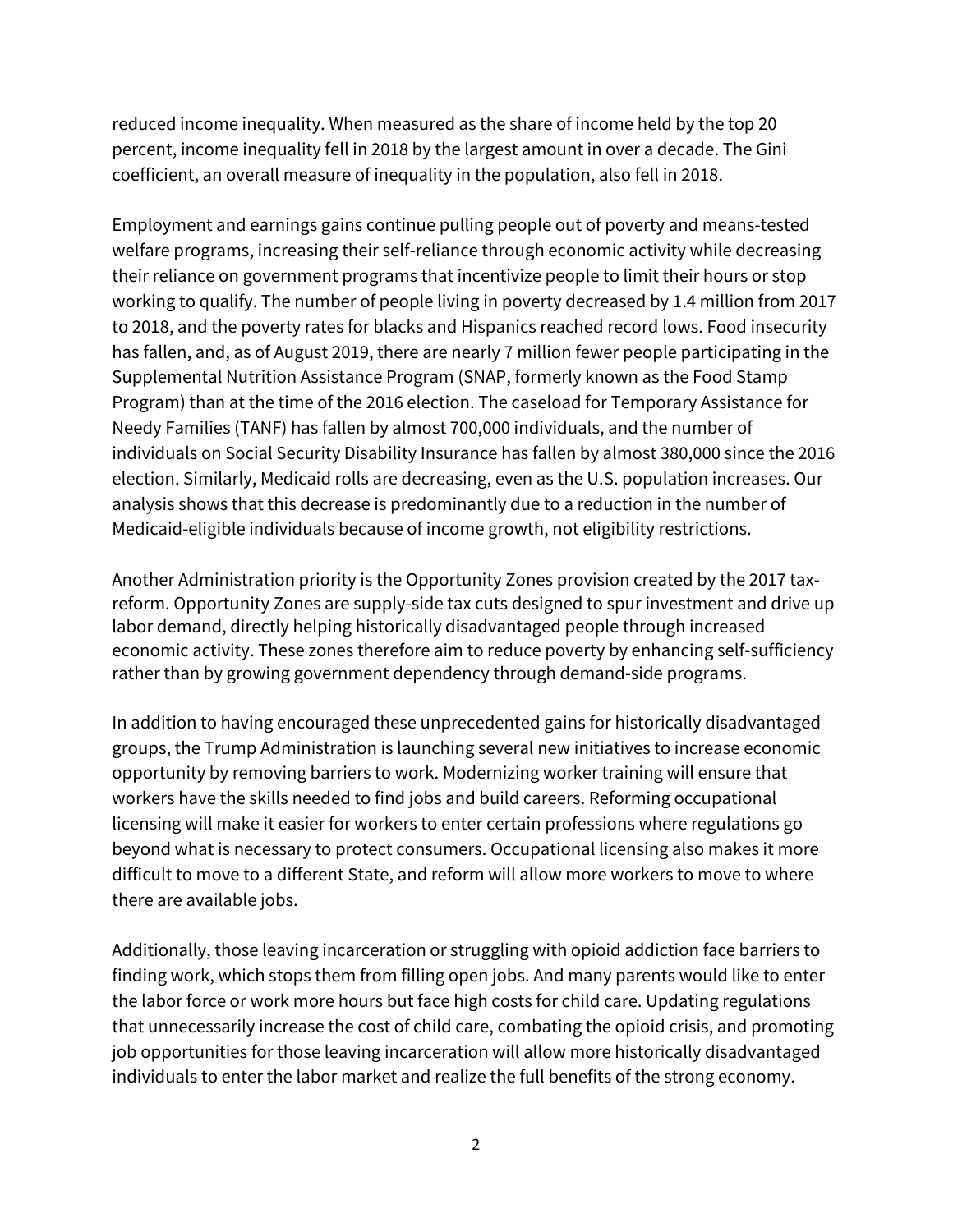Today's strong labor market helps all Americans, but the largest benefits are going to people who were previously left behind during the economic recovery. Additional deregulatory actions targeted at remaining barriers in the labor market will allow the economy to add to its record-length expansion and lead to further employment and income gains, particularly for these historically disadvantaged groups.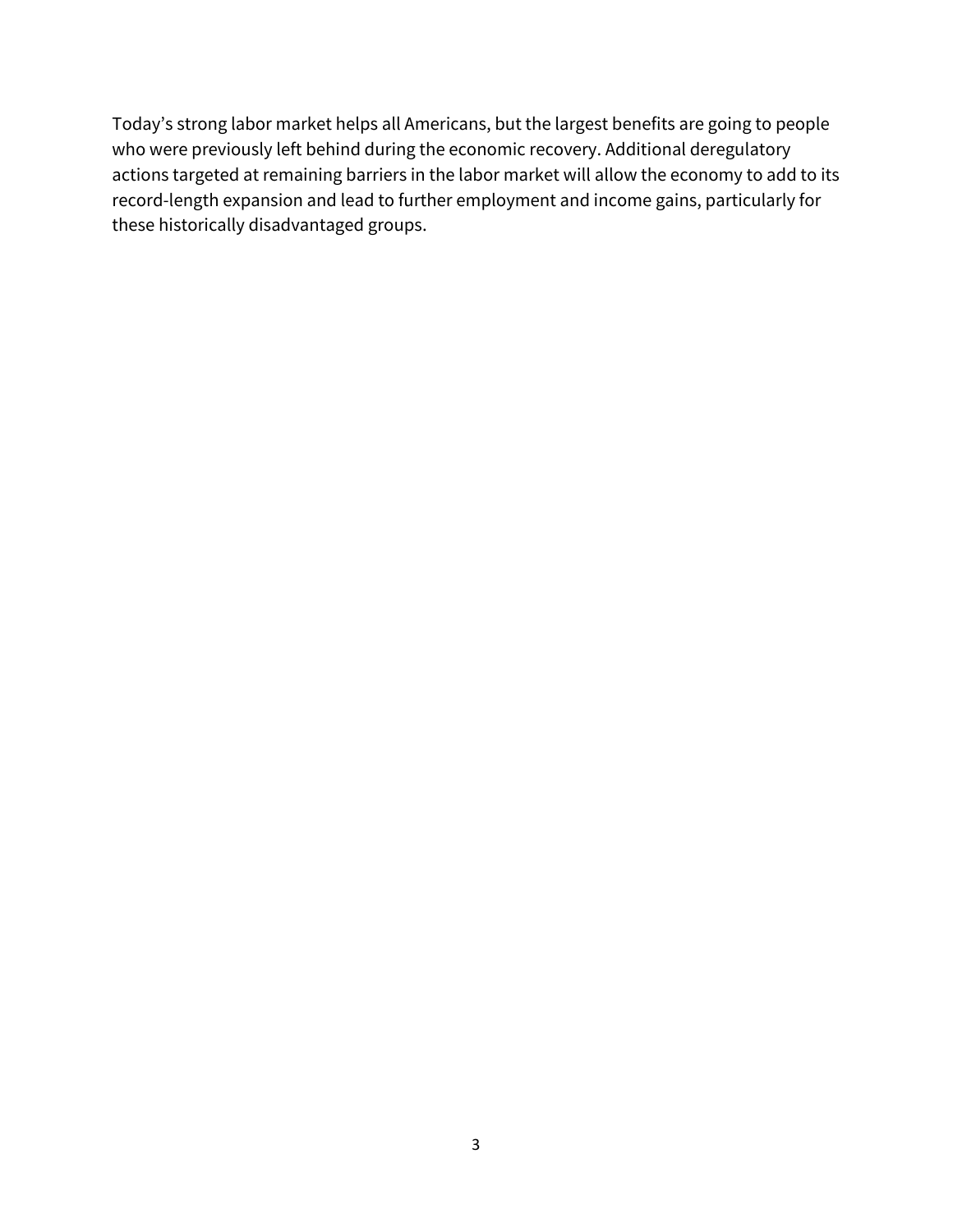## **Introduction**

The U.S. labor market is the strongest it has been in the last half century, as shown by economic data across various metrics. President Trump's pro-growth economic policies are contributing to this strength. While the economic gains realized over the past 3 years are widespread, this report shows that they are disproportionately benefiting Americans who were previously left behind during the recovery. The Administration's policies increase labor demand and decrease structural barriers to entering labor markets. This approach has contributed to reduced inequality through an economic boom that is greatly benefiting historically disadvantaged groups. These groups are becoming more and more self-reliant through economic activity rather than by remaining economically inactive to qualify for means-tested government programs.

Today's tighter labor market and the resulting wage growth are predictable outcomes of the Administration's historic tax cuts and deregulatory actions, which have delivered continued economic expansion. Eliminating unnecessary regulatory burdens and lowering taxes spur labor demand and incentivize firms to make productivity-enhancing investments. As a result, worker productivity, wages, and employment all increase.

Ultimately, these policies help boost the job market's continued expansion, as increased demand with unchanged supply raises quantity (employment) and prices (wages) in labor markets. <sup>1</sup> The United States has experienced 110 consecutive months of positive job growth, continuing the longest positive job growth streak on record. The civilian unemployment rate, which in November 2019 re-achieved its 50-year low of 3.5 percent, has been at or below 4 percent for 21 consecutive months. Today's historically low level of unemployment makes rapid job creation more difficult as it becomes harder for companies to find available workers. Since the Bureau of Labor Statistics (BLS) started collecting data on job openings in 2000, the number of unemployed people exceeded the number of recorded available jobs until March 2018. Since then, there have been more job openings than unemployed people for a remarkable 19 consecutive months.

In total, since the 2016 election, the economy has added 7 million jobs, more than the population of Massachusetts. These job gains are impressive, given that the economic recovery since the Great Recession became the longest in United States history during the summer of 2019. Figure 1 shows the total number of jobs by quarter. Before the 2016 election,

 $1$  Tax cuts also increase the supply of labor, as after-tax wages increase for a given pretax wage. Because supply and demand both increase, quantity will increase and the effect on price (wage) will depend on the relative magnitude of the increases.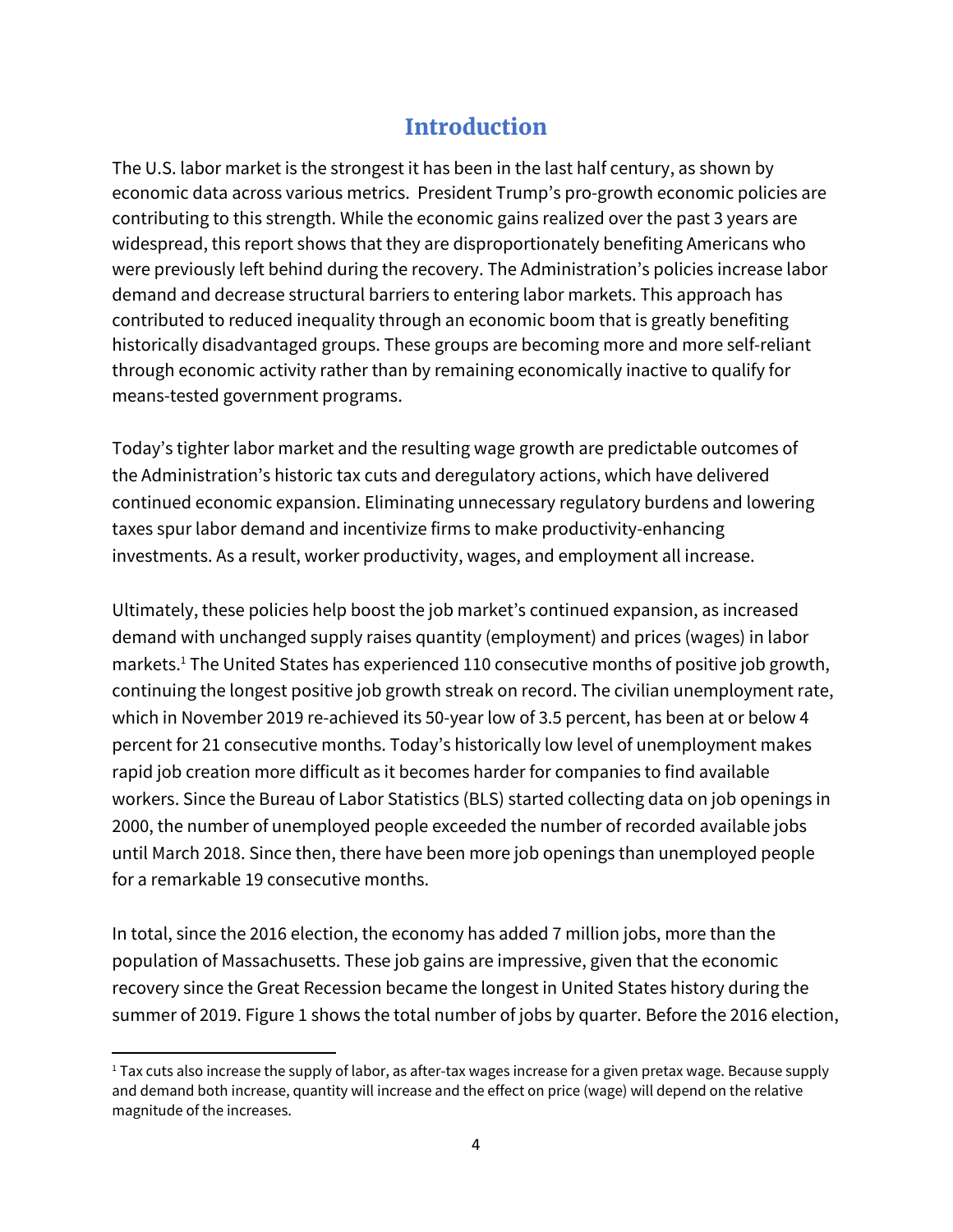the Congressional Budget Office (CBO) expected job growth to slow and the total number of jobs to level off, as workers who were out of the labor force were largely expected to remain on the sidelines (CBO 2016). Instead, job growth under President Trump has far exceeded the 1.9 million predicted by this point in the recovery by the CBO in its final preelection forecast. Americans coming from the sidelines to get jobs have led to employment growth at a similar rate as before the election, even as the unemployment rate has fallen to historic lows. Similarly, before the election, the CBO and the Federal Reserve forecasted that the unemployment rate, which had been declining steadily for many years, would level off at about 4.5 percent, as seen in figure 2 (FOMC 2016).



#### **Figure 1. Total Jobs versus Preelection CBO Forecast, 2012–19**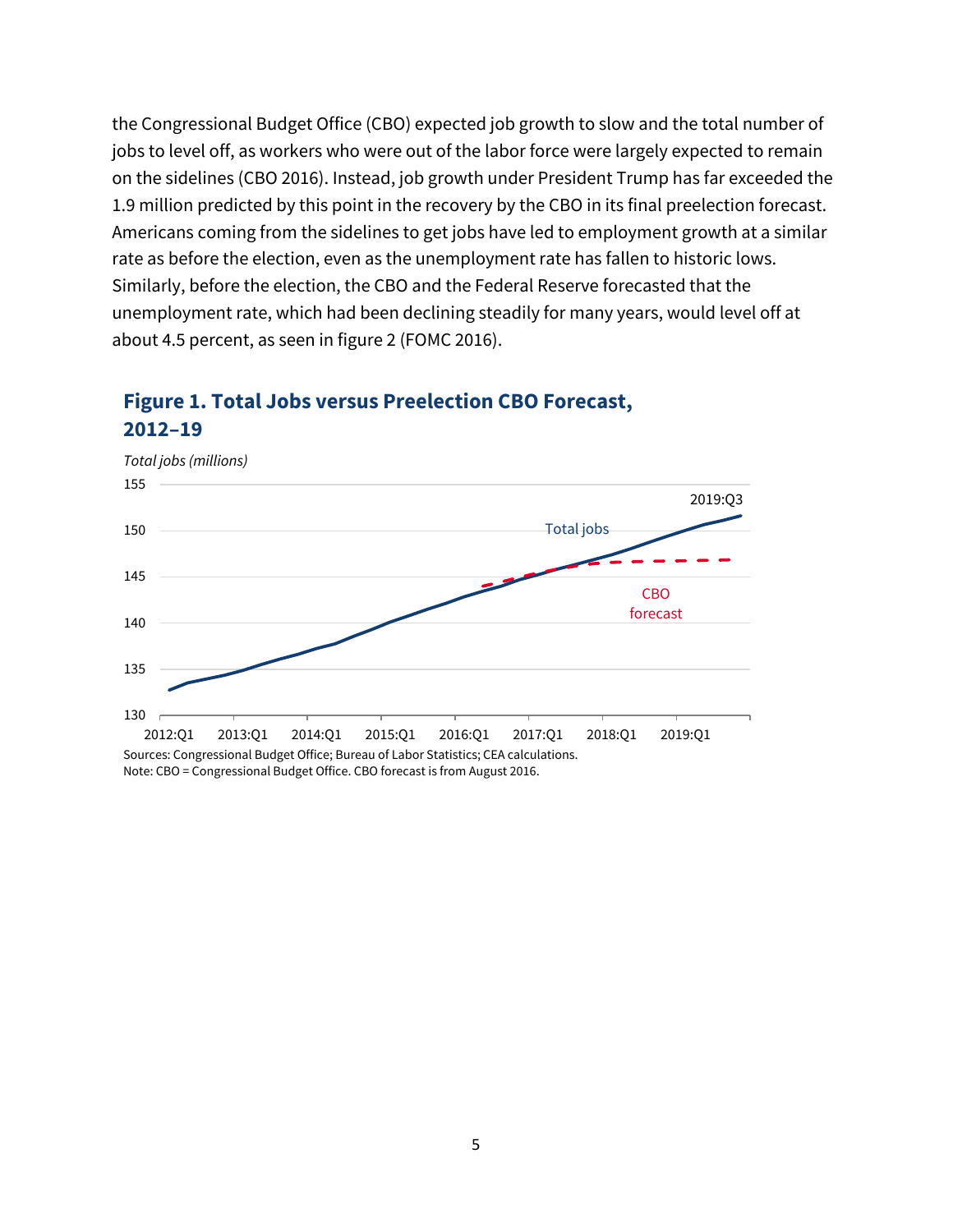

#### **Figure 2. Unemployment Rate versus Preelection Forecasts,**

Sources: Congressional Budget Office; Bureau of Labor Statistics; Federal Reserve. Note: CBO = Congressional Budget Office; FOMC = Federal Open Market Committee; CBO forecast is from August 2016; FOMC forecast is from September 2016.

As it becomes more difficult for employers to find available workers, employers will offer higher pay or expand the pool of workers whom they consider. Annual nominal wage growth reached 3 percent in 2019 for the first time since the Great Recession, and nominal wage growth has been at or above 3 percent for 16 straight months. Importantly, wage growth for many disadvantaged groups is now higher than wage growth for more advantaged groups. And the lowest wage earners have seen the fastest nominal wage growth (10.6 percent) of any income group since the Tax Cuts and Jobs Act was signed into law. Beyond this pay increase for low-income workers, from the start of the current expansion to December 2016, average wage growth for workers lagged that for managers, and that for African Americans lagged that for white Americans. Since President Trump took office, each of these trends has been reversed, contributing to reduced income inequality. When measured as the share of income held by the top 20 percent, income inequality fell in 2018 by the largest amount in over a decade. The Gini coefficient, an overall measure of inequality in the population, also fell in 2018 (U.S. Census 2019).

These employment and income gains have brought people from the sidelines into employment. In the third quarter of 2019, 73.7 percent of workers entering employment came from out of the labor force rather than from unemployment, which is the highest share since the series began in 1990. <sup>2</sup> Additionally, the prime-age labor force is growing, reversing losses

 $\overline{a}$ <sup>2</sup> CEA calculation from labor force transition data reported by the BLS.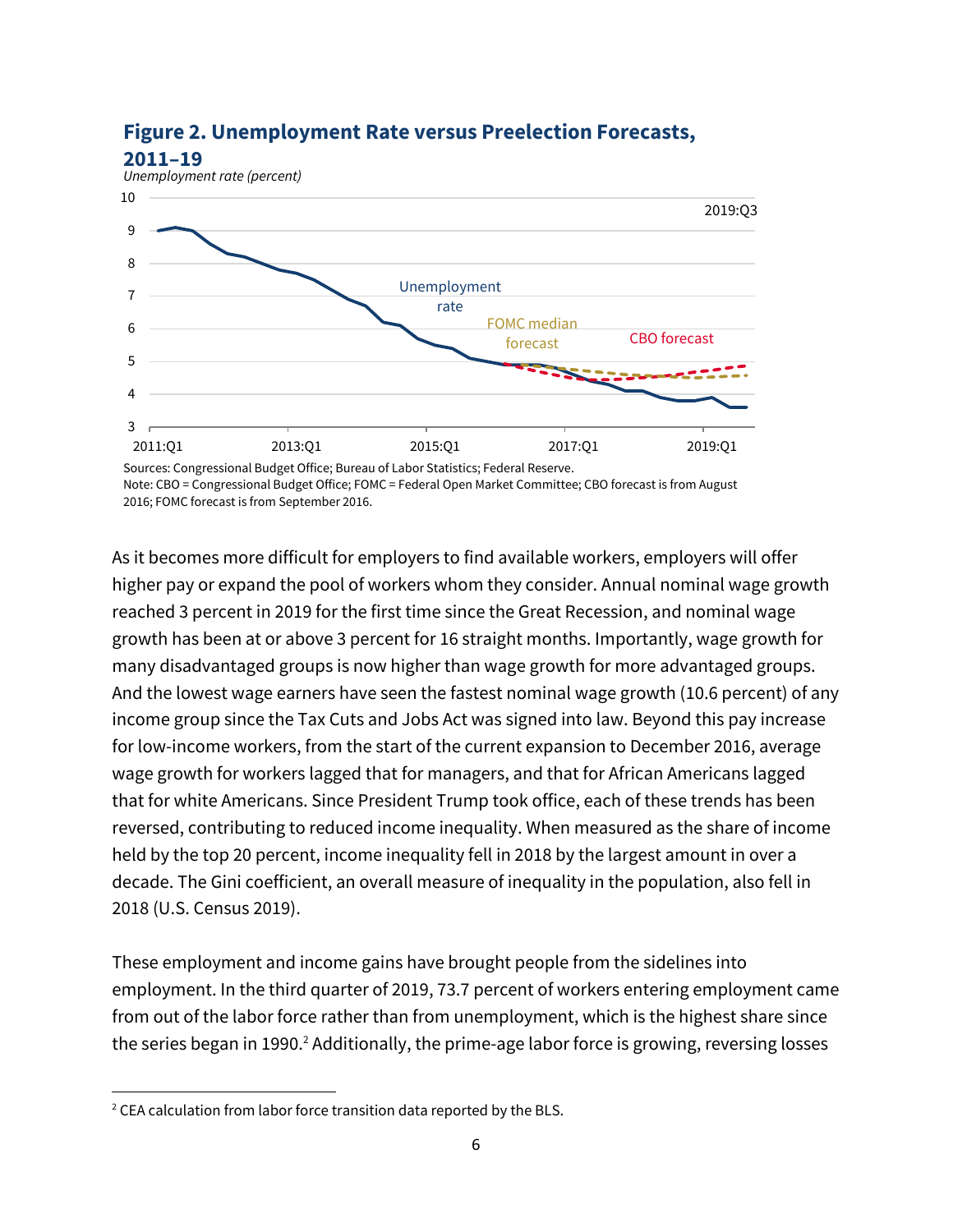under the prior administration's expansion period. Under the prior administration's expansion period, the prime-age labor force shrank by roughly 1.5 million; in contrast, under the current Administration it has expanded by 2.1 million people so far. Importantly, a strong market for jobs creates work opportunities for those with less education or training, prior criminal convictions, or a disability.

This movement from the sidelines into the labor market also pulls people out of poverty and means-tested welfare programs, increasing their self-reliance through economic activity while decreasing their reliance on government programs that incentivize people to limit their hours or stop working to qualify. The number of people living in poverty decreased by 1.4 million from 2017 to 2018, and the poverty rates for blacks and Hispanics reached record lows. Furthermore, the number of working-age adults without health insurance who are below the Federal poverty line fell by 359,000 between 2016 and 2018. Because of the strong job market and sustained wage gains, food insecurity has fallen and, as of August 2019, there are nearly 7 million fewer people participating in the Supplemental Nutrition Assistance Program (SNAP, formerly known as the Food Stamp Program) than at the time of the 2016 election. The caseload for Temporary Assistance for Needy Families (TANF) has fallen by almost 700,000 individuals, and the number of individuals on Social Security Disability Insurance has fallen by almost 380,000 since the 2016 election. Similarly, Medicaid rolls are decreasing even as the U.S. population increases. Our analysis shows that this decrease is predominantly due to a reduction in the number of Medicaid-eligible individuals because of income growth, not eligibility restrictions.

In addition to having encouraged these unprecedented gains for disadvantaged groups, the Trump Administration is launching several new initiatives to increase economic opportunity by removing barriers to work. One of the most significant barriers is that available workers do not always have the skills and training required to fill available jobs. Additionally, available workers may not be located near available jobs. The increase in prevalence in occupational licensing has made it more difficult for individuals to find and take jobs in different States. Individuals' labor market participation can also be limited by a struggling local economy, child care responsibilities, opioid addiction, and prior criminal convictions. The Administration is addressing these barriers with initiatives like the National Council for the American Worker, the Pledge to America's Workers, the Initiative to Stop Opioid Abuse, and the Second Chance Hiring Initiative.

The Trump Administration continues its relentless focus on reducing poverty by expanding self-sufficiency. The CEA (2019a) accounted for the value of government subsidies for goods (in-kind transfers) like healthcare, food, and housing, and we found that—contrary to claims from the policy community and the media—poverty has decreased dramatically since the War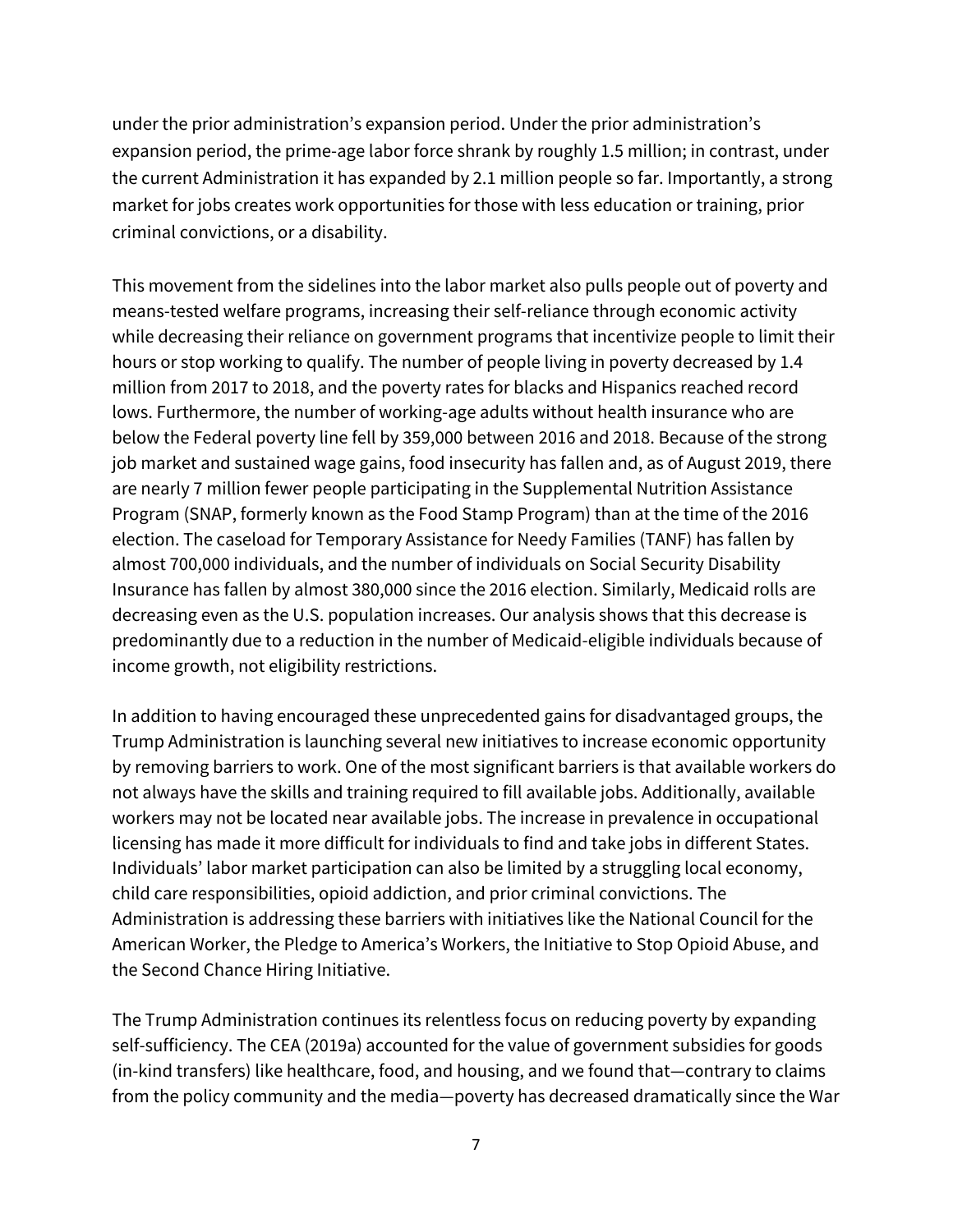on Poverty began in the 1960s. However, the war was largely "won" through increasing government dependency (demand side) rather than through promoting self-sufficiency (supply side), meaning that there is still more progress to be made. This is where Opportunity Zones come in.

Opportunity Zones, which were created by the 2017 Tax Cuts and Jobs Act, are best understood as supply-side economic policies. These zones entail tax cuts, analogous to the corporate tax cut, designed to spur investment and drive up labor demand, and thus directly help the disadvantaged achieve self-sufficiency through increased economic activity. Supplyside tax cuts are the opposite of the traditional, failed approach to fighting poverty, which entails higher taxes to fund demand-side subsidies for healthcare, food, and other goods or services that incentivize people to limit their hours or stop working to qualify.

While the economic benefits of the Trump Administration's policies are widespread, this report's main finding is that a stronger U.S. economy over the past three years has especially helped racial and ethnic minorities, less-educated individuals, people living in poverty, and those who had been out of the labor force. As the Administration continues to implement a pro-growth agenda, the benefits to these historically disadvantaged groups are likely to persist and intensify.

This paper is organized in two main sections. In the first, we outline how today's strong labor market is benefiting lower-income individuals and individuals in historically disadvantaged groups. In the second section, we discuss barriers that continue keeping some individuals from benefiting from a strong national economy, along with the actions the Administration is taking to address these barriers and add to historically disadvantaged groups' employment and income gains.<sup>3</sup>

## Shared Prosperity from Strong Economic Growth

The Trump Administration's tax and deregulatory policies increase labor demand by firms. The continued economic expansion enabled by these policies has been accompanied by a very strong labor market. As additional workers became more difficult to find, firms started considering a broader pool of potential workers. Low unemployment and strong wage growth have also drawn workers into the labor force from the sidelines, increasing the quantity of labor supplied.

<sup>&</sup>lt;sup>3</sup> Parts of this report are taken from "Government Employment and Training Programs: Assessing the Evidence on their Performance" CEA (2019d).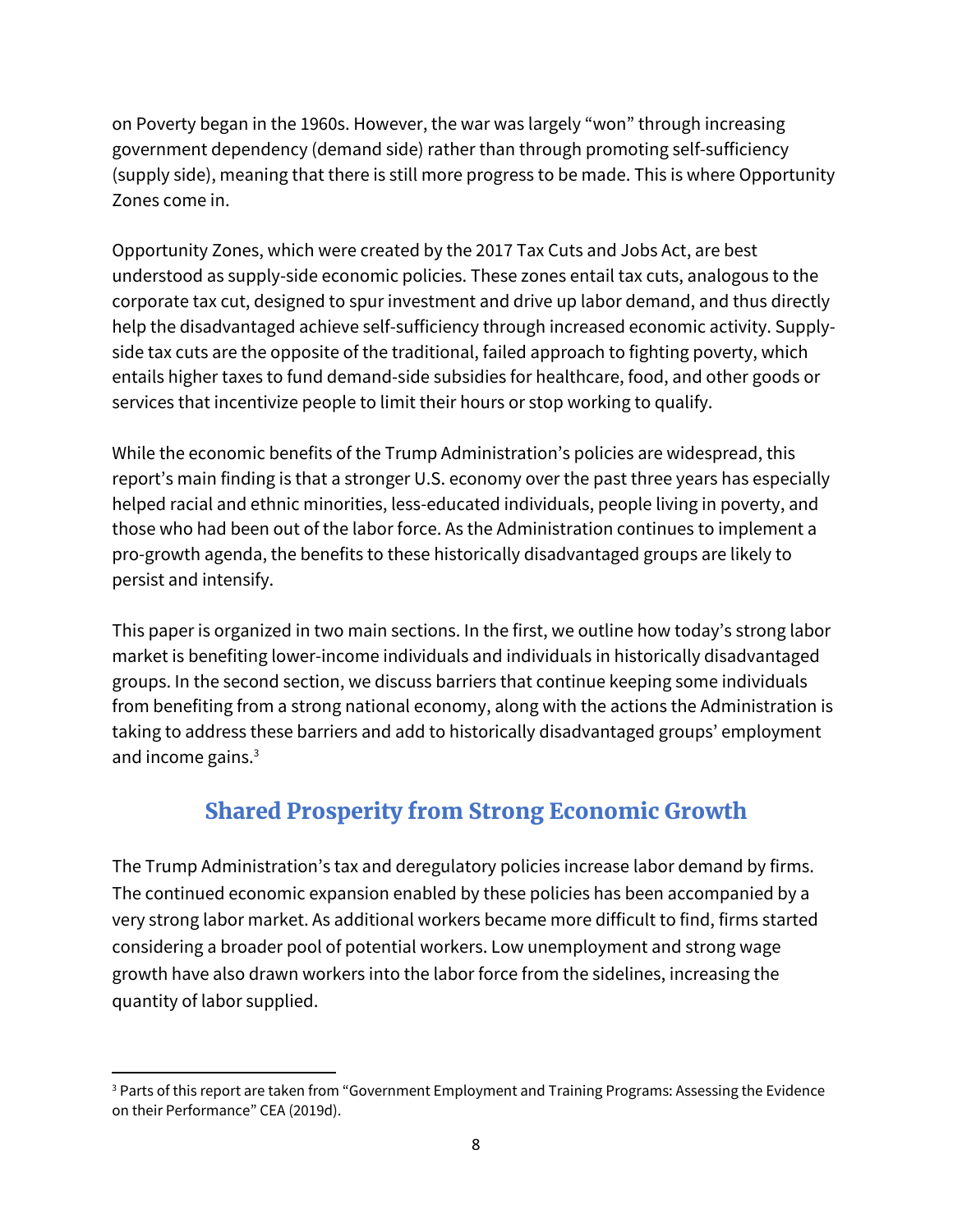#### *The Current State of the Labor Market*

In November 2019, the national unemployment rate was 3.5 percent—matching the lowest rate in 50 years.<sup>4</sup> The unemployment rate has been at or below 4 percent for 21 consecutive months. This consistently low unemployment rate is an indication of a relatively tight labor market.

Just as a low unemployment rate signals a strong labor market, a high number of job openings—as measured by the BLS's Job Opening and Labor Turnover Survey (JOLTS) indicates strong labor demand. Compared with the time of the 2016 election, there were nearly 1.2 million more job openings in September 2019. In total, there were 7.0 million job openings in September—nearly 1.3 million more than the number of unemployed persons. September was the 19th consecutive month in which there were more job openings than unemployed. Figure 3 shows the number of unemployed workers per job opening over time. Since the JOLTS data began being collected by the BLS in 2000, the current period beginning under the Trump Administration is the first time when there have been more job openings than unemployed people.



### **Figure 3. Number of Unemployed versus Number of Job Openings, 2000-2019**

<sup>4</sup> Unemployment statistics are produced by the BLS and are calculated from data collected in the monthly Current Population Survey (CPS). Unless otherwise stated, the data are seasonally adjusted.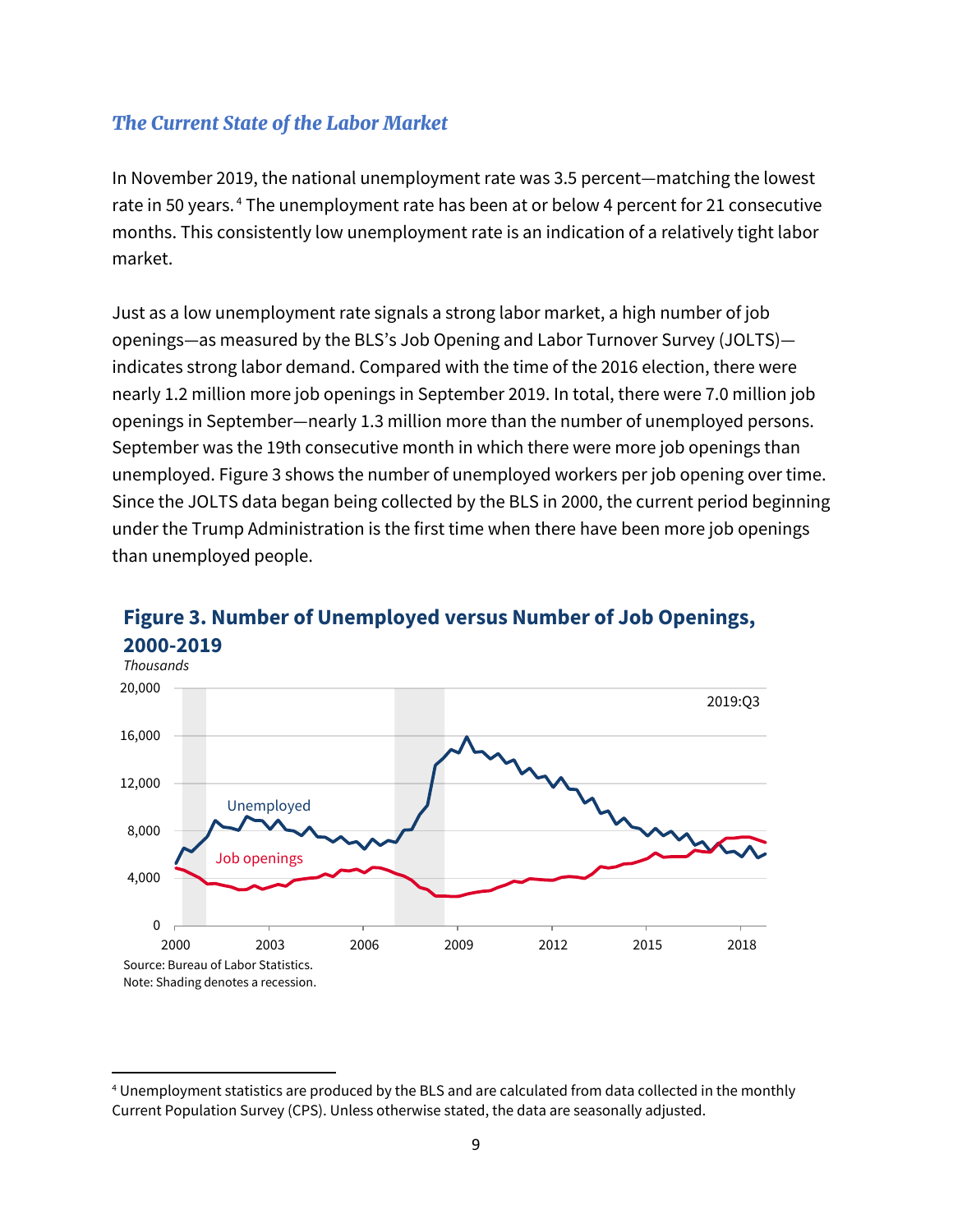As a result of a more robust U.S. economy, many groups that historically have had a tougher time getting ahead are now gaining ground. Under the Trump Administration, many of these groups have reached notable lows in their unemployment rates (see table 1). In October 2019, the unemployment rate for African Americans fell to 5.4 percent—the lowest rate on record since the series began in 1972. Meanwhile, the unemployment rate for African American women also reached its series low in August 2019. For Hispanics, the September 2019 unemployment rate achieved its series low of 3.9 percent (the series began in 1973). In 2018 the unemployment rate for American Indians or Alaska Natives fell to 6.6 percent—the lowest rate since the series began in 2000. Figure 4 shows the unemployment rates for different racial and ethnic groups compared with their prerecession lows. The decline in unemployment after the recession and before the start of the Trump Administration was largely the result of a recovery from the losses during the recession. During the last two years, the black and Hispanic unemployment rates have fallen below their prerecession lows and Asian unemployment has fallen to its prerecession low.



#### **Figure 4. Unemployment Rate by Race, 2003–19**

Note: Dotted lines denote the lowest rate from December 2001 to November 2007 for blacks and Hispanics and the lowest rate from January 2003 to November 2007 for Asians. Shading denotes a recession.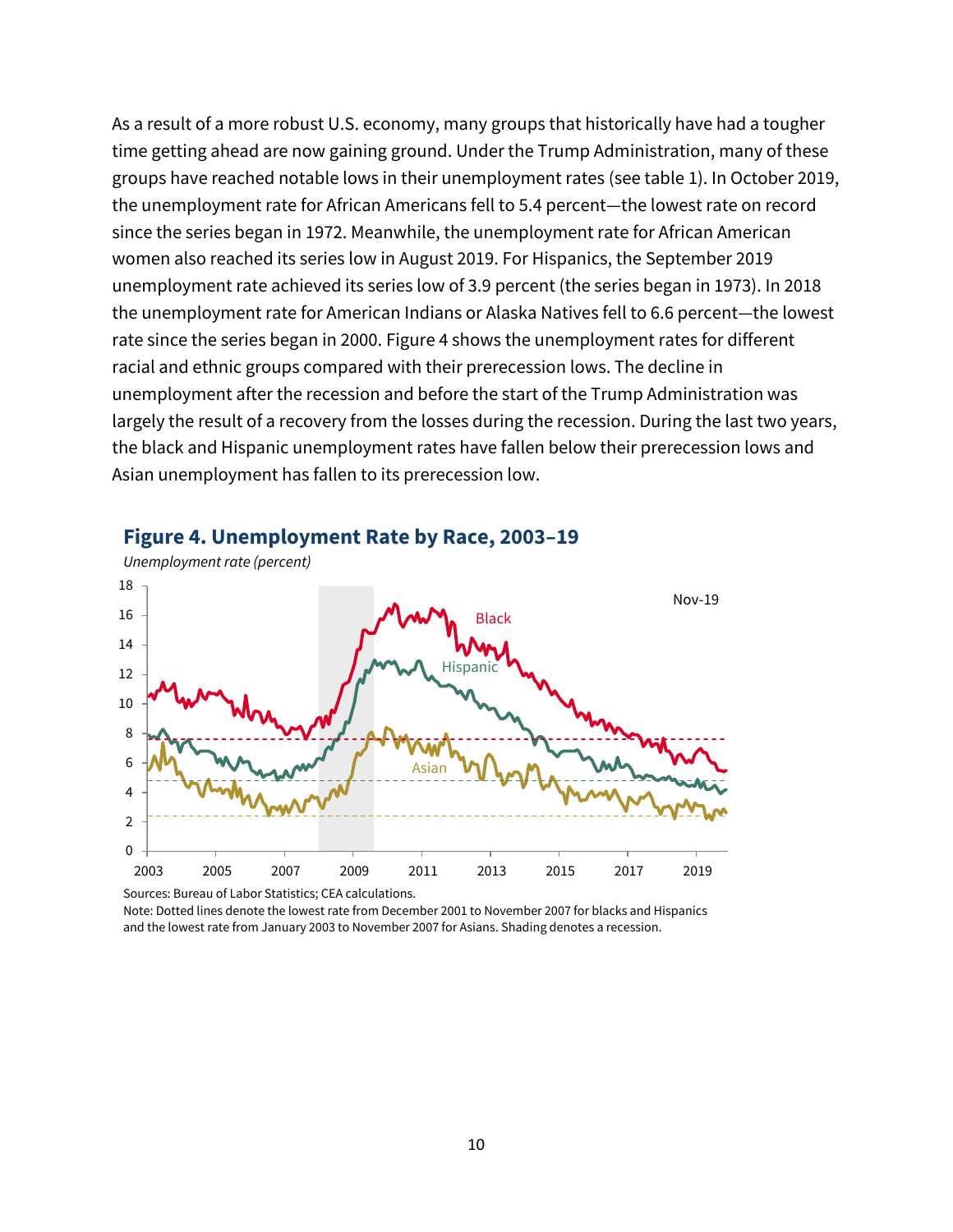| Group                 | October 2019<br>(percent) | Series low<br>(percent) | Low of the Trump<br>Administration<br>(date) | The Trump low is lowest<br>since |
|-----------------------|---------------------------|-------------------------|----------------------------------------------|----------------------------------|
| Education             |                           |                         |                                              |                                  |
| Less than high school | 5.6                       | 4.8 (Sept. 2019)        | 4.8 (Sept. 2019)                             | Series began (Jan. 1992)         |
| High school diploma   | 3.7                       | 3.2 (Nov. 1999)         | 3.5 (May 2019)                               | <b>July 2000</b>                 |
| Some college          | 2.9                       | 2.4 (Oct. 2000)         | 2.8 (May 2019)                               | Mar. 2001                        |
| Bachelor's or higher  | 2.1                       | 1.5 (Dec. 2000)         | 2.0 (Sept. 2019)                             | April 2007                       |
| Race and ethnicity    |                           |                         |                                              |                                  |
| African American      | 5.4                       | 5.4 (Oct. 2019)         | 5.4 (Oct. 2019)                              | Series began (Jan. 1972)         |
| Hispanic              | 4.1                       | 3.9 (Sept. 2019)        | 3.9 (Sept. 2019)                             | Series began (Mar. 1973)         |
| White                 | 3.2                       | 3.0 (May 1969)          | 3.1 (April 2019)                             | May 1969                         |
| Asian                 | 2.9                       | 2.1 (June 2019)         | 2.1 (June 2019)                              | Series began (Jan. 2003)         |
| Age and gender        |                           |                         |                                              |                                  |
| Adult women (age 20+) | 3.2                       | 2.4 (May 1953)          | 3.1 (Sept. 2019)                             | Aug. 1953                        |
| Adult men (age 20+)   | 3.2                       | 1.9 (Mar. 1969)         | 3.2 (Oct. 2019)                              | April 2000                       |
| Teenagers (age 16-19) | 12.3                      | 6.4 (May 1953)          | 12.0 (Nov. 2018)                             | Dec. 1969                        |

#### **Table 1. Unemployment Rates by Demographic Group**

Sources: Bureau of Labor Statistics, Current Population Survey; CEA calculations.

Note: The series for "high school diploma," "some college," and "bachelor's or higher" began in 1992. The series for "white" began in 1954. The series for "adult women," "adult men," and "teenagers" began in 1948.

Among various levels of educational attainment, those with less education typically face tougher labor market prospects. The Administration's tax and regulatory policies, however, are stimulating labor demand and are helping to provide labor market opportunities for those with less education and training. In September 2019, the unemployment rate for individuals without a high school degree fell to 4.8 percent, achieving a series low (the series began in 1992). Since the President's election, the unemployment rate for those without a high school degree has fallen at a faster rate than the rate for those with a bachelor's degree or higher. The gap between the two rates is now at a series low. For people with a high school degree but not a college education, the unemployment rate fell to 3.5 percent in May 2019, the lowest it has been in 18 years. And for individuals with some college experience but no bachelor's degree, the rate fell to 2.8 percent in May 2019, the lowest since 2001.

Persons with disabilities can have a harder time finding work, as can veterans. However, President Trump's policies are translating into economic gains for these populations as well. In September 2019, the unemployment rate for persons with a disability dropped to 6.1 percent, the lowest it has been since the series began in 2008.<sup>5</sup> In April 2019, the

 $\overline{a}$ 

<sup>&</sup>lt;sup>5</sup> The unemployment rate by disability status is not seasonally adjusted.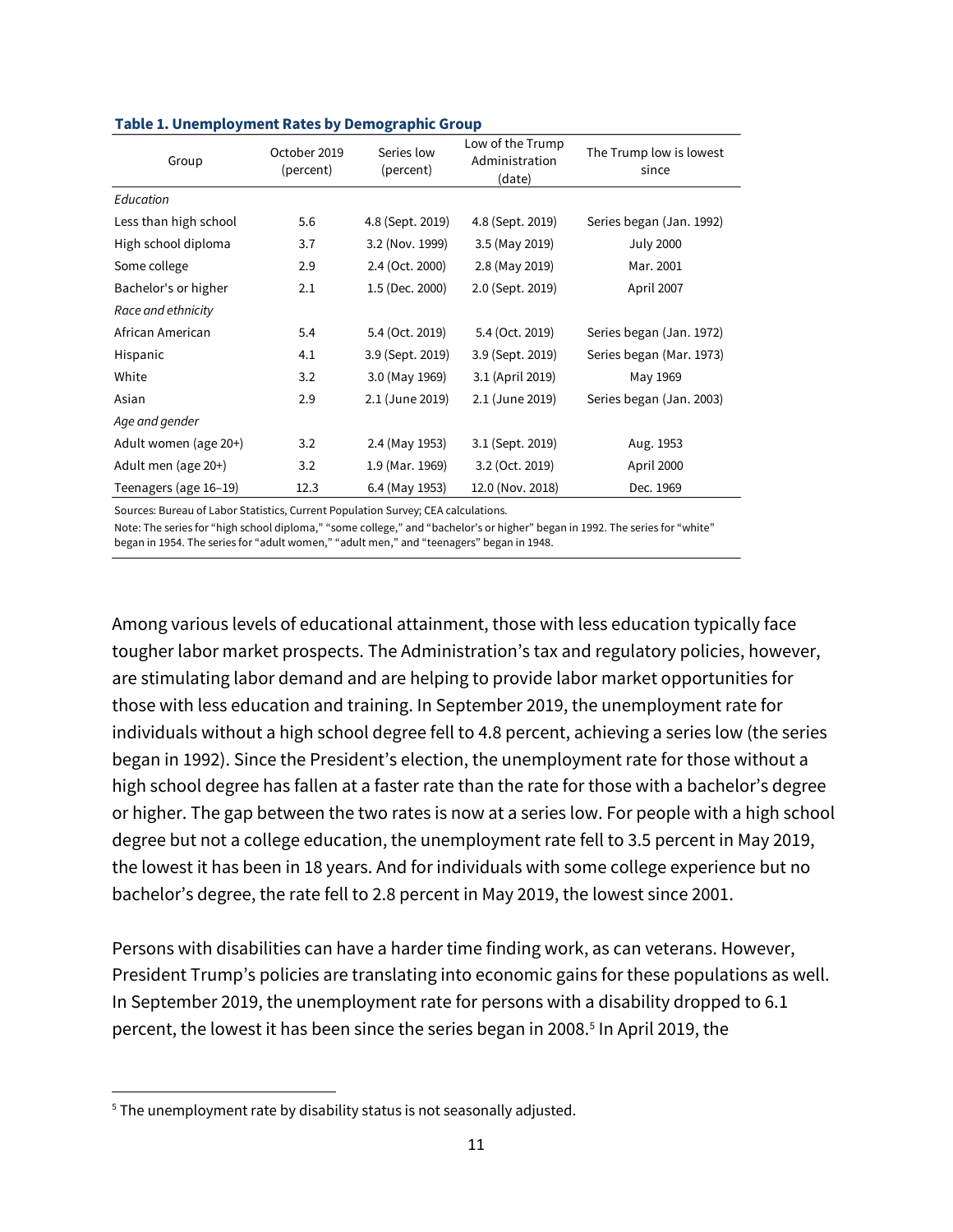unemployment rate for American veterans fell to 2.3 percent, matching the series low previously achieved in 2000.<sup>6</sup>

#### *Demographic Change and Labor Force Statistics*

In this subsection, we construct labor force participation rates that control for changing demographics over time. The demographically adjusted participation rates are near prerecession levels for Hispanics and have exceeded prerecession levels for blacks. The adjusted participation rates show that due to the strong labor market in recent years, many workers are coming from the sidelines and are reentering the labor force.

Although job growth remains robust and the unemployment rate is near a record low, the labor force participation rate has not recovered to its prerecession level. Before the recession, in December 2007, the participation rate was 66.0 percent. The participation rate fell during the recession and continued to fall during the recovery, reaching a low of 62.4 percent in September 2015, before rebounding slightly to its current level of 63.3 percent (in October 2019). In past recoveries, workers reentering the labor force due to the stronger economy caused the participation rate to increase. However, comparing participation rates over time can be complicated by demographic changes. To get a clearer picture of the labor market, we construct demographically adjusted participation rates by race and ethnicity, using 2007 as the reference period.<sup>7</sup>

The demographically adjusted labor force participation rates are necessary because participation varies predictably over a person's lifetime. The overall participation rate will depend on participation at each age and on the share of people in each age group. For example, as the overall population ages, a larger share of people are in the older age groups, where participation is lower due to retirement. The aging of the population therefore will likely cause a decrease in the participation rate, even if participation at each age is unchanged. The baby boom generation, which is currently leaving the labor force through retirement, is a relatively large generation. Even though workers are coming from the sidelines and reentering the labor force due to the strong labor market, the positive effect on the participation rate is largely offset by retiring baby boomers, even as some boomers are working longer.

<sup>&</sup>lt;sup>6</sup> The unemployment rate for veterans is not seasonally adjusted.

 $^7$  The choice of reference year is arbitrary; 2007 is chosen to facilitate comparison between current rates and precrisis rates.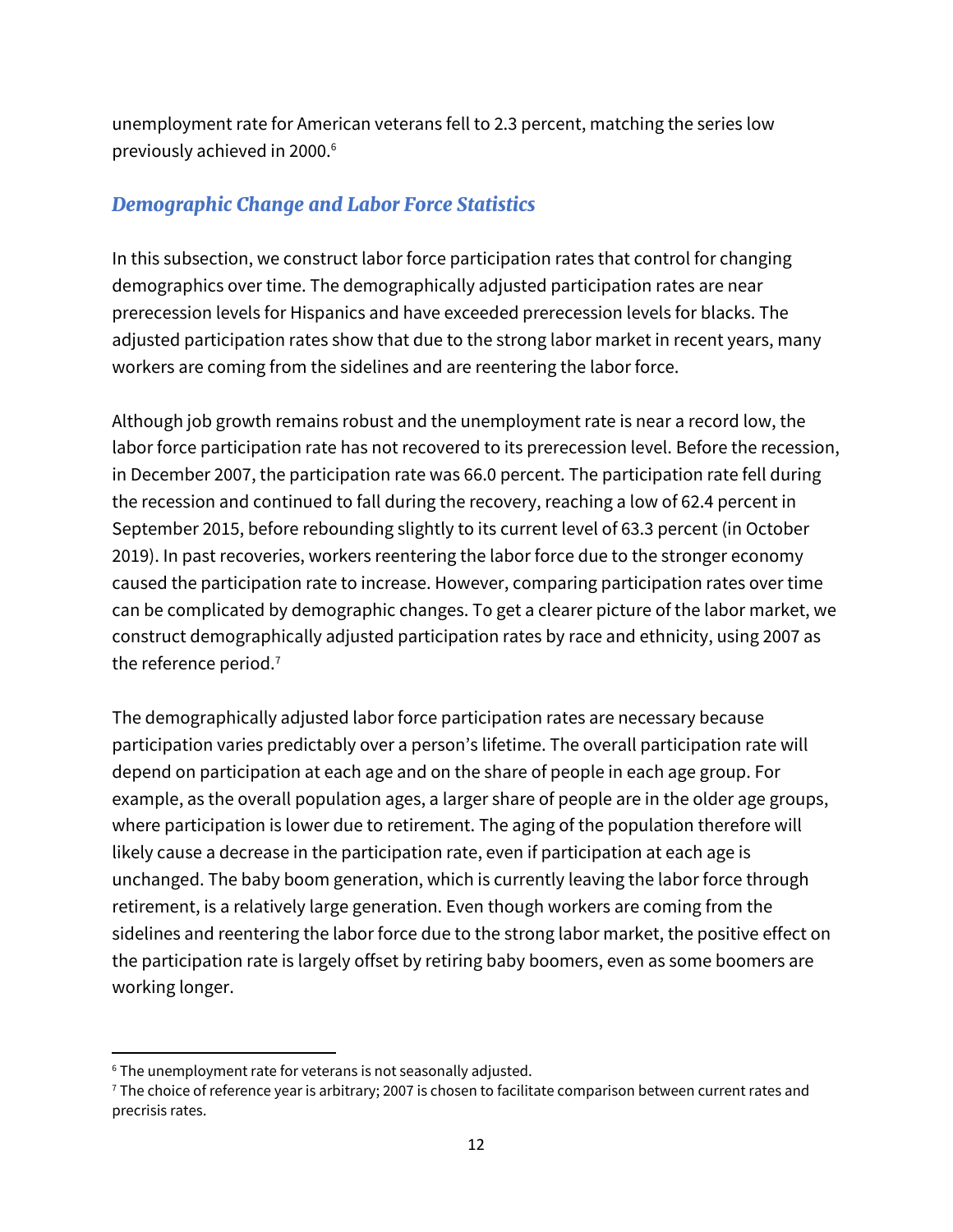One way to mitigate the effects of demographic changes on labor market measures across time is to look at labor force participation among prime-age individuals (i.e., those age 25–54 years). But this is only a partial solution, because there is still heterogeneity among groups of prime-age individuals, so prime-age participation is still subject to demographic shifts among the different age groups within the larger prime-age category. There can also be important participation trends among both older and younger workers that will affect the overall participation rate. Demographically adjusted participation rates are a single measure of participation that separates changes in participation from changes in demographics by holding demographics constant (Szafran 2002). To find this adjusted rate, the age and sex distribution of the population is first held fixed at a given reference period. The demographically adjusted participation rate for each period is constructed by using that period's age- and gender-specific participation rates and the population of the reference period.<sup>8</sup>

Figure 5 presents the demographically adjusted labor force participation rate for blacks. The data are aggregated to the annual level due to the relatively small sample size at the level of race by gender by age group.<sup>9</sup> The overall participation rate for blacks has fallen since the global financial crisis of 2007–8, although the decline during the recession was the continuation of a longer-term, downward trend starting in the late 1990s. The adjusted participation rate shows that much of this decline can be explained by demographic changes. The participation rate for blacks was higher in 2018 than it was before the Great Recession, and it is slightly below the peak in 2000 once the effects of an aging population are removed. For comparison, the adjusted participation rate for the entire population age 16 and above fell from 66 percent in 2007 to a low of 64.5 percent in 2015, before recovering to 65.5 percent in 2018.

 $8$  We use the following age groups:  $16-19$ ,  $20-24$ ,  $25-34$ ,  $35-44$ ,  $45-54$ ,  $55-64$ , and  $65$  and over.

<sup>9</sup> The BLS does not produce seasonally adjusted monthly or quarterly labor force participation data by race for the finer-grained age groups needed to produce the demographically adjusted participation rate.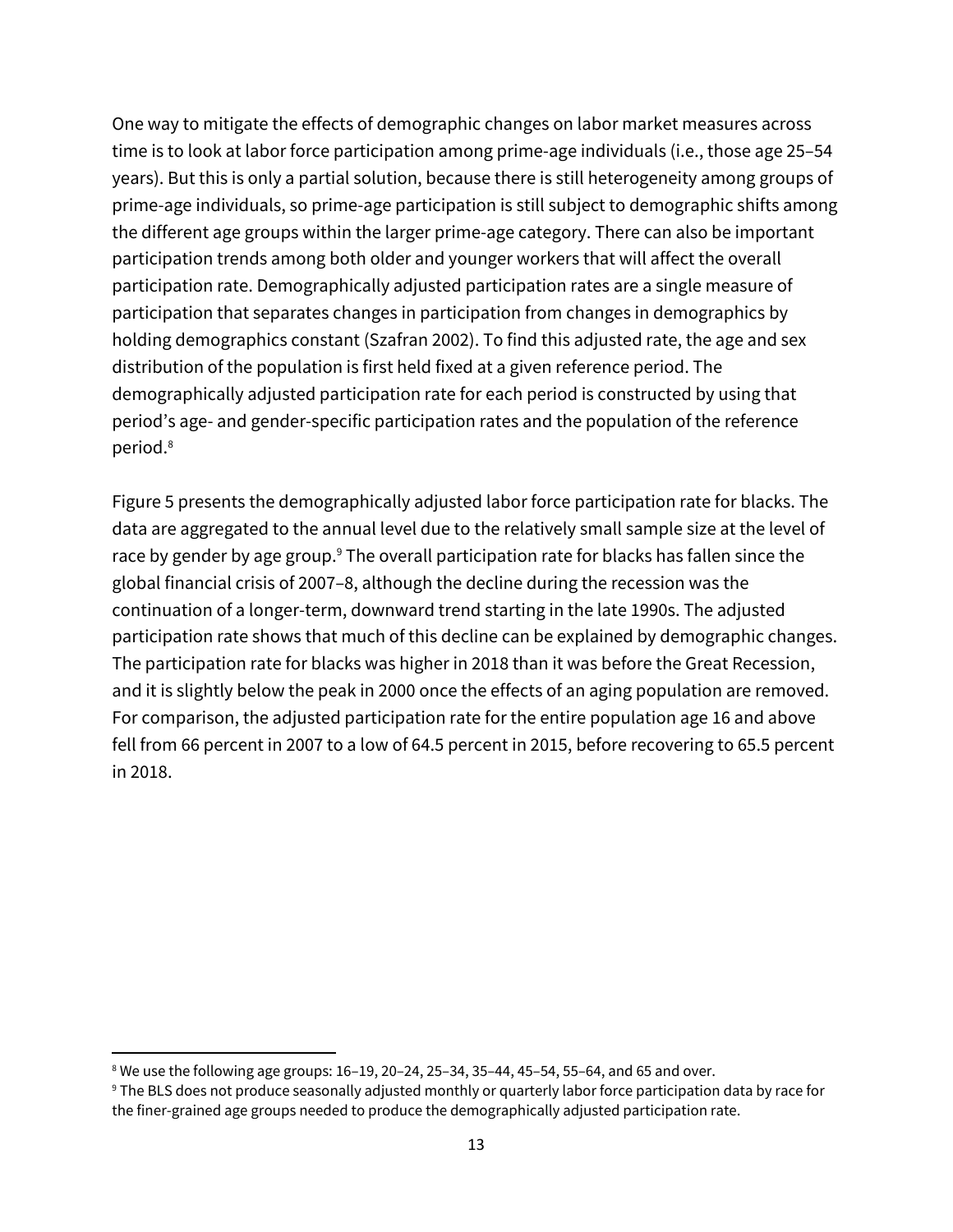## **Figure 5. Demographically Adjusted Labor Force Participation Rate for African Americans, 1973–2018**



Figure 6 shows the demographically adjusted labor force participation rate for Hispanics. From 1994 to the start of the Great Recession, demographic changes had a minimal effect on the overall participation rate for this group, as there tends to be little difference between the adjusted and nonadjusted rates. However, the adjusted and nonadjusted participation rates have diverged since the Great Recession. The nonadjusted rate initially fell by a relatively large amount and has only increased slightly during the recovery. The demographically adjusted rate shows that much of the decrease and lack of recovery are due to changing demographics.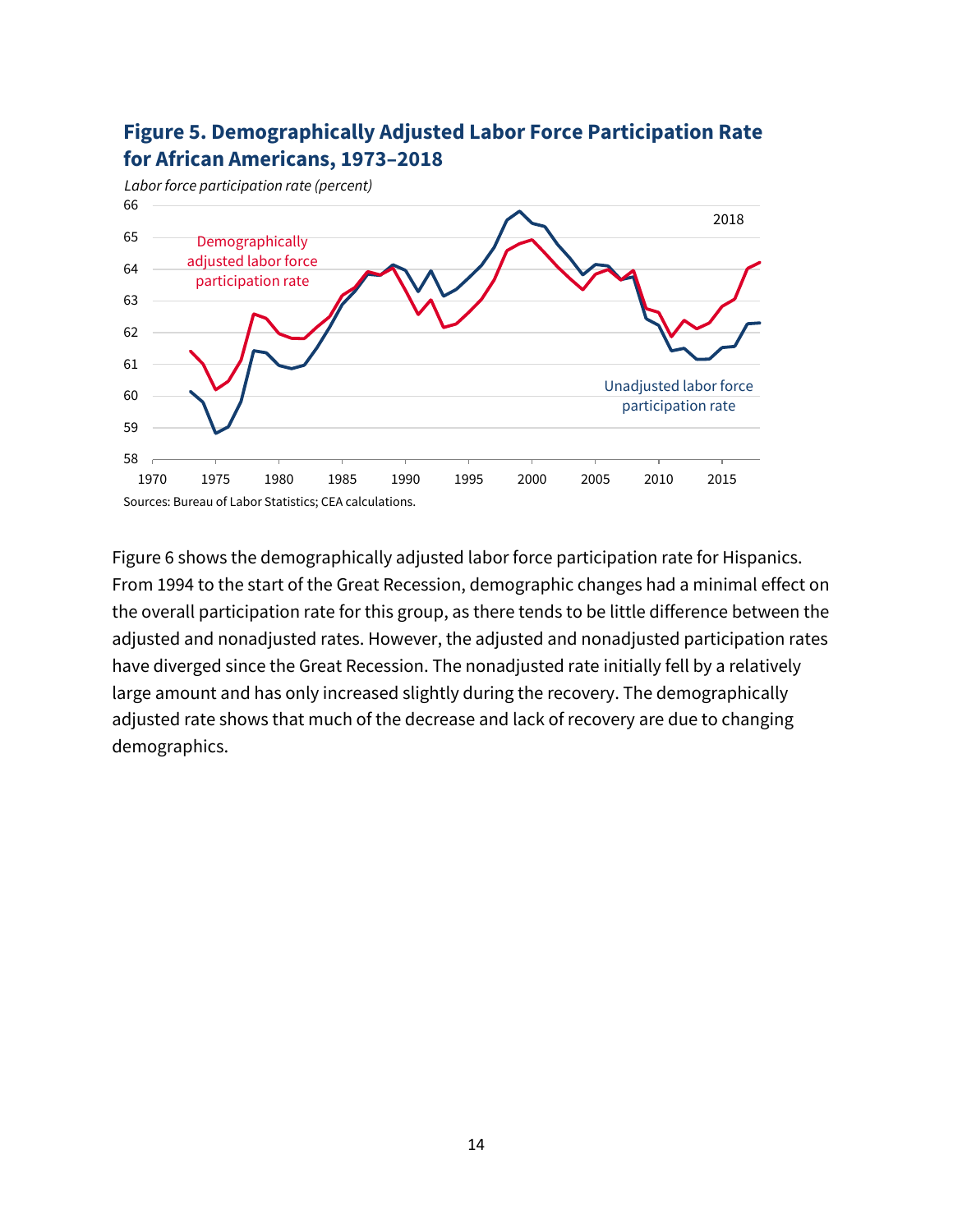## **Figure 6. Demographically Adjusted Labor Force Participation Rate for Hispanics, 1994–2018**



# *Wage and Income Growth*

 $\overline{a}$ 

Over the past three years, the higher demand for labor and the tighter job market have been leading to larger wage gains, especially for the lowest-income workers. In the third quarter of 2019, the 12-month change in nominal weekly wages for the 10th percentile of full-time workers was up 7.0 percent (see figure 7). <sup>10</sup> This is higher than the year-over-year change in the nominal weekly wage for the median worker (3.6 percent), and well above inflation. Furthermore, in 2019:Q3, median weekly wages for full-time workers without a high school degree were up 9.0 percent over the year.

<sup>&</sup>lt;sup>10</sup> Weekly earnings data are released by the BLS and are from the CPS.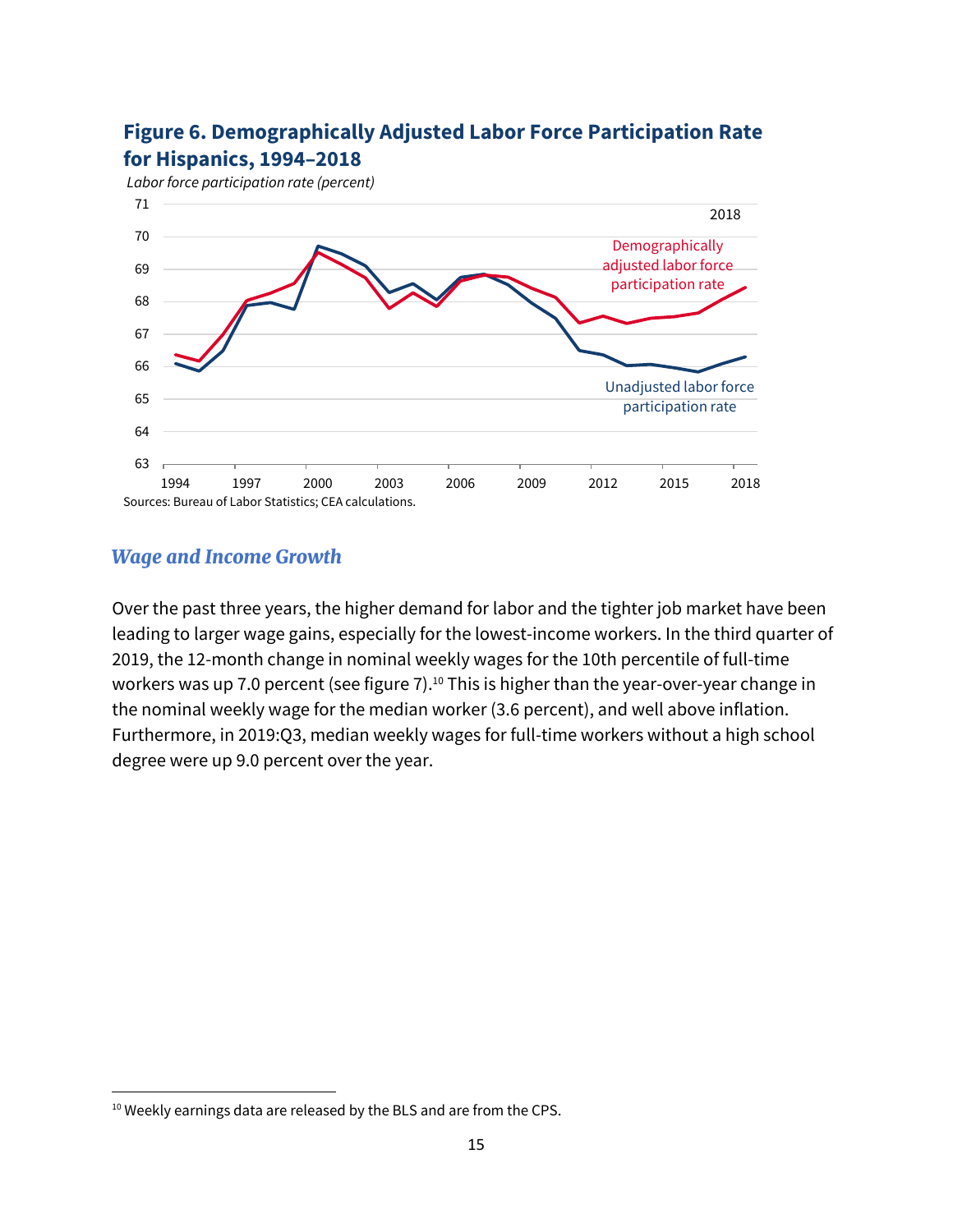## **Figure 7. Nominal Weekly Wage Growth among All Adult Full-Time Wage and Salary Workers, 2010–19**

*Year-over-year change (percent)*



Figure 8 shows that, as of October 2019, nominal average hourly earnings of production and nonsupervisory workers grew at the fastest rate during the current recovery, at 3.8 percent year over year.<sup>11</sup> Inflation, as measured by the Personal Consumption Expenditures (PCE) Price Index, remains modest, at 1.3 percent year over year in October.<sup>12</sup> Therefore, the real wages of private sector production and nonsupervisory workers increased by 2.5 percent during the year ending in October 2019.

<sup>&</sup>lt;sup>11</sup> Average hourly earnings are measured by the BLS in the Current Employment Statistics.

<sup>&</sup>lt;sup>12</sup> November inflation data are not yet available.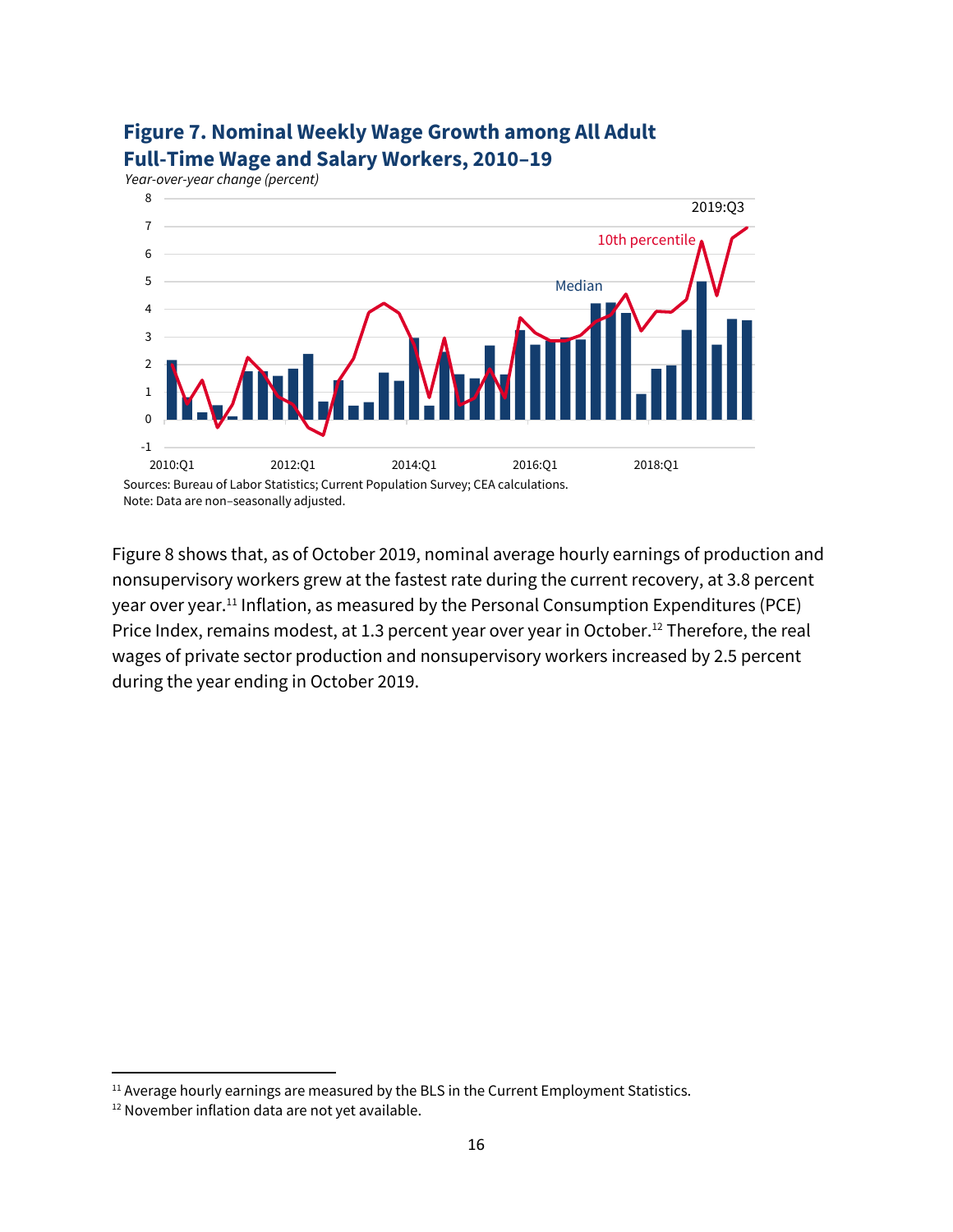## **Figure 8. Average Hourly Earnings for Production and Nonsupervisory Workers and the Personal Consumption Expenditures Price Index, 2007–19**



Minorities are experiencing some of the fastest increases in pay. In 2019:Q3, African Americans saw their weekly earnings grow by 6.0 percent over the year, while Hispanics' weekly earnings grew by 4.2 percent. For comparison, the 12-month change in weekly earnings for all Americans rose by 3.6 percent. In addition to faster earnings growth, lowerincome households are seeing the largest benefits from deregulatory actions that lower the costs of goods and services. Box 1 shows an example of the beneficial impact of the Administration's deregulatory agenda on lower-income households.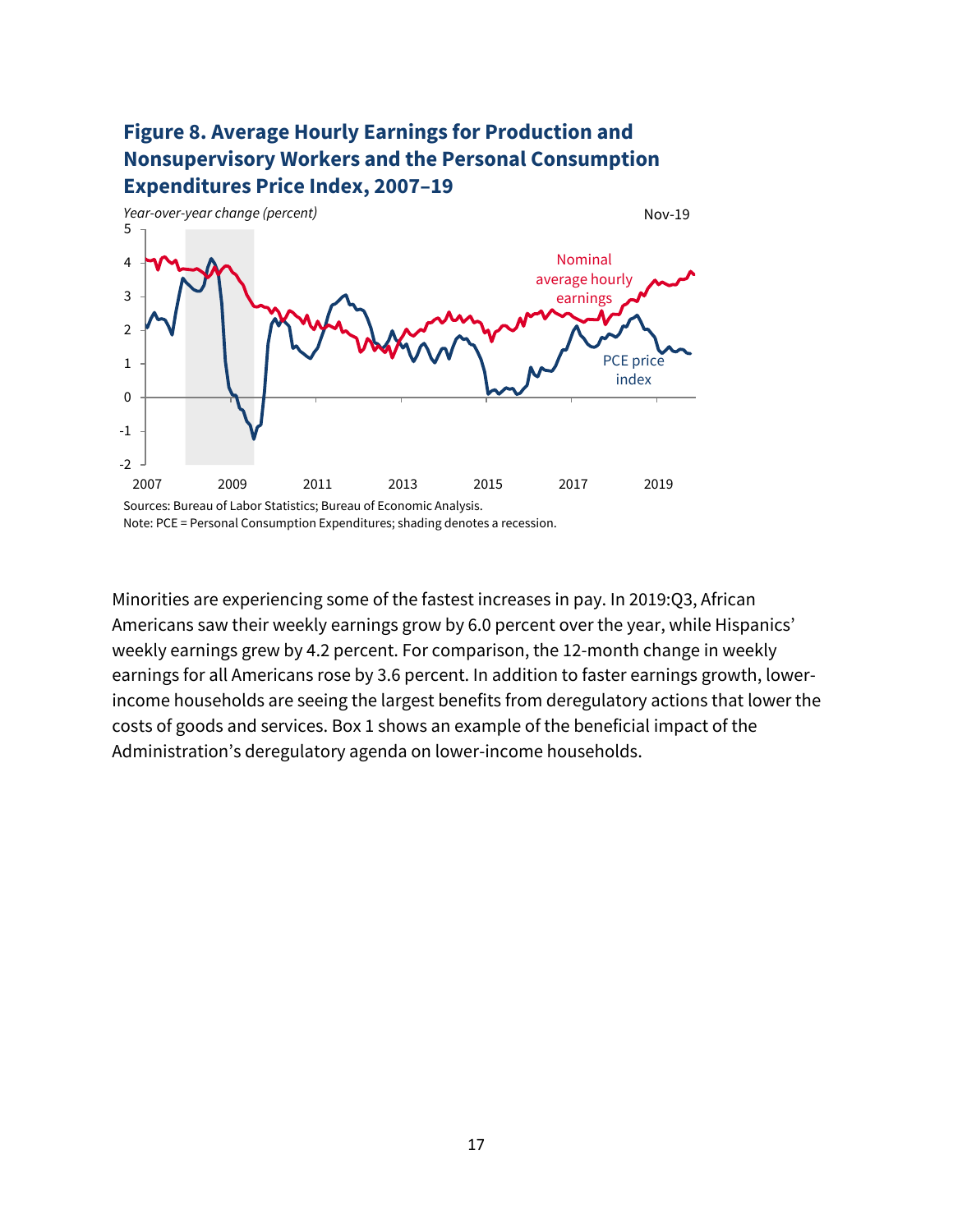#### **Box 1. Who Bears the Burden of Regulatory Costs?**

Well-designed regulations promote important social purposes, but at a cost. The question of who bears the burden of regulatory costs is like the question of who bears the burden of the taxes needed to fund government spending programs. The Federal income tax has a progressive structure; thus, compared with lower-income households, higher-income households bear a greater share of the burden of taxation. Unfortunately, however, lower-income households can bear a disproportionate share of the burden of regulatory costs. We estimate that the cost savings from deregulatory actions in two sectors—Internet access and prescription drugs (see figure i) especially helped lower-income households. These are two of the regulations whose benefits were estimated by the CEA (2019d). The lower burden of regulatory costs reinforces the gains in employment and wages from today's strong labor market.

### **Figure i. Estimated Annual Consumer Savings on Prescription Drugs and Internet Access by Household Income Quintile**



Sources: Bureau of Labor Statistics; Bureau of Economic Analysis; CEA calculations.

Costly regulations hurt lower-income households because they spend a larger share of their budgets on goods and services produced by regulated sectors of the economy. For example, in data from the 2018 Consumer Expenditure Survey, the poorest fifth of households spend 2.7 percent of their incomes out-of-pocket on prescription drugs, while the richest fifth of households spend only 0.3 percent. The poorest fifth of households also spend a higher percentage of their incomes on Internet access. As a result, the costs savings from deregulatory actions in these two sectors represent 2.4 percent of the income for the poorest fifth of households, compared with 0.3 percent for the richest fifth.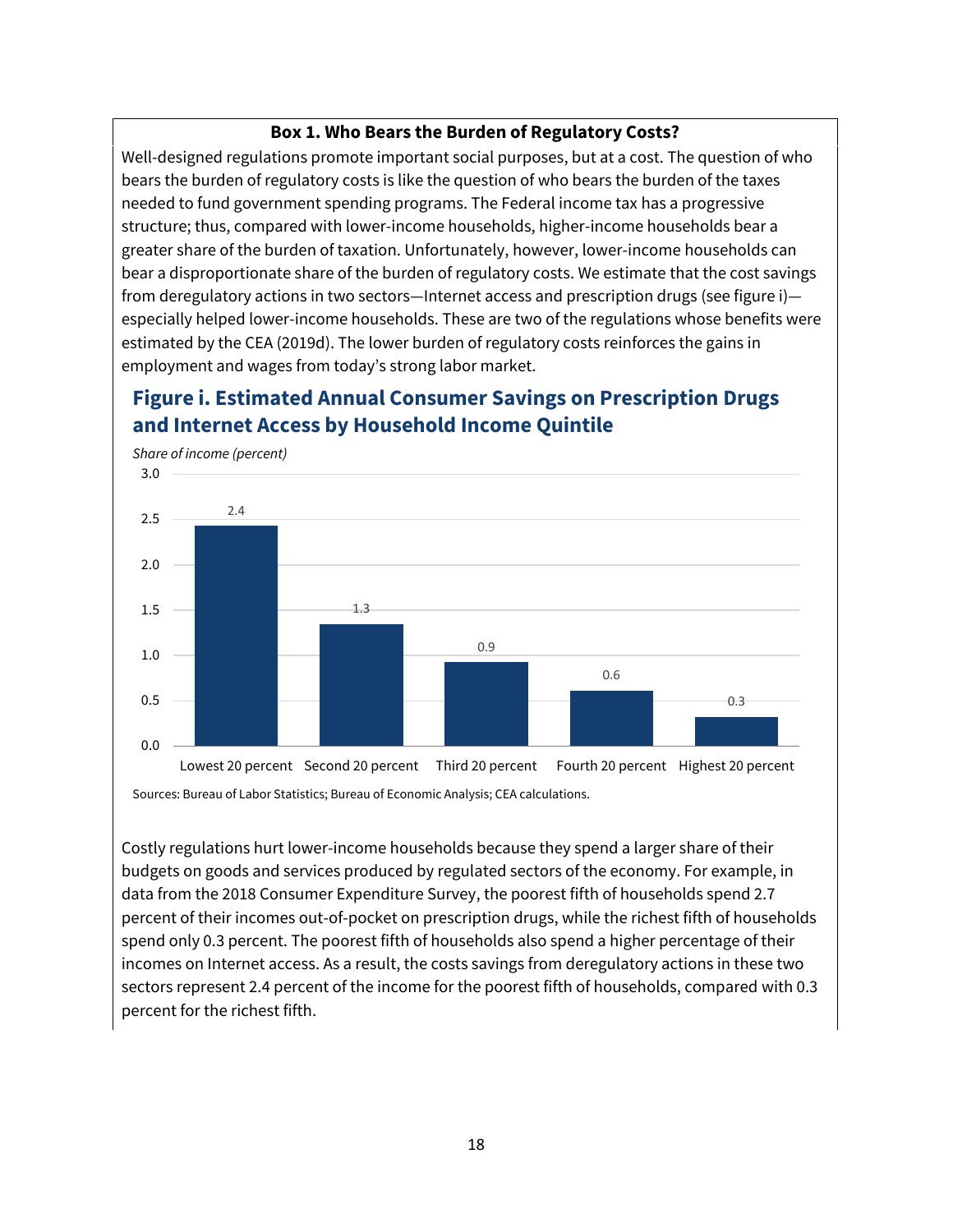Many regulations also hurt lower-income households because they impose standards that tend to increase the price of those goods that are disproportionately purchased by lower-income households. For example, after controlling for other differences, Levinson (2019) finds that higherincome households purchase more fuel-efficient cars. As a result, he estimates that the corporate average fuel economy (CAFE) standards are regressive and disproportionately burden lowerincome households. The CAFE standards matter less to higher-income households because they prefer to purchase more fuel-efficient cars anyway. The 20 notable actions analyzed by the CEA (2019d) include other deregulations of standards that restricted the ability of lower-income households to choose the products that best suited their preferences and budgets.

#### *Poverty and Inequality*

The gains in employment and wages for those who had previously been left behind are lifting many out of poverty. In September 2019, the Census Bureau released its official measures of the economic well-being of Americans for 2018 using data from the Annual Social and Economic Supplement (ASEC) to the Current Population Survey (CPS). While Americans across the board generally saw improvements, the data show that there were larger gains among historically disadvantaged groups.

In 2018, the official poverty rate fell by 0.5 percentage point, to 11.8 percent, the lowest level since 2001, lifting 1.4 million Americans out of poverty. This decline follows a decline of 0.4 percentage point in 2017, meaning that the U.S. poverty rate fell almost a full point over the first two years of the Trump Administration. In the CPS-ASEC, income is defined as money income before taxes. It includes cash assistance but not the value of in-kind benefits for government assistance programs or refundable tax credits targeted at low-income working families. Including the value of these benefits raises the total resources available to households at the bottom of the income distribution. We conduct an analysis later in this paper that examines the effect of using after-tax and after-transfer income (including the value of in-kind transfers) on the changes in poverty during the Administration.

Disadvantaged groups experienced the largest poverty reductions in 2018. The poverty rate fell by 0.9 percentage point for black Americans and by 0.8 percentage point for Hispanic Americans, with both groups reaching historic lows (see figure 9). The poverty rates for black and Hispanic Americans in 2018 were never closer to the overall poverty rate in the United States. Children fared especially well in 2018, with a decrease in poverty of 1.2 percentage points for those under 18. Poverty among single mothers with children fell by 2.5 percentage points.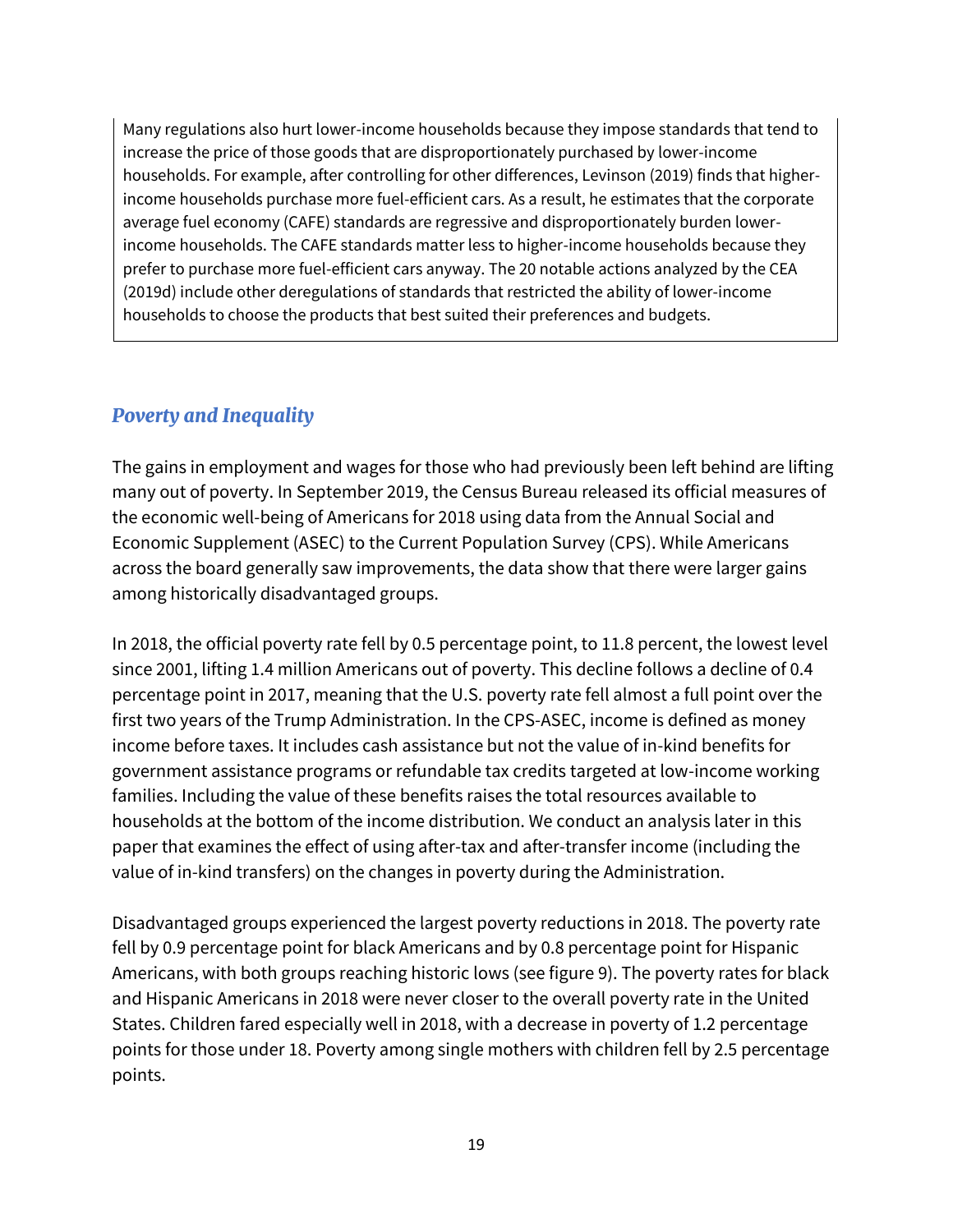

#### **Figure 9. Poverty Rates by Race and Ethnicity, 1966–2018**

Source: Current Population Survey Annual Social and Economic Supplement. Note: The data for 2013 and beyond reflect the implementation of the redesigned income questions. The data for 2017 and beyond reflect the implementation of an updated CPS-ASEC processing system.

Although real income at the bottom of the income distribution increased and the percentage of people in poverty fell, it can also be informative to examine how these gains compare with gains elsewhere in the income distribution, which will be reflected in the changes in various measures of income inequality. Inequality fell in 2018, as the share of income held by the top 20 percent fell by the largest amount in over a decade, as did the Gini index (an overall measure of inequality in the population). In fact, households between the 20th and 40th percentiles of the distribution experienced the largest increase in average household income among all quintiles in 2018, with a gain of 2.5 percent.<sup>13</sup>

Low unemployment, rising incomes, and declining poverty mean that more Americans are becoming self-sufficient. The caseload for Temporary Assistance for Needy Families (TANF) is on the decline, falling by almost 700,000 individuals since the election, as of March 2019. Meanwhile, the number of individuals on Social Security Disability Insurance (SSDI) has fallen by almost 380,000 since the 2016 election. The decline in the official poverty rate mirrors a decline of 0.7 percentage point in food insecurity in 2018. <sup>14</sup> Since the 2016 election, nearly 7 million Americans have moved off the SNAP rolls. These substantial declines in enrollment

<sup>&</sup>lt;sup>13</sup> Data from the American Community Survey (ACS), which is a separate data source also released by the Census Bureau, showed that inequality increased from 2017 to 2018. The ACS has a much larger sample size than the CPS-ASEC, but it measures income less accurately. For this reason, the Census recommends using the CPS-ASEC for national income statistics, like inequality.

<sup>&</sup>lt;sup>14</sup> U.S. Department of Agriculture, Economic Research Service, using data from the December 2018 Current Population Survey Food Security Supplement [\(https://www.ers.usda.gov/topics/food-nutrition-assistance/food](https://www.ers.usda.gov/topics/food-nutrition-assistance/food-security-in-the-us/key-statistics-graphics.aspx)[security-in-the-us/key-statistics-graphics.aspx\)](https://www.ers.usda.gov/topics/food-nutrition-assistance/food-security-in-the-us/key-statistics-graphics.aspx).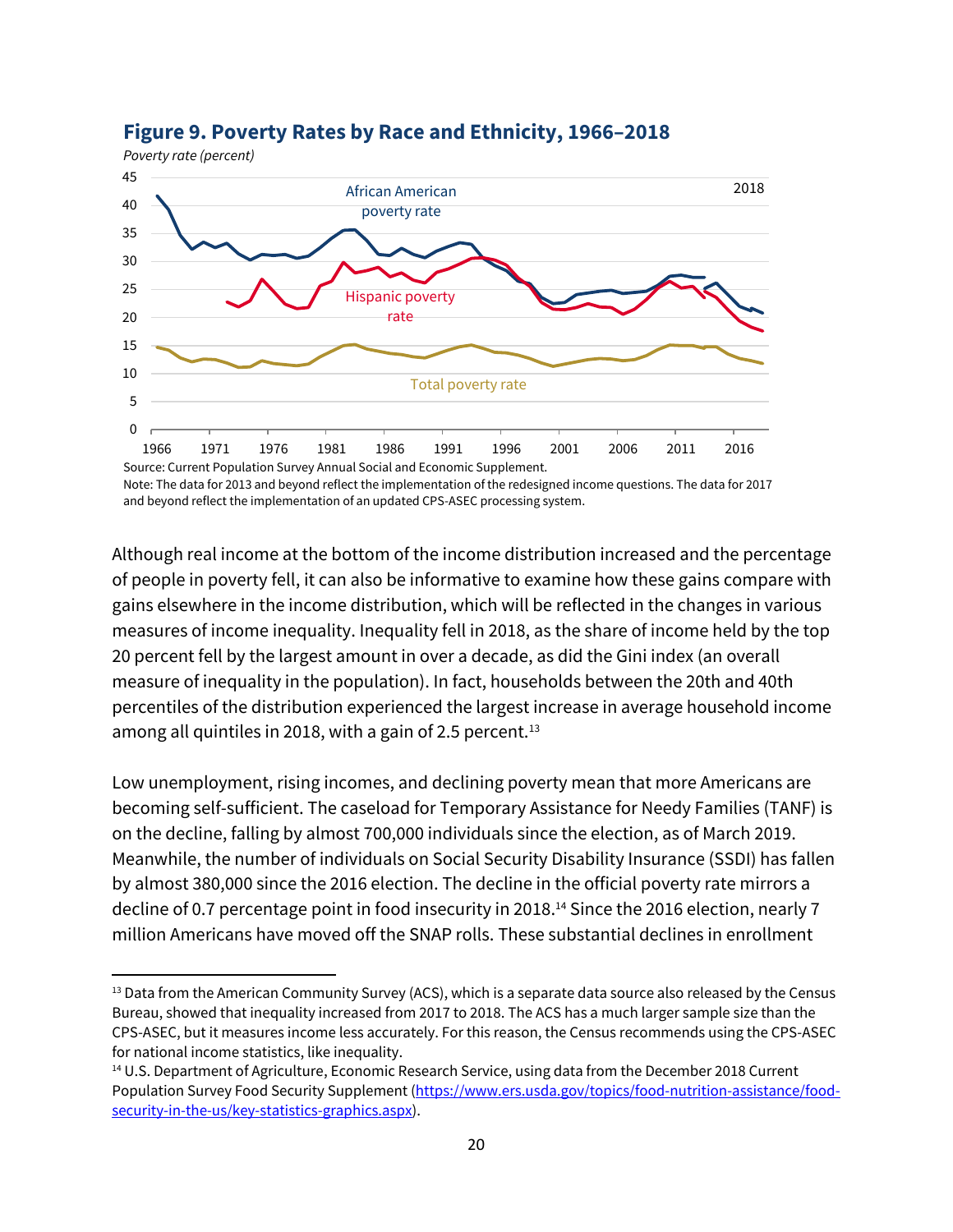suggest that a growing economy may lead to positive outcomes in moving families toward self-sufficiency. While some of the enrollment decline in welfare programs could be due to administrative or policy changes designed to prevent ineligible individuals from receiving benefits, it is possible that some otherwise-eligible individuals would be affected. <sup>15</sup> However, the decline in food insecurity combined with the decline in poverty suggests that the net effect of any administrative changes and the strong economy has been to reduce hardship, in turn reducing reliance on public benefits.

#### *Health Insurance and Medicaid*

 $\overline{\phantom{a}}$ 

Strong job growth is the key to expanding and improving access to health insurance. Employer-sponsored health insurance is by far the largest source of health insurance coverage in the United States. The employment and earnings gains that are reducing poverty are also driving a decrease in the number of people on Medicaid. Medicaid rolls are decreasing in both expansion and nonexpansion States, even though the U.S. population is increasing (see figure 10). Our analysis of the data indicates that the reduction in the number of people on Medicaid is due predominantly to a reduction in the number of Medicaid-eligible individuals because of income growth as opposed to eligibility restrictions.



#### **Figure 10. Number of Medicaid and CHIP Enrollees by Month in Expansion and Nonexpansion States, 2014–19**

Sources: Centers for Medicare & Medicaid Services; Kaiser Family Foundation; CEA calculations. Note: "Expansion" refers to states that have expanded Medicaid coverage following the Affordable Care Act.

<sup>&</sup>lt;sup>15</sup> Administrative costs of program participation can prevent eligible individuals from enrolling in public programs (Aizer 2007). Administrative changes that increase the nonmonetary cost of enrollment could lead to an increase in the number of eligible individuals choosing not to enroll.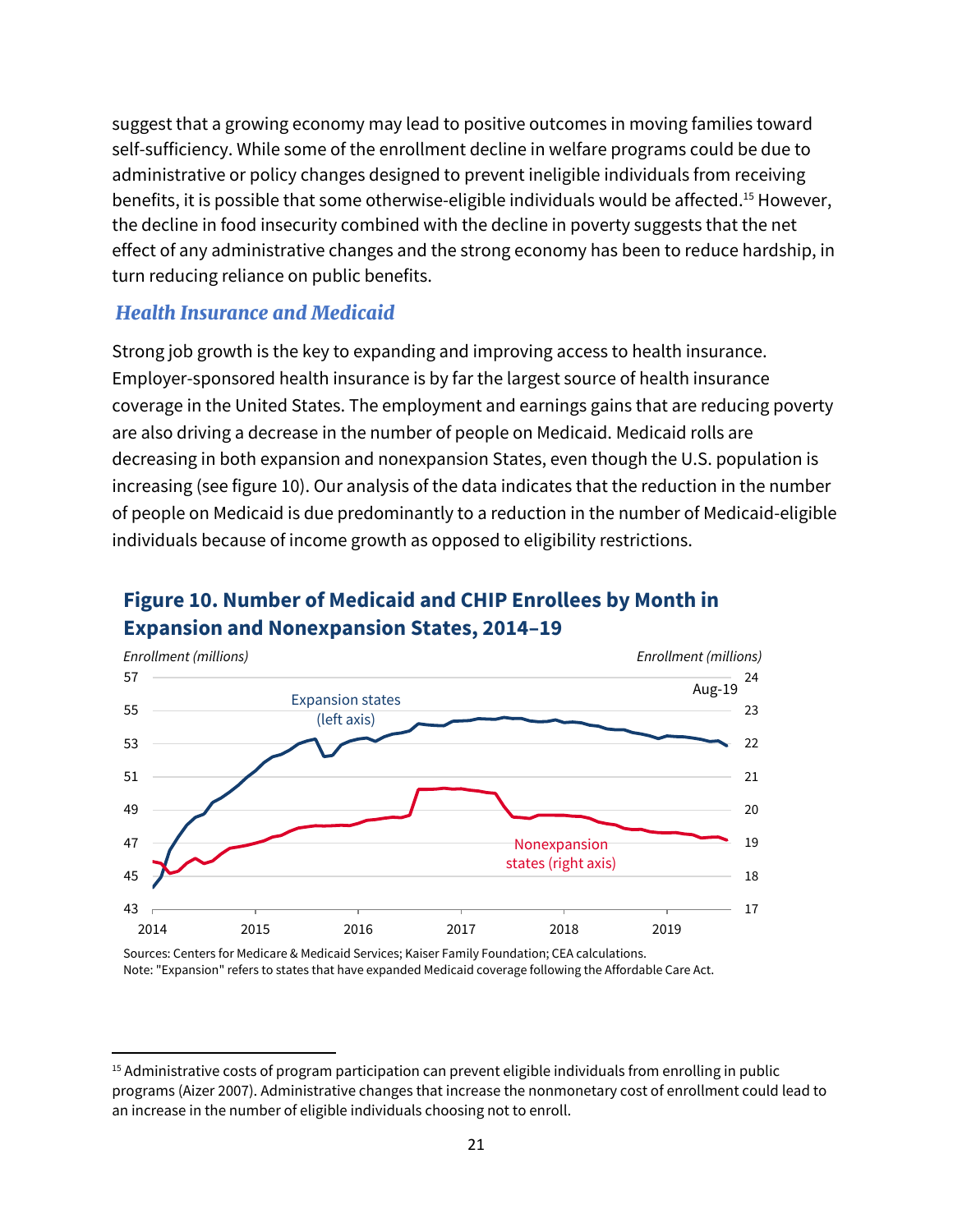The Census Bureau asks about health insurance coverage during the previous year in an annual supplement to the CPS-ASEC. Individuals are classified as being uninsured if they lack coverage for the entire year. For each of the insurance types, individuals are asked if they were covered by that type of insurance at any point during the year. Comparisons of insurance coverage in recent years have been complicated by changes in the CPS-ASEC data. In 2014, the CPS Annual Social and Economic supplement revised its questionnaire to better measure health insurance coverage. Starting with the release of the 2019 data, the Census Bureau implemented improvements in data processing to fully take advantage of the revised questionnaire. Data for 2017 and 2018 have been released with the updated data processing, so consistent comparisons can be made for health insurance in 2016, 2017, and 2018 using CPS-ASEC data.<sup>16</sup>

Table 2 shows the change from 2016 to 2018 in the number of people between age 18 and 64 with different types of health insurance coverage at different levels of income in the CPS-ASEC. For all individuals, the number of uninsured increased by about 2 million and the number covered by employer provided coverage increased by about 1.4 million. Directly purchased individual coverage fell by 2.35 million people and Medicaid fell by 1.6 million people. The distribution of income relative to the Federal poverty line for the overall population of those age 18–64 shows that income relative to the poverty level increased, and the number of people living below the Federal poverty line fell by 1.6 million. Of the 2 million increase in the number of uninsured, 1.35 million have a family income 300 percent or more of the Federal poverty line. The number of people without insurance who are below the Federal poverty line fell by 359,000 between 2016 and 2018. These results indicate that from 2016 to 2018, the income gains for working age adults led to reduced participation in Medicaid.

<sup>&</sup>lt;sup>16</sup> The updated files are the 2018 ASEC bridge files and the 2017 ASEC research files. Note that the updated data processing will cause the health insurance estimates for these years to differ from the results using the production files that were published by the Census Bureau in the works by Barnett and Berchick (2017) and Berchick, Hood, and Barnett (2018).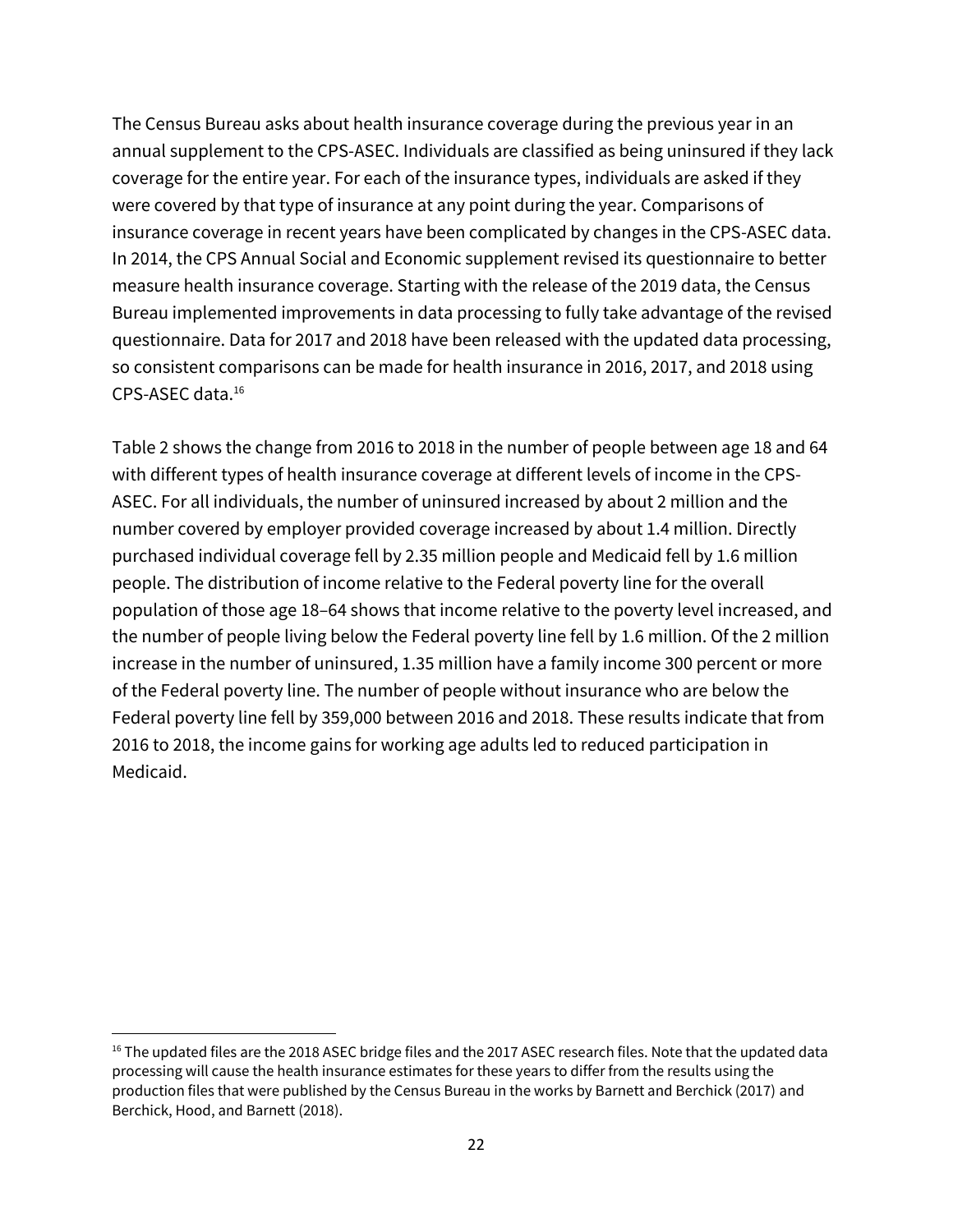|                             | Population  | Uninsured   | Employer provided | Direct purchase | Medicaid    |
|-----------------------------|-------------|-------------|-------------------|-----------------|-------------|
| Income level                | (thousands) | (thousands) | (thousands)       | (thousands)     | (thousands) |
| All                         | 736         | 1,961       | 1,369             | $-2.347$        | $-1,613$    |
| <b>Below FPL</b>            | $-1.576$    | $-359$      | $-283$            | $-182$          | $-1,042$    |
| 100-199 percent of FPL      | 12          | 608         | $-121$            | $-494$          | $-507$      |
| 200-299 percent of FPL      | $-608$      | 362         | $-460$            | $-667$          | 26          |
| 300 percent of FPL and over | 2.066       | 1,350       | 2,233             | $-1,004$        | $-91$       |

| Table 2. Change in the Number of People Age 18-64 Years with Different Types of Insurance by Family Income Level, |
|-------------------------------------------------------------------------------------------------------------------|
| $2016 - 18$                                                                                                       |

Sources: Current Population Survey, Annual Social and Economic Supplement; CEA calculations.

Note: FPL = federal poverty line.

A particularly vulnerable population is children living in poverty. Table 3 presents the change in the number of people under the age of 18 years with different types of insurance by family income level. The number of uninsured children increased by 340,000 between 2016 and 2018, even as the total number of children fell. Almost half the increase in the number of uninsured children is due to children in families that earn at least 300 percent of the Federal poverty line. The number of children on Medicaid (includes the Children's Health Insurance Program, CHIP) fell by 1.45 million, which is largely due to a decline in the number of children living in poverty. Some have argued that the decrease in the number of children enrolled in Medicaid and the increase in the number of uninsured is due to administrative changes that exclude eligible children and discourage otherwise-eligible children from being enrolled.<sup>17</sup> The small increase in the number of children below the poverty line who are uninsured suggests that administrative changes may be playing a small role. However, the data indicate that income gains and the reduction in the number of children living in poverty are primarily responsible for the large decline in the number of children on Medicaid.

| Income level                | Population<br>(thousands) | Uninsured<br>(thousands) | Employer provided<br>(thousands) | Direct purchase<br>(thousands) | Medicaid |
|-----------------------------|---------------------------|--------------------------|----------------------------------|--------------------------------|----------|
| All                         | $-423$                    | 340                      | 231                              | $-389$                         | $-1,445$ |
| <b>Below FPL</b>            | $-1.351$                  | 25                       | $-270$                           | $-131$                         | $-1,223$ |
| 100-199 percent of FPL      | 231                       | 68                       | 73                               | $-113$                         | $-28$    |
| 200-299 percent of FPL      | 202                       | 85                       | 120                              | $-53$                          | $-154$   |
| 300 percent of FPL and over | 495                       | 162                      | 309                              | $-94$                          | $-40$    |

| Table 3. Change in the Number of Children with Different Types of Insurance by Family Income Level, 2016-18 |  |
|-------------------------------------------------------------------------------------------------------------|--|
|                                                                                                             |  |

Sources: Current Population Survey, Annual Social and Economic Supplement; CEA calculations. Note: FPL = federal poverty line.

 $\overline{a}$ 

<sup>&</sup>lt;sup>17</sup> For example, see Goodnough and Sanger-Katz (2019).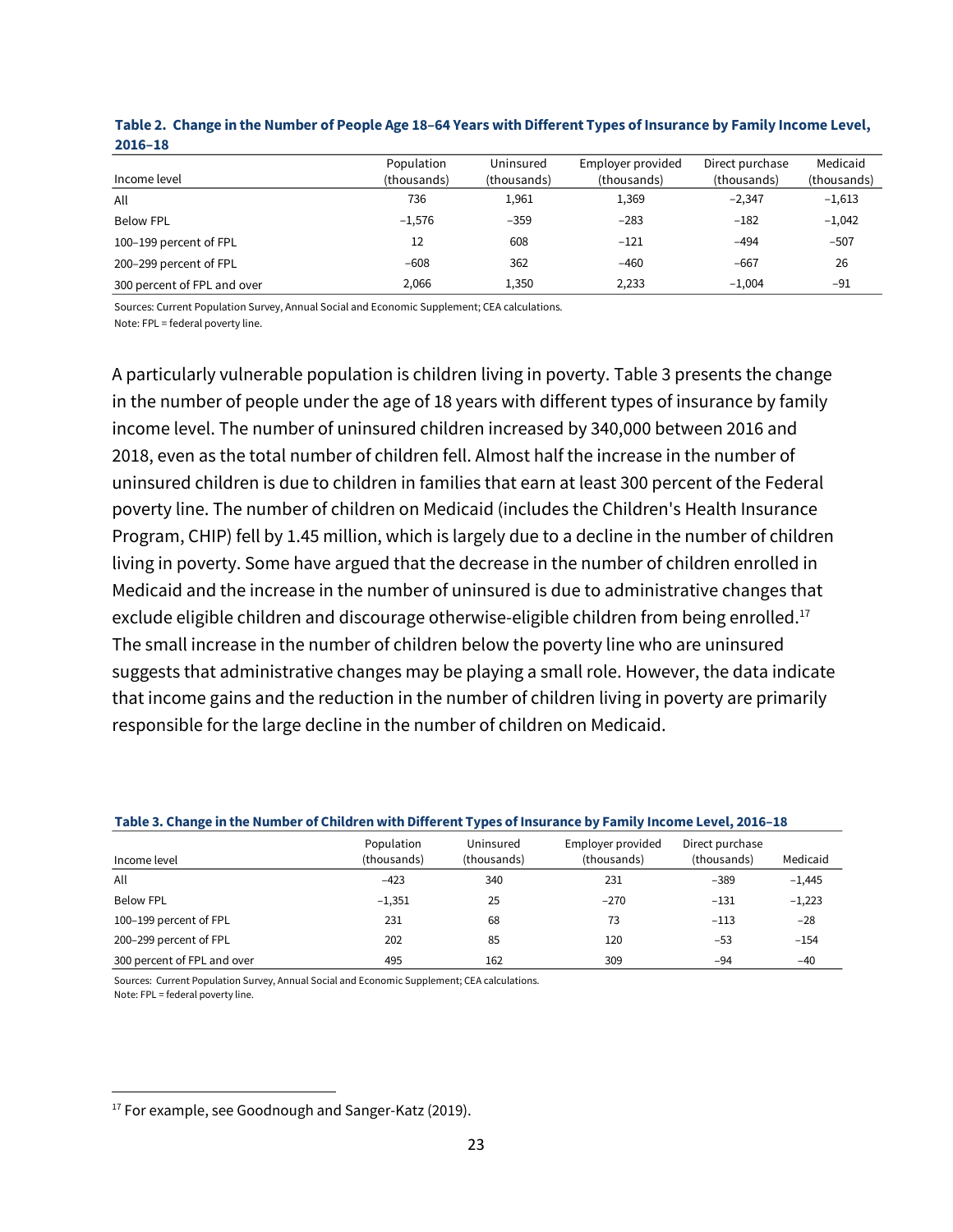The number of people without health insurance can increase for a number of reasons. Two factors behind the increase in the number of uninsured over the past couple of years are the elimination of the Affordable Care Act's (ACA) individual mandate penalty and a decline in the number of people who qualify for Medicaid and ACA exchange subsidies. One consequence of higher household incomes is that households will lose eligibility for public assistance programs. Because households have a choice to remain eligible by working less, revealed preference shows that the higher income more than offsets the loss of Medicaid or ACA subsidies in terms of their overall level of utility. The other reason why a lack of insurance is increasing is that some individuals thought the elimination of the mandate penalty applied to 2018, while the Tax Cuts and Jobs Act set the mandate penalty to \$0 starting in 2019. The CBO estimates that about 1 million people opted out of insurance coverage in 2018 due to the mistaken belief about the timing of the elimination of the mandate penalty (CBO 2019). For individuals who were only buying insurance to avoid the mandate penalty, the elimination of the penalty makes them better off (CEA 2018b).

### *Full-Income Measures of Poverty*

 $\overline{\phantom{a}}$ 

Income at the bottom of the distribution is rising, and poverty, based on the Official Poverty Measure (OPM), is falling. As people move out of poverty, their benefits under various public assistance programs are phased out. The potential to lose government benefits acts as a disincentive to participate at all in the labor market for those who are out of the labor market or to increase participation for those who are in the labor market, as the loss of benefits acts as a tax on increasing engagement with the labor market. Because of the level of wages and the available jobs, the labor market gains that are pulling people out of poverty on average more than offset the loss in government benefits in terms of total available resources.

The OPM, which is based on pretax money income, has many limitations as a measure of the total resources available to a family, which leads it to understate resources for low-income families. The Full-Income Poverty Measure (FPM) overcomes these limitations by considering a broader resource-sharing unit—the household instead of the family—and by including a comprehensive set of income sources.

The FPM estimates the share of people living in poverty using a posttax, posttransfer definition of income. It subtracts Federal income and payroll taxes and adds tax credits (e.g., the Earned Income Tax Credit and Child Tax Credit) and cash transfers. It also includes the market value of SNAP, subsidized school lunches, rental housing assistance, employerprovided health insurance, and public health insurance (Medicare and Medicaid).<sup>18</sup> It is

 $18$  We calculate the market value of public health insurance based on the cost of its provision, and it is adjusted for risk based on age, disability status, and State of residence (for additional details, see Elwell, Corinth, and Burkhauser 2019). The market value of employer-provided health insurance is included as well, and is imputed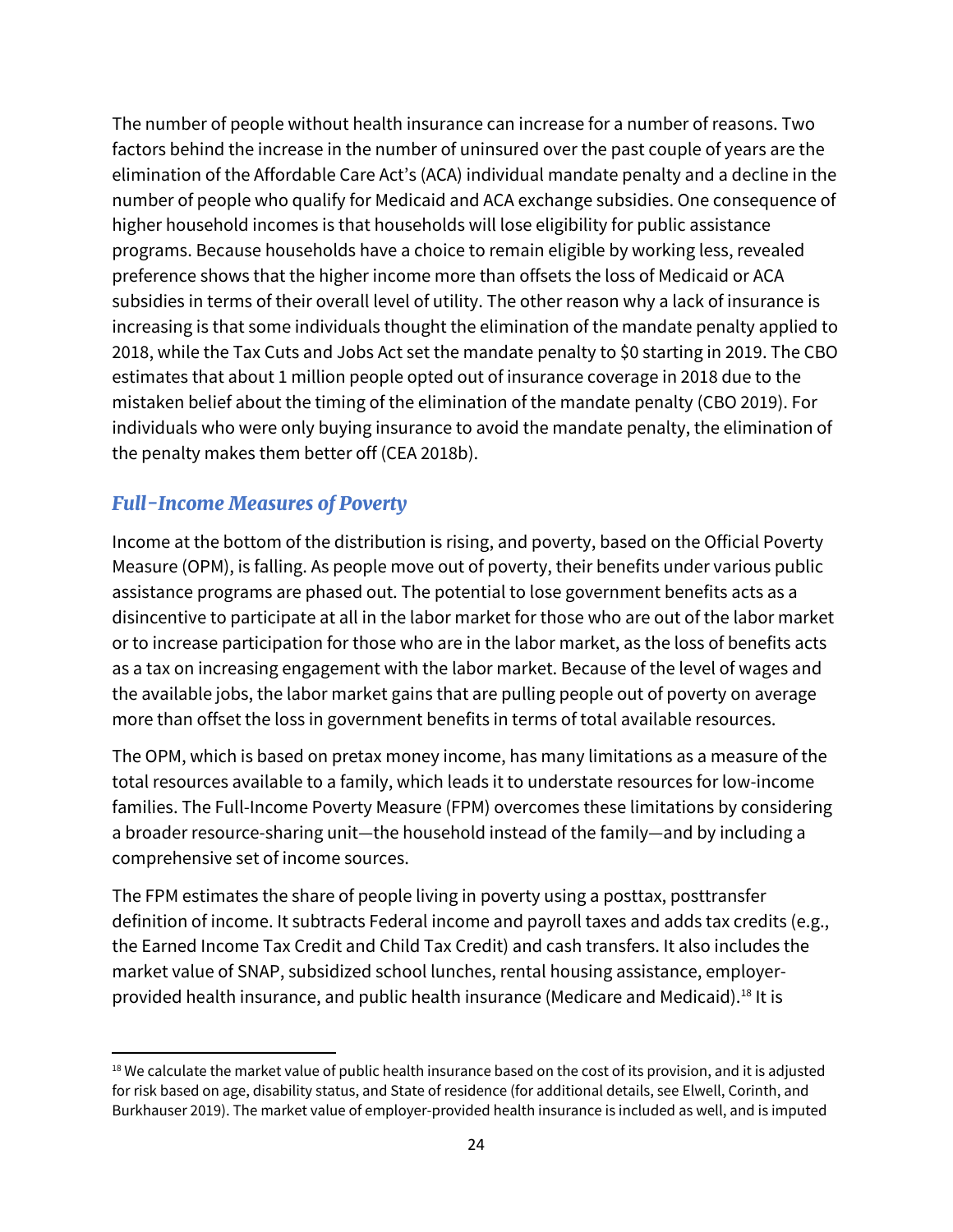important to note, however, that despite using a comprehensive set of income sources, the FPM may still understate income due to the underreporting of income sources and especially transfers in survey data (Meyer, Mok, and Sullivan 2015). For more details on the FPM, see Burkhauser and others (2019) and chapter 9 of the CEA's 2019 *Economic Report of the President*.

The OPM and FPM differ in how they define the unit that shares resources. Because there are economies of scale in consumption, the cost per person of achieving a given standard of living falls as the number of people in the unit increases. The FPM treats the household as the resource-sharing unit and adjusts the thresholds proportionally based on the square root of the number of people in the household. In contrast, the OPM restricts the sharing unit to those in the same household who have family ties. By using the household as the resourcesharing unit (which is standard in studies of income distribution), the FPM reflects the increasing rates of cohabitation among non–family members in the United States.

Figure 11 shows the change in the poverty rate under the OPM from 2016 to 2018 compared with poverty measures that incorporate progressively broader measures of income. All measures are anchored to equal the official poverty rate in 2016 of 12.7 percent. The official poverty rate fell by 0.9 percentage point from 2016 to 2018. Using the adjusted equivalence scale, making the sharing unit the household, and using the PCE as the preferred measure of inflation instead of the Consumer Price Index for All Urban Consumers (called the CPI-U) caused the poverty rate to fall by 1.1 percent from 2016 to 2018. Moving to posttax and posttransfer income causes the reduction in poverty to be smaller. This reflects the fact that as individuals gain labor income (which is included in the OPM poverty measure), they receive less in tax credits and transfer income (including the value of in-kind transfers).The effective tax rate of individuals on public assistance can be very high, which can be a disincentive to increasing labor market participation. Given that the posttax and posttransfer poverty rate still fell by 0.6 percentage point, we can conclude that, overall, the increase in labor income more than offset the decrease in tax credits and transfers. Finally, including the value of employer-provided and publicly provided health insurance leads to an even larger decline in poverty, of 1.4 percentage points. This occurred even as enrollment in Medicaid fell, because the individuals losing coverage tended to be living above the poverty threshold. The decline is partially due to the value of public health insurance increasing over this period, which raised the full incomes of those who remain enrolled.

for 2018 because employer contributions are no longer reported in the CPS-ASEC. The CBO has used a similar method for valuing health insurance since 2013 in its reports on the distribution of income.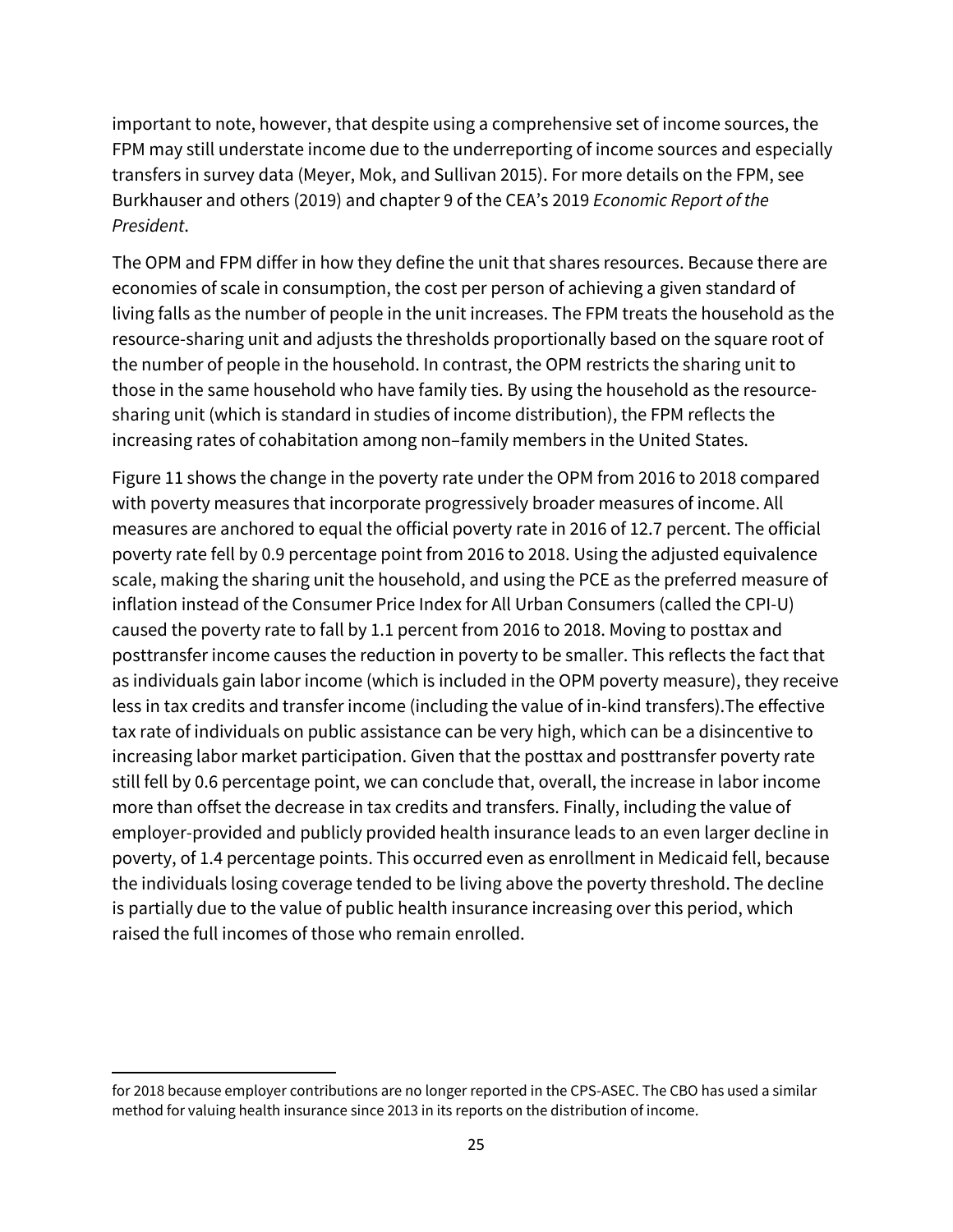### **Figure 11. Change in the Official Poverty Measure versus Other Poverty Measures, 2016 and 2018**



calculations. Note: OPM = Official Poverty Measure. PCE = Personal Consumption Expenditures.

The choice of income measure also affects the measurement of income inequality. When taxes and transfers are progressive, using pretax income will tend to overstate the level of inequality. The United Nations' handbook on income statistics notes that the preferred measure of income is posttax and posttransfer (including in-kind transfers), as that allows for an evaluation of the effectiveness of redistributive policies as well as for meaningful comparisons between countries with different degrees of redistribution (Canberra Group 2011). Elwell, Corinth, and Burkhauser (2019) calculate income growth by decile from 1959 to 2016. Using a posttax and posttransfer measure of income that includes government health insurance and the value of employer-sponsored health insurance, they calculate that the Gini coefficient was 0.341 in 2016, but it was 0.502 for the same year using pretax and pretransfer market income adjusted for household size .<sup>19</sup> Furthermore, the posttax and posttransfer income Gini coefficient was lower in 2016 than it was in 1959.

# Addressing the Remaining Barriers

The strong U.S. labor market has led to historic labor market successes, including higher incomes, lower poverty, and a reduced reliance on government programs for many groups of people who had been previously left behind during the economic recovery. In this section, we discuss some of the remaining barriers that are preventing people from fully benefiting from the strong labor market. The skills of the available workers may not match those needed by

 $19$  The Gini coefficient measures inequality on a scale from 0 to 1, where values closer to 0 indicate greater equality.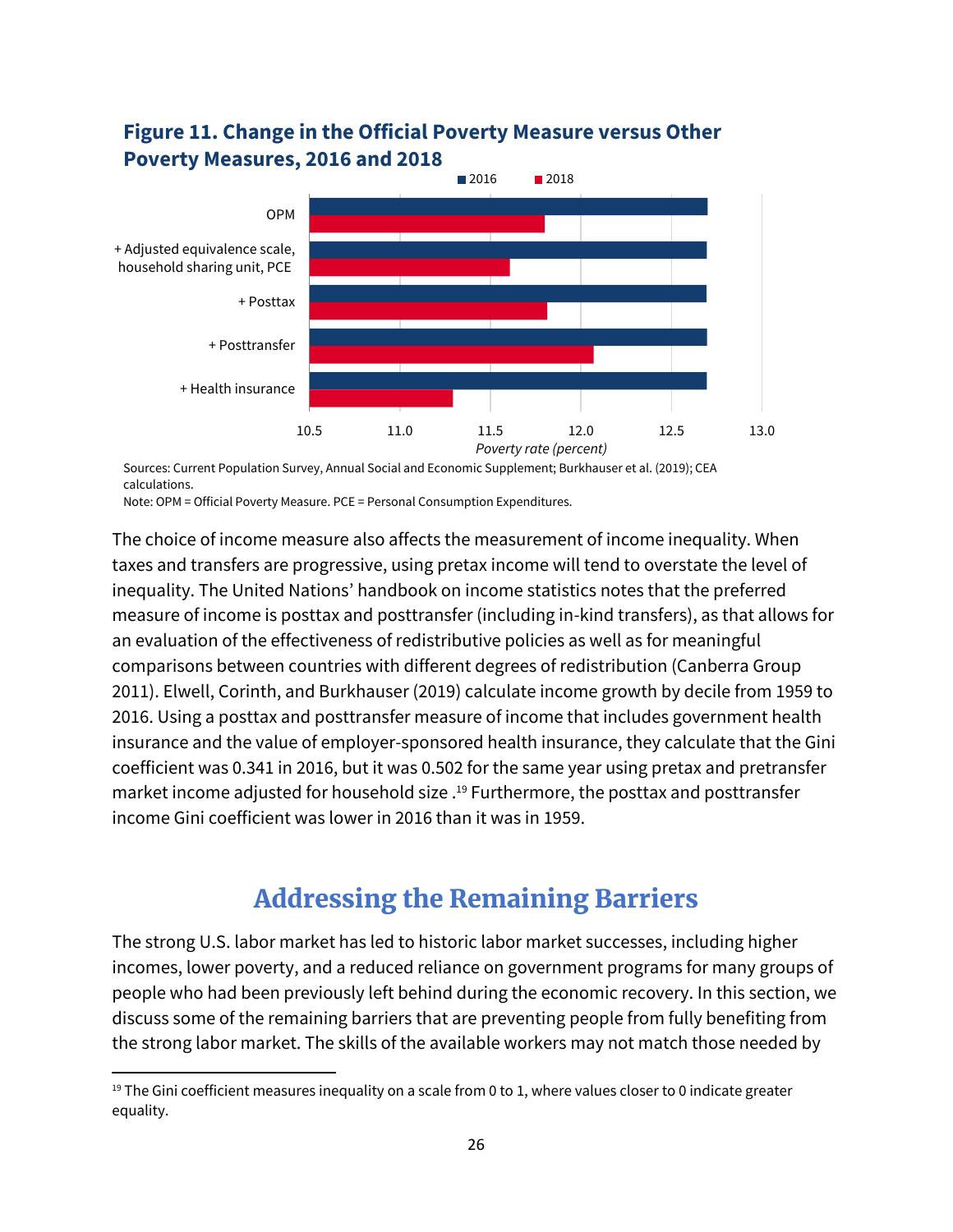employers. There can also be a geographic mismatch between workers and jobs. Child care costs, a criminal record, or drug addiction can also prevent certain individuals from fully participating in the labor market. Continuing the current rate of job growth, with the unemployment rate at a historically low level, will likely require drawing even more workers from the sidelines. This will require targeted policies, which the Trump Administration is pursuing, to address the barriers that have prevented these individuals from entering the labor force despite a very strong labor market.

#### *Making Sure That Workers Have the Skills to Succeed*

In a previous report, "Addressing America's Reskilling Challenge" (CEA 2018a), we outlined the emerging issue of the skills gap in the ever-changing U.S. economy. The skills gap refers to the situation whereby the skills of available workers are not matching the skills needed by employers. Even in a booming economy, the lack of necessary skills can prevent some individuals from enjoying the benefits of a robust labor market. Our previous report highlighted the importance of addressing this issue, as well as the challenges facing workers and firms that seek to do so.

The CEA also examined the existing infrastructure of Federal worker training programs and reviewed the evidence regarding their effectiveness (CEA 2019c). Overall, we found mixed evidence that these programs improve labor market outcomes. The programs may have small positive effects overall, but they may be more effective for particular groups of people and at certain times in the business cycle. The large number of these programs and their heterogeneity make it difficult to reach a single, general conclusion, but rather suggest that some programs are effective whereas others are failing to live up to their hoped-for potential.

To help close the skills gap, the Trump Administration has taken action to address the limitations of these existing Federal worker training/reskilling programs. The United States needs innovative solutions for worker training given the mixed effectiveness of the existing Federal programs. Addressing this problem is necessary in response to employers' struggles to find skilled workers and to enable more people on the sidelines to benefit from the booming economy.

In this context, to develop a national strategy for workforce development, the Administration has created the National Council for the American Worker (NCAW). The NCAW is addressing issues related to improving skills-training programs, focusing on private-sector-led approaches and promoting multiple education and training pathways for individuals to enable them to achieve family-sustaining careers. The NCAW is also focusing on enhancing transparency in the outcomes of Federal and State workforce programs to allow job seekers, policymakers, and program administrators to better understand which programs are effective. Additionally, with better data, there are opportunities to learn from the successes and failures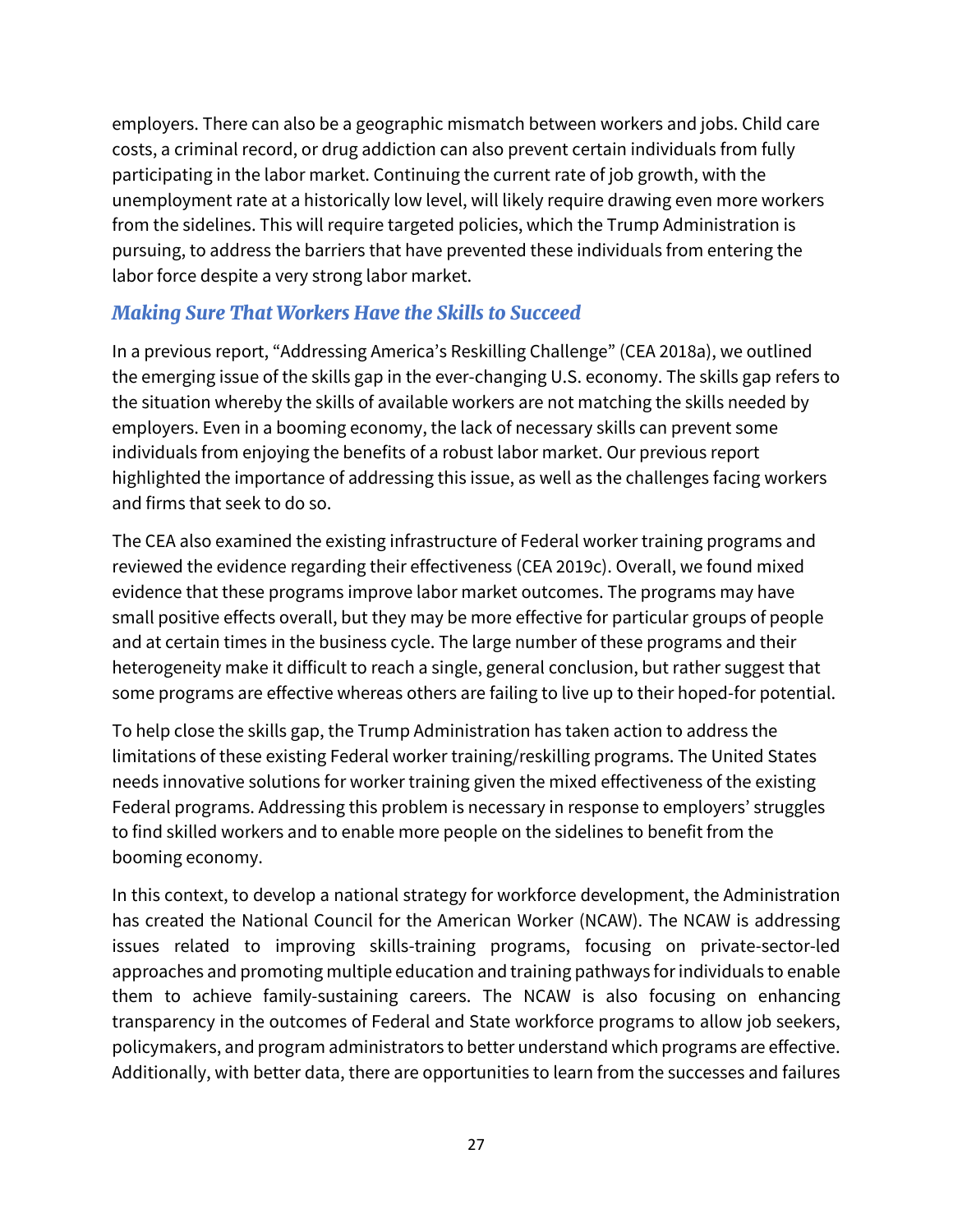across public programs and to shift resources to the types of programs that show the greatest returns.

In a previous CEA (2019c) report, we did not determine an optimal level of government spending on employment and training programs, but we did argue that Federal efforts should shift their spending, depending on what the evidence says is the most effective. Among the current Federal worker training programs, Registered Apprenticeships have shown strong improvements in labor market outcomes, and the Administration has already increased spending on these types of "learn while you earn" models. Additionally, job search assistance provided through the Workforce Innovation and Opportunity Act is more effective in improving job outcomes than is access to training funded by this act. Job search assistance aims to reduce the time an individual is unemployed and helps individuals assess their skill sets and address other barriers that may be preventing them from entering the workforce.

Along with existing dedicated Federal programs, industry-led and nonprofit-led sectoral training programs have shown significant promise in randomized studies. Sectoral training programs are industry-specific programs that seek to provide training for skilled, entry-level positions within a given industry. Currently, these programs tend to be small, focusing on a particular industry in a particular city, and are run by nonprofit groups in cooperation with State and local governments. A randomized study of three sectoral training programs found that they were effective at increasing participants' earnings (Maguire et al. 2010). A follow-up study of one of these programs found that the gains persisted and may have grown over time (Roder and Elliot 2019). Other randomized studies of sectoral training programs have also shown evidence of effectiveness (Hendra et al. 2016; Fein and Hamadyk 2018).

The sector-based approach guides the Administration's proposed Industry Recognized Apprenticeship Program, which seeks to expand the apprenticeship model into sectors that have not traditionally used it. The private sector has taken note of the success of the sectorbased approach and has launched similar programs to address industry-level worker shortages (see box 2). One option is to further scale up these existing industry-led sectoral training programs through Federal support.

Finally, it could be beneficial to incentivize the private sector to invest in training. Private firms generally have a disincentive to provide training in general human capital because trained workers can be poached by other firms before the firm has recovered the cost of training. Yet even with this risk of employee poaching, firms will provide training in general skills when the labor market is tight and new workers are difficult to find. Firms also provide general training as a fringe benefit in order to improve employee retention. Financial incentives, in the form of subsidies for private sector training, are less likely to be effective if they end up subsidizing training that the firms would have provided even in the absence of the subsidy. The difficulty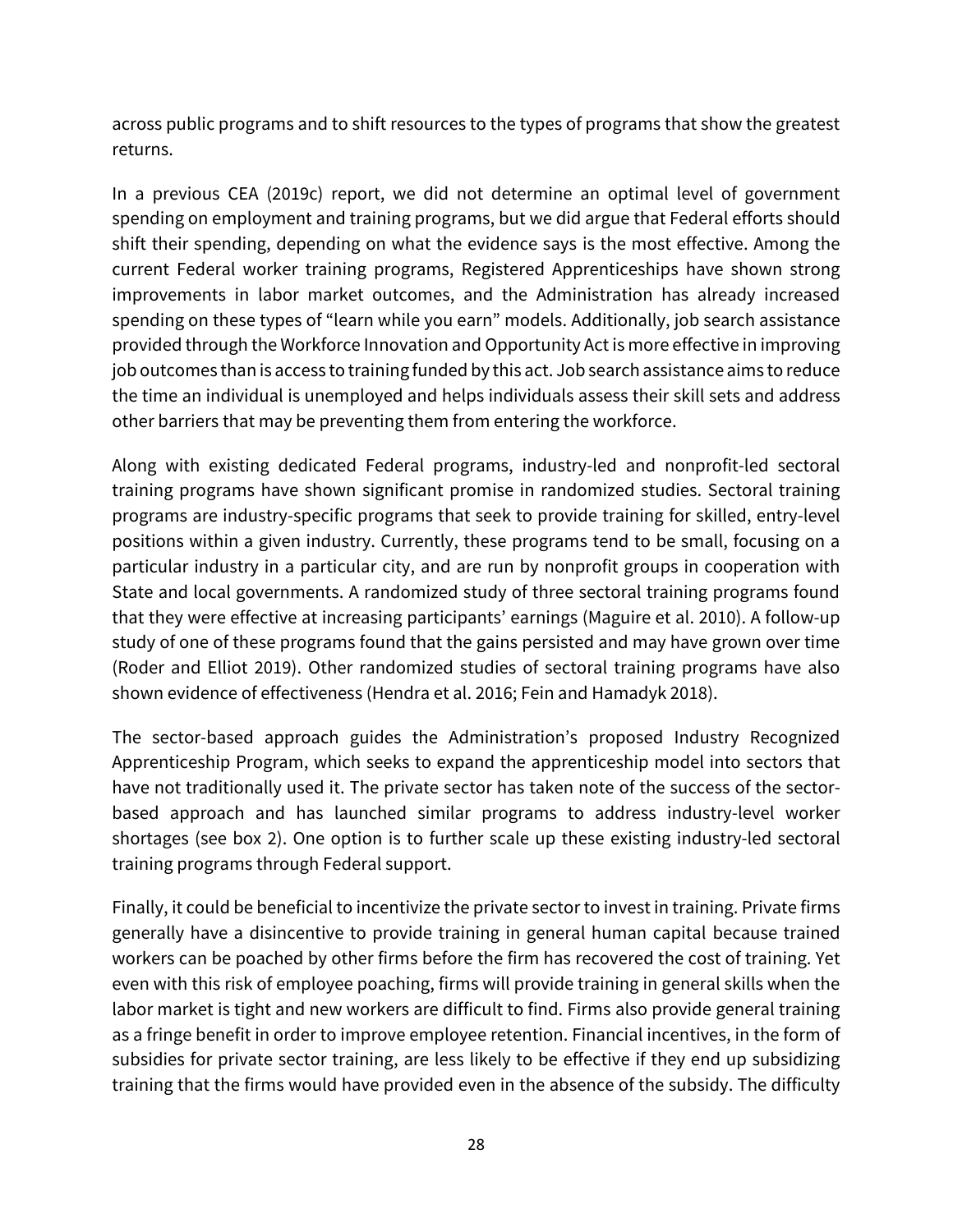is to design incentives to encourage more private sector training without subsidizing training that would otherwise occur in any case.

The Administration is working to better highlight the efforts of the private sector and to show the return on those investments to a company's bottom line as well as to a worker's increased wages and career opportunities. Through the Administration's Pledge to America's Workers, companies commit to provide a given number of training or reskilling opportunities for their current and future workforces over a five-year period. To date, more than 350 companies have pledged to provide over 14 million new opportunities for American students and workers. Another related initiative that has produced positive results is the Federation for Advanced Manufacturing Education (see box 2).

#### **Box 2. The Federation of Advanced Manufacturing Education**

Industry collaboration is one solution to the shortage of skilled workers in a given area. An example of a program built on this model is the Federation for Advanced Manufacturing Education (FAME), which is a cooperative organization of employers that seeks to build advanced manufacturing career pathways. Businesses form partnerships with local community colleges to provide a specialized degree program whereby students can work at the businesses while completing their associate degrees. FAME began as a successful partnership between Toyota and Bluegrass Community and Technical College in Lexington, Kentucky. A company sponsors a student in the Advanced Manufacturing Technician (AMT) program. The student goes to classes two days a week, and works at the sponsoring company three days a week. Once the student completes the associate degree, they have the option to continue full time at the company or to continue on to pursue a four-year engineering degree.

The first class completed the AMT program in 2010, and FAME has expanded rapidly to additional sites. There are currently FAME operations in eight States, with multiple operations in the original state, Kentucky, where FAME now coordinates directly with and receives support from the State government.

#### *Geographic Frictions in the Labor Market*

Although labor market data are often presented for the Nation as a whole, the national labor market is a collection of local labor markets. Available jobs and available workers do not always match geographically. Economic theory predicts that wages will rise in areas with worker shortages and fall in areas with surpluses of workers, causing workers to move to the areas with worker shortages. Yet moving itself can be very costly, which limits the degree to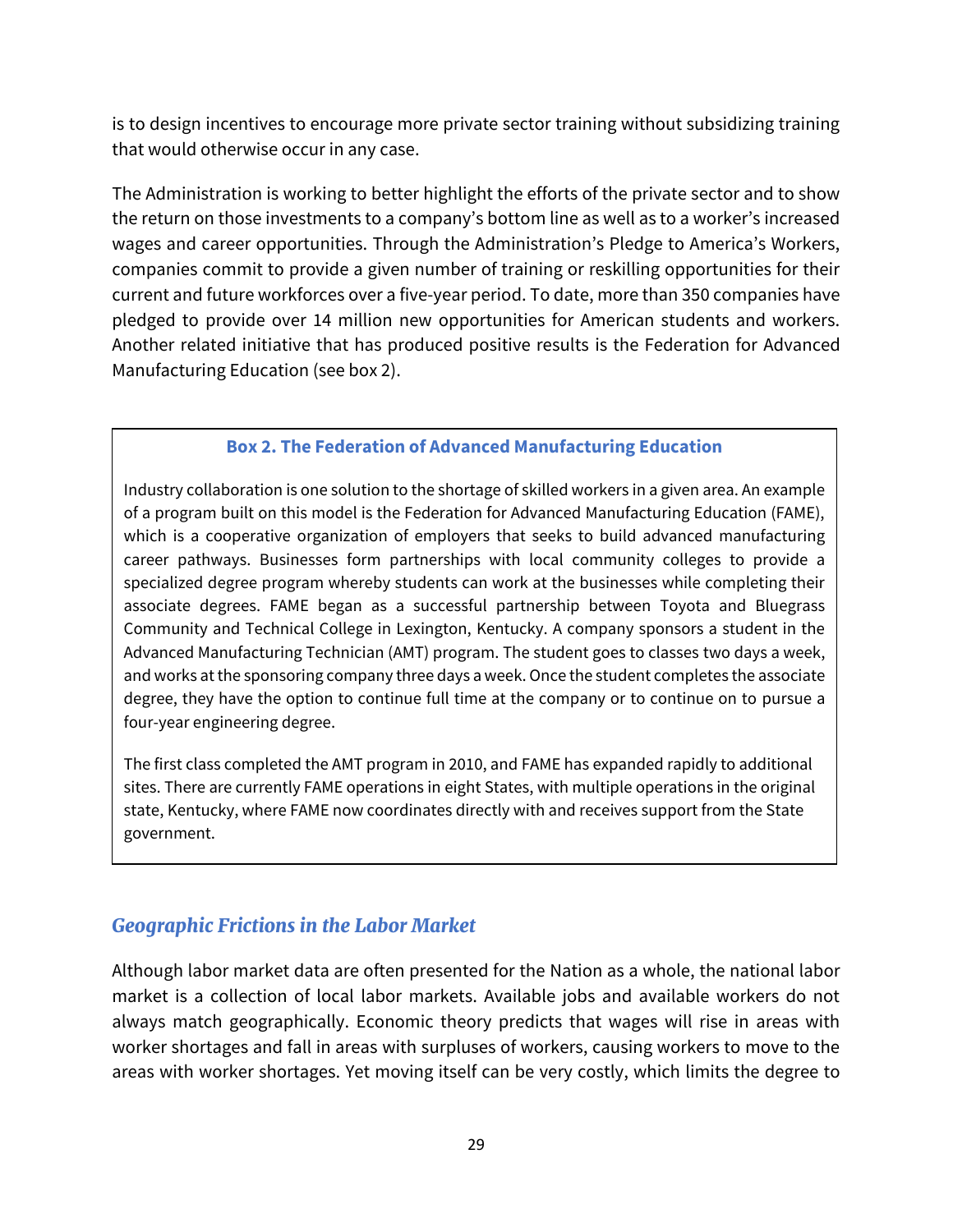which migration can alleviate local labor market imbalances; but government policies and regulations can impose additional barriers and costs to moving to a different labor market.

For over a year, monthly JOLTS data have illustrated the strong job market for people looking for work. The JOLTS data show that at a national level, there are more job openings than unemployed workers. For the first time, the BLS is producing experimental State JOLTS estimates that also allow for an analysis of job openings at the State level. These new data demonstrate that not only are there more job openings than unemployed workers nationwide, but this is true in most States as well (see figure 12). Comparing the number of unemployed people in each state from BLS data on State-level employment and unemployment to the number of job openings shows that, as of the second quarter of 2019, there were more job openings than people looking for work in 43 States and the District of Columbia.<sup>20</sup> Although State-level labor markets appear to generally be strong, some are in greater need of additional workers than others. The very best States in which to be looking for work, where there were fewer than 60 unemployed workers per 100 job openings, include many States in the Midwest and the Great Plains. The States where there are as many or more unemployed workers as job openings are Alaska, Arizona, Connecticut, Kentucky, Louisiana, Mississippi, and New Mexico.

 $20$  The experimental JOLTS data are monthly. However, due to the limited sample size, they are calculated as three-month moving averages. The analysis here uses the June 2019 experimental State JOLTS data, which correspond to the average of the months in the second quarter.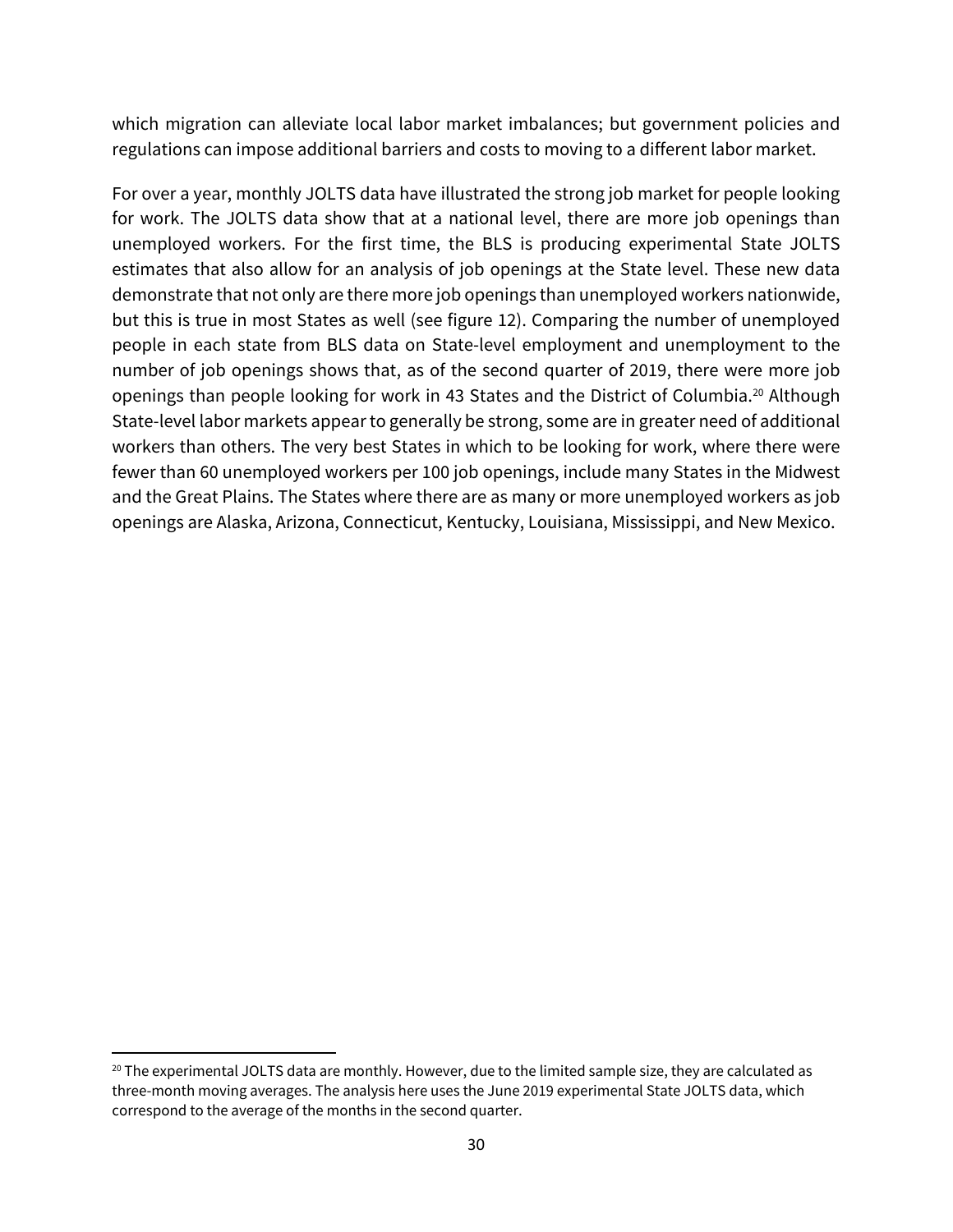

## **Figure 12. Number of Unemployed Workers per 100 Job Openings, Second Quarter of 2019**

In addition to booming job markets in many States, geographic mobility has reached the lowest rate in at least 70 years, declining by 0.8 percentage point over the year, to 9.8 percent in 2018 (see figure 13). This decline in mobility, which could be exacerbated by government policies that limit worker mobility, is one reason for the persistence of geographic disparities in the labor market. Although not discussed in this report, unnecessary regulations that drive up housing costs can also limit mobility into certain metropolitan areas with strong labor markets.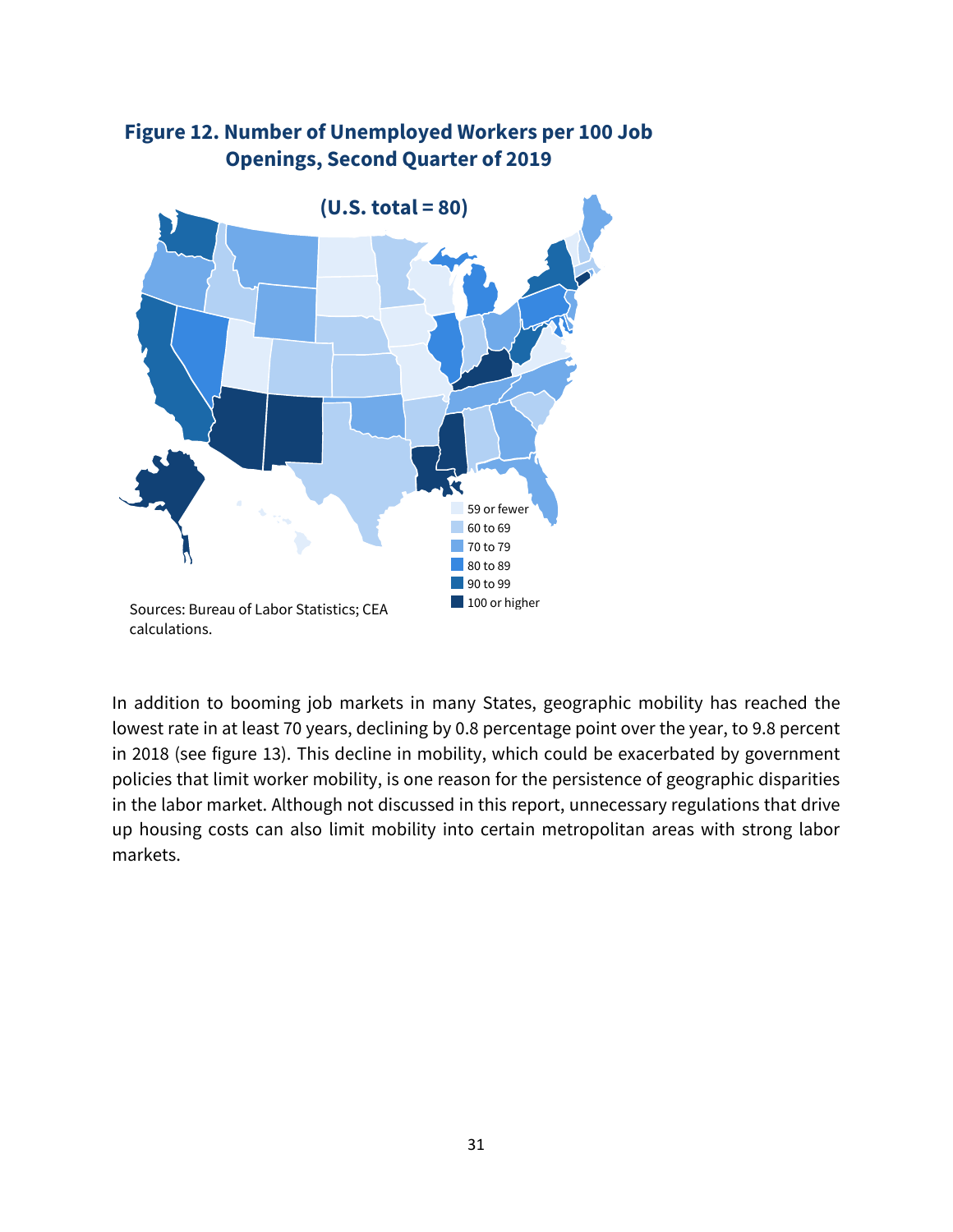



Source: Current Population Survey.

Note: The one-year geographic mobility question was not asked between 1972 and 1975 or between 1977 and 1980, so the value is interpolated, as shown by the dotted line.

#### *Occupational Licensing*

Occupational licensing requirements impose an additional cost on entering a given occupation. There is a wide range of licensed occupations, including plumbers, electricians, florists, and barbers (Meyer 2017). Some occupational licensing restrictions can be justified to protect the public, but the existing requirements for many occupations in many States include jobs that pose no physical or financial risk to the public. Instead, licensing is being used as a barrier to entry into a profession to artificially inflate wages for those already in the profession. A 2018 report from the Federal Trade Commission found that the share of American workers holding an occupational license has increased fivefold, from less than 5 percent in the 1950s to 25–30 percent in 2018 (FTC 2018).

Obtaining the needed license and paying the necessary fees is a barrier that can be particularly prohibitive for those with low incomes, negatively affecting these workers by preventing them from entering professions where they would earn more even if they have the skill set to do the job and. A 2015 report from the Obama Administration supports this claim, finding that the licensing landscape in the United States generates substantial costs for workers (White House 2015).

One such cost is how licensing adversely affects worker mobility. Workers in licensed occupations see the largest reductions in interstate migration rates (Johnson and Kleiner 2017). Absent State agreements to recognize outside licenses, State-by-State occupational licensing laws prevent workers from being able to provide their services across State lines, or move to another State to work in a licensed profession.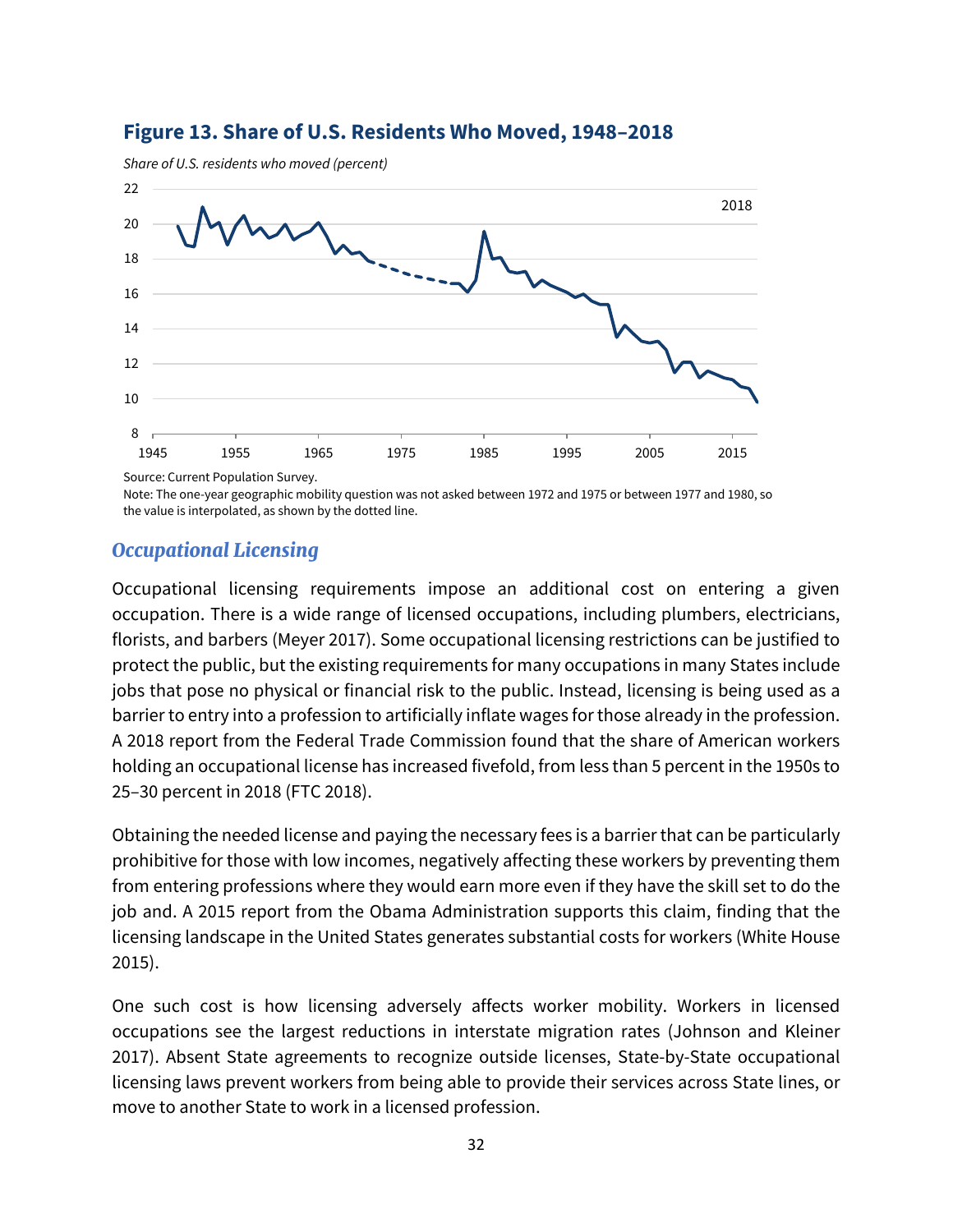Johnson and Kleiner (2017) find that the relative interstate migration rate of workers in occupations with State-specific licensing requirements is 36 percent lower than that of workers in other occupations. There are substantial differences in relative interstate migration rates across occupations, particularly for jobs frequently held by middle- to low-income people. Teachers have one of the lowest relative interstate migration rates (about –39 percent). Electricians have a reduced relative interstate migration rate of –13 percent, while barbers and cosmetologists have such a rate of –7.5 percent. Occupational licensing can also serve as a barrier to upward economic mobility for low- to middle-income workers because it is associated with hefty administrative charges, test fees, tuition payments, and education and time requirements.

Occupational licensing also effects the employment of military spouses. Military spouses had an unemployment rate of 18 percent in 2015, more than four times greater than the U.S. overall employment rate at that time (Meyer 2017). This is partially because military spouses regularly move across State lines, and those in licensed occupations are required to renew or reissue their licenses after moving to a new State. Additionally, military spouses are more likely to be licensed than the civilian population, and they are 10 times more likely to move across State lines in a given year. (For more details, see chapter 3 of the 2018 *Economic Report to the President*.) Overall, the evidence indicates that occupational licensing limits workers' ability to enter professions or move to new areas with greater opportunity.

The regulation of occupational licenses is primarily at the State level, so there are limited options at the Federal level to reform occupational licensing, other than recognizing and supporting best practices at the State level. The Administration is currently evaluating these options. States can enter reciprocal agreements to recognize out-of-State licenses, work to standardize the licensing requirements for a given occupation across States, and expedite license applications for military spouses and others who hold an out-of-State license (FTC 2018).

#### *Opportunity Zones: Matching People, Communities, and Capital*

Historically, areas with less income grew faster than areas with more income, leading to convergence in income per capita. Since the late 20th century, however, this convergence has stopped or has possibly been reversed (Nunn, Parsons, and Shambaugh 2016). There are many explanations for this change, such as a slowdown in individuals with lower incomes moving to higher-income areas for better-paying jobs or businesses moving to lower-wage regions that have lower input costs (Ganong and Shoag 2017).

The Opportunity Zone provision of the 2017 Tax Cuts and Jobs Act seeks to counter the solidification of geographic economic inequality by bringing capital to low-income communities through tax cuts on capital gains. It contrasts with antipoverty policies that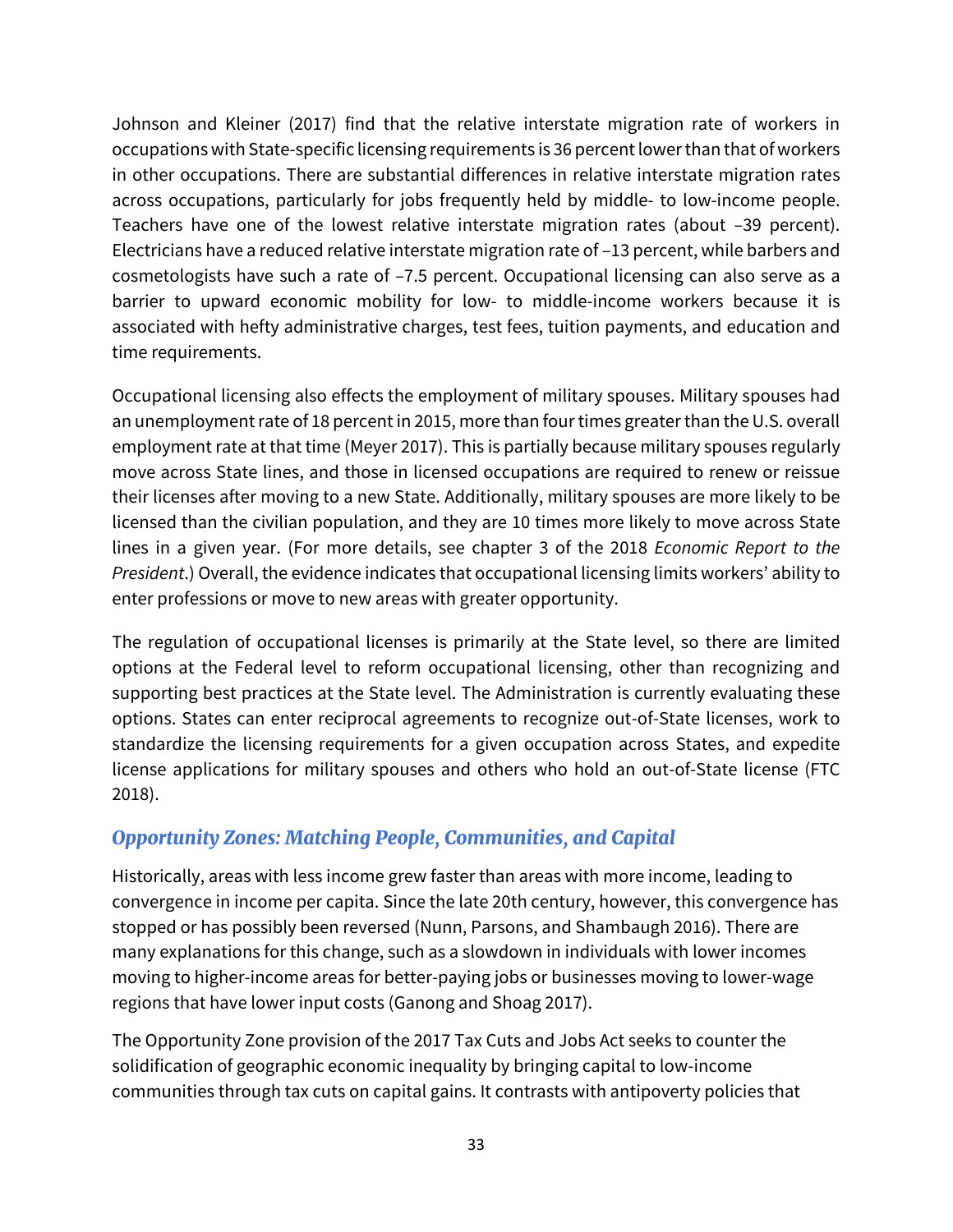increase taxes to fund transfers to low-income households, giving them income but not necessarily spurring opportunity in their communities. Under the Opportunity Zone provision, an investor who realizes a capital gain can defer and lower taxes on the gain if he or she invests it in an Opportunity Zone Fund. The fund, in turn, invests in businesses or properties in census tracts that have been selected as Opportunity Zones. If the investor keeps his or her money in the fund for at least 10 years, they receive the additional benefit of paying no taxes on the gains earned while invested in the fund. In doing so, the provision acts like a means-tested reduction in the cost of capital, where the cost reduction only occurs in selected communities that meet the provision's eligibility requirements.

The design of the Opportunity Zone provision improves upon that of the Federal New Markets Tax Credit (New Markets), which has arguably been the most significant Federal place-based incentive in recent years. Investors must complete an extensive application to the Department of the Treasury for approval before receiving these tax credits. In the 2018 allocation round, only 34 percent of applicants received credits (CRS 2019). This highlights another limitation of New Markets—it has a cap. In 2018, the Treasury only awarded \$3.5 billion in credits. In addition, recipients of credits must adhere to substantial compliance and reporting requirements (CDFI Fund 2017, 2019). The complexity of participating in New Markets and the limit on total allocations have led some to conclude that New Markets is unable to induce large-scale investment that can revitalize entire communities (Bernstein and Hassett 2015).

The Opportunity Zone incentive, in contrast, has no application process or limitation on scale (CRS 2019). Within broad guidelines, the incentive lets investors act upon their insights about where to invest, in what to invest, and how much to invest. The Opportunity Zone statute also carves out roles for State and local governments and communities. States nominated tracts to become Opportunity Zones, and the Department of the Treasury made the final designation and ensured that the tracts met the income or poverty criteria in the statute. Many areas have incorporated the incentive into their broader development initiatives. Alabama, for example, adopted a new law to align its development incentives with the Opportunity Zone incentive.

Today, there are 8,764 Opportunity Zones across all 50 States, the District of Columbia, and five U.S. possessions (CDFI Fund 2018). The zones are home to nearly 35 million Americans, and on average they have a poverty rate nearly twice as high as the average census tract.

#### *Opportunity Zones: Evidence of Investor Interest and Activity*

Early evidence indicates considerable investor interest in Opportunity Zones. The National Council of State Housing Agencies maintains an Opportunity Zone Fund Directory. As of July 2019, the directory listed 163 funds seeking to a raise a total of \$43 billion (NCSHA 2019). The funds are diverse, with two-thirds having a regional focus and the rest a national focus. Most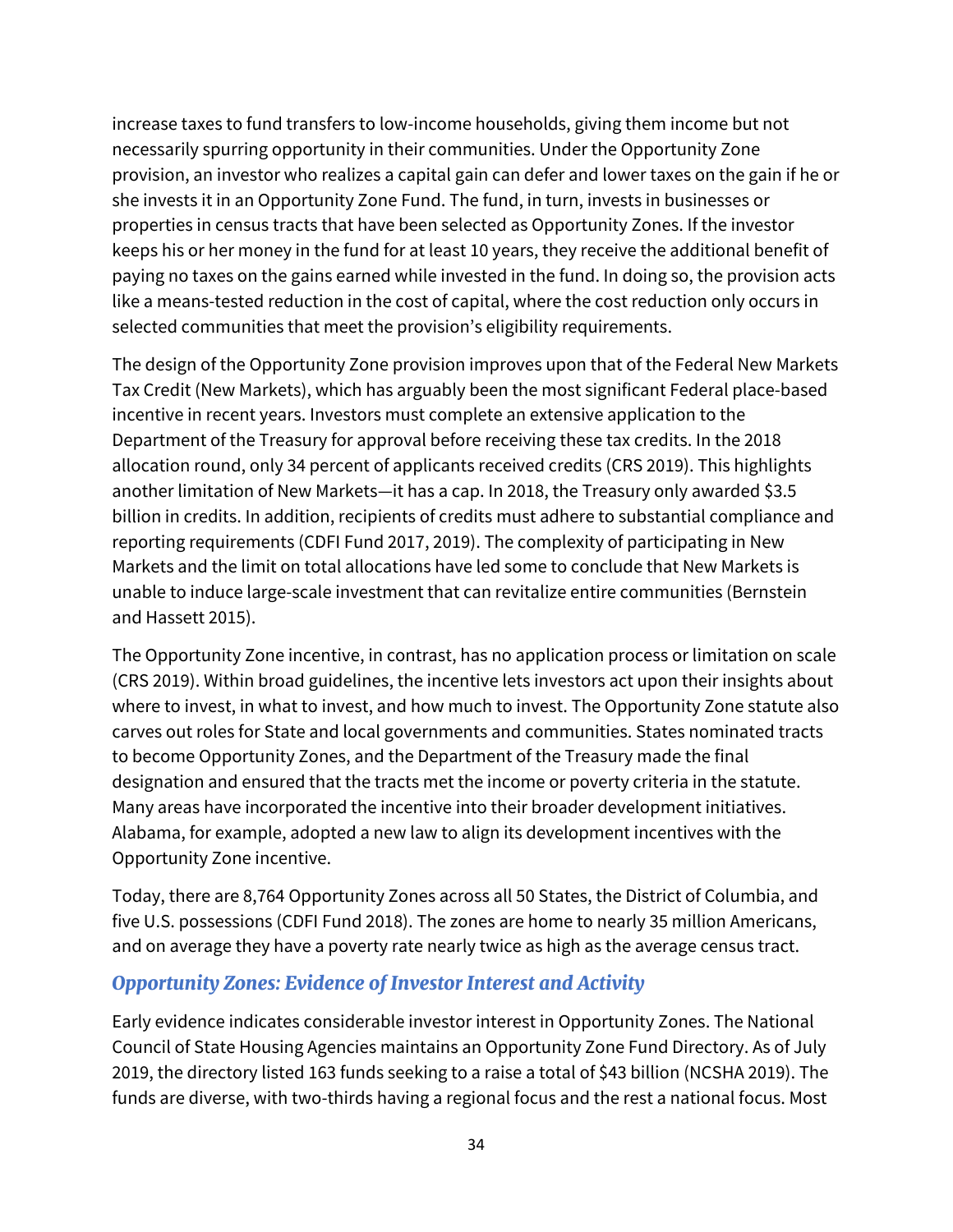funds plan to invest in commercial development, such as multifamily residential or in hospitality, but more than half also plan to invest in economic or small business development.

Evidence from real estate markets also suggests that the Opportunity Zone incentive is getting attention from investors. Data from Real Capital Analytics, which tracks commercial real estate properties and portfolios valued at \$2.5 million or more, show that year-over-year growth in development site acquisitions in zones surged by more than 25 percent late in 2018 after the Department of the Treasury had designated the zones, greatly exceeding growth in the rest of the United States. Similarly, Sage, Langen, and Van de Minne (2019), using the same data, find that a zone designation led to a 14 percent increase in the price of redevelopment properties and a 20 percent increase in the price of vacant development sites.

Sage, Langen, and Van de Minne (2019) only find appreciation effects for particular property types, and they conclude that the Opportunity Zone incentive is having limited economic spillovers in communities. Their data, however, only include very particular types of properties—commercial properties valued at less than \$2.5 million. An analysis by Zillow, which uses many more properties and transactions, suggests that the zone incentive is bringing a broader economic stimulus. The year-over-year change in the average sales price for properties in zones reached over 20 percent in late 2018, compared with about 10 percent in tracts that met the zone eligibility criteria but that were not selected (Casey 2019). The greater appreciation in zones suggests that buyers expect zone tracts to become more economically-vibrant in years to come.

### *Expanding Opportunities for Ex-Offenders*

Another barrier to employment is a prior criminal conviction, and not only because incarceration lowers the available labor force. Having a job can help someone just released from prison reenter society, and it reduces the likelihood of recidivism. There is evidence that strong job growth, particularly in manufacturing and construction, can reduce recidivism (Schnepel 2016). Guo, Seshadri, and Taber (2019) estimate that an increase of 0.01 percent in county-level construction employment decreases the county's working age population's recidivism rate by 1 percent.

In December 2018, President Trump signed into law the historic First Step Act, which is aimed at establishing a fairer justice system for all, reducing recidivism, and making communities across America safer. Since this reform was signed into law, 90 percent of the individuals who have had their sentences reduced have been African American.

Also since then, the Trump Administration has taken steps to provide individuals leaving prison with the opportunities and resources needed to obtain employment. This Second Chance hiring initiative is an effort coordinated across the Federal government, States, the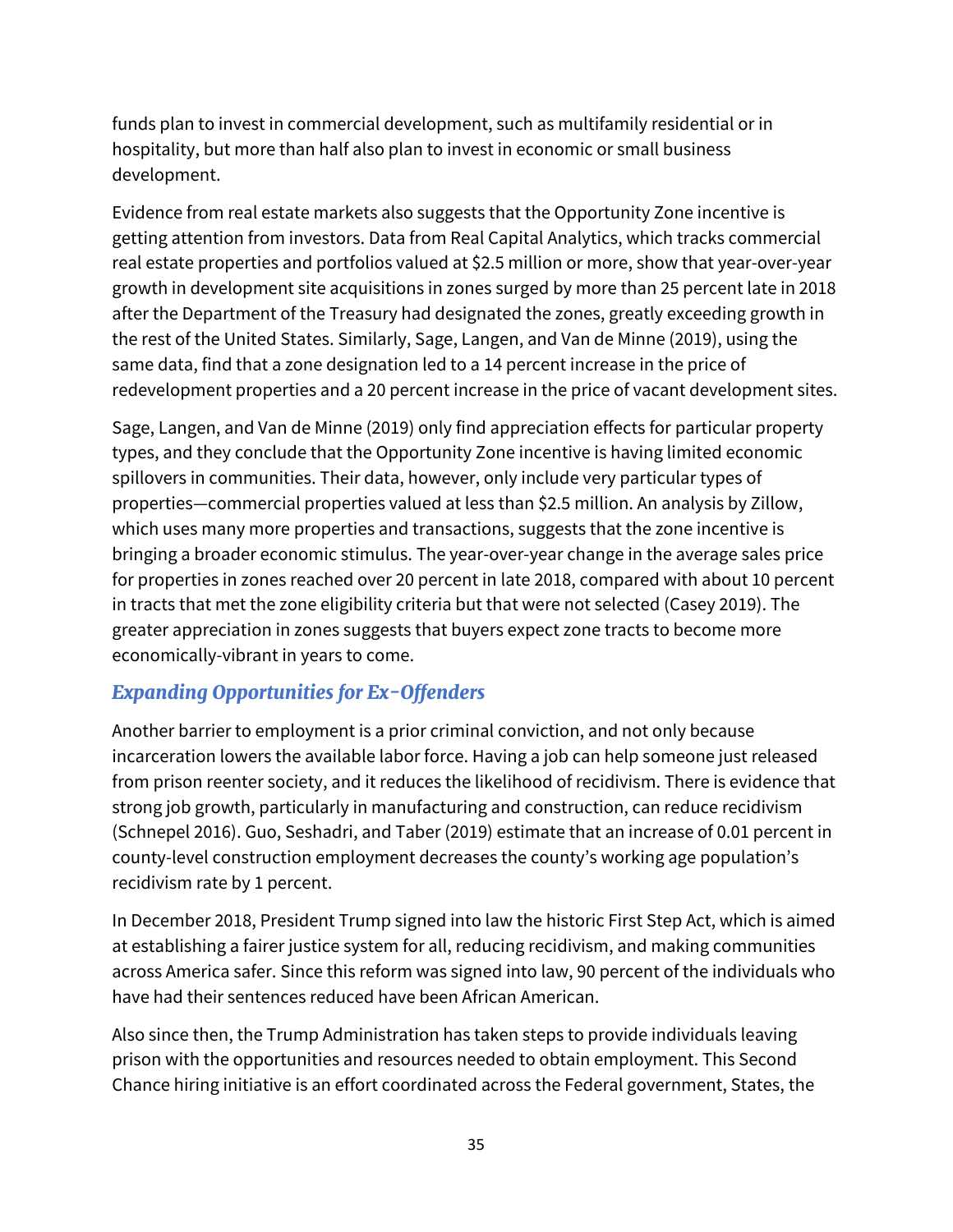private sector, and the nonprofit sector. Nonprofits serve a crucial role in assisting former prisoners to obtain transitional housing, counseling, and education. Across the Federal government, the Department of Justice and Bureau of Prisons have launched the Ready to Work Initiative, which links employers to former prisoners; the Department of Education is expanding an initiative that will help people in prison receive Pell Grants; the Department of Labor has issued grants to support comprehensive reentry programs that promote work as well as grants to expand fidelity bonds to employers to assist formerly incarcerated individuals with job placement; and the Office of Personnel Management has made the Federal government's job posting website accessible to people serving in and released from Federal prisons.

Americans are reaping the benefits of the First Step Act. Data in this area are scarce, but a number of positive anecdotes have been reported in the news. For instance, Troy Powell, a former prisoner and guest at the White House, had served 16 years in prison. When he was released in February 2019 under the First Step Act, he found a job at a lumber company in less than 10 days. A Cleveland native, Andre Badley, was released from a Federal prison in February 2019, and within three months was hired as a driver for Amazon. The number of such success stories will continue to grow as more inmates who have served their time and pose no danger to society are released and as more is done to prepare them for employment and a second chance.

The Administration's initiatives in this area, like the First Step Act and Second Chance hiring, can help assist former prisoners seeking to reenter society as productive members of the community, meet the needs of businesses that may be struggling to find workers, and reduce crime across American communities.

#### *Working Families*

Since the start of the Trump Administration, supporting working families has been a top priority. In December 2017, the President signed into law the Tax Cuts and Jobs Act, which increased the reward for working by doubling the Child Tax Credit and increasing its refundability. The President signed into law the largest-ever increase in funding for the Child Care and Development Block Grants—expanding access to high-quality child care for nearly 800,000 families across the country. In addition, President Trump was the first president to include nationwide paid parental leave in his annual budget.

The President has continued to support pro-growth, pro-family policies, including those that address obstacles that mothers of young children may face in entering the labor force. Figure 14 shows the labor force participation rate of mothers and fathers with young children. For fathers with a youngest child age 5 or under, the participation rate fell from 98 percent in 1968 to 94 percent in 2018. A similar decline occurred among fathers of older children. While participation rates have fallen, the vast majority of fathers continue to either work or look for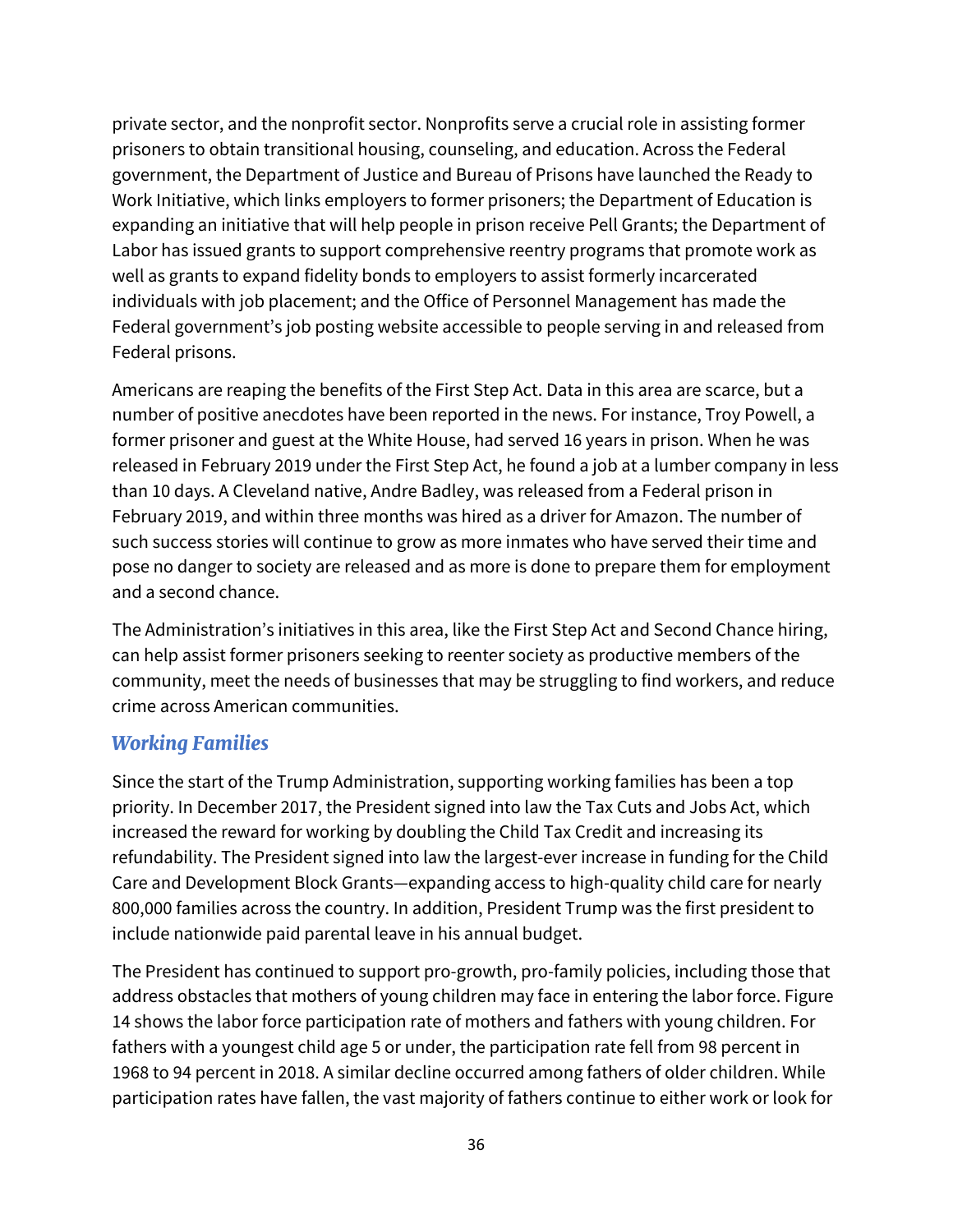work. This high level of participation contrasts with participation among mothers with young children. For mothers with a child under age 6, participation increased from 30 percent to 66 percent between 1968 and 2000. This increase was driven largely by shifting cultural norms, as well as welfare reforms that rewarded and required work for those receiving welfare benefits and tax credits. However, participation rates stopped growing in 2000. Today, the participation rate of mothers with a child under 6 is 67 percent—just 1 percentage point higher than their rate 19 years earlier. Moreover, the gender gap in participation rates stands at 29 percentage points for parents of children under age 6 and at 17 percentage points for parents of children age 6 to 12.

## **Figure 14. Labor Force Participation Rate among Parents by Age of Youngest Child in Household and Sex of Adult, 1968–2019**



Sources: Current Population Survey, Annual Social and Economic Supplement, 1968–2019; CEA calculations. Note: The age of the youngest child is shown in parenthesis. Only biological children, adopted children, or stepchildren living in the same household as the adult are counted. Only adults between the age of 18 and 64 are included.

Some parents opt out of the labor force on the basis of personal preference. For others especially mothers with young children—the inefficiently high cost of child care may play a role in their decision to remain out of the labor force. Thus, addressing this barrier to work by reducing inefficiently high child care costs could potentially bring more parents into the formal labor force and increase economic efficiency.

Unnecessary regulations increase child care costs, and these inefficiently high costs can weaken incentives to work. For the average State, as of 2017, the average hourly price of center-based child care for a child age 4 represented 24 percent of the hourly median wage. Evidence on the responsiveness of work status and hours to child care costs suggests that some of these parents would enter the labor force or increase their work hours in response to a reduction in the cost of child care. The Administration is focused on ensuring that more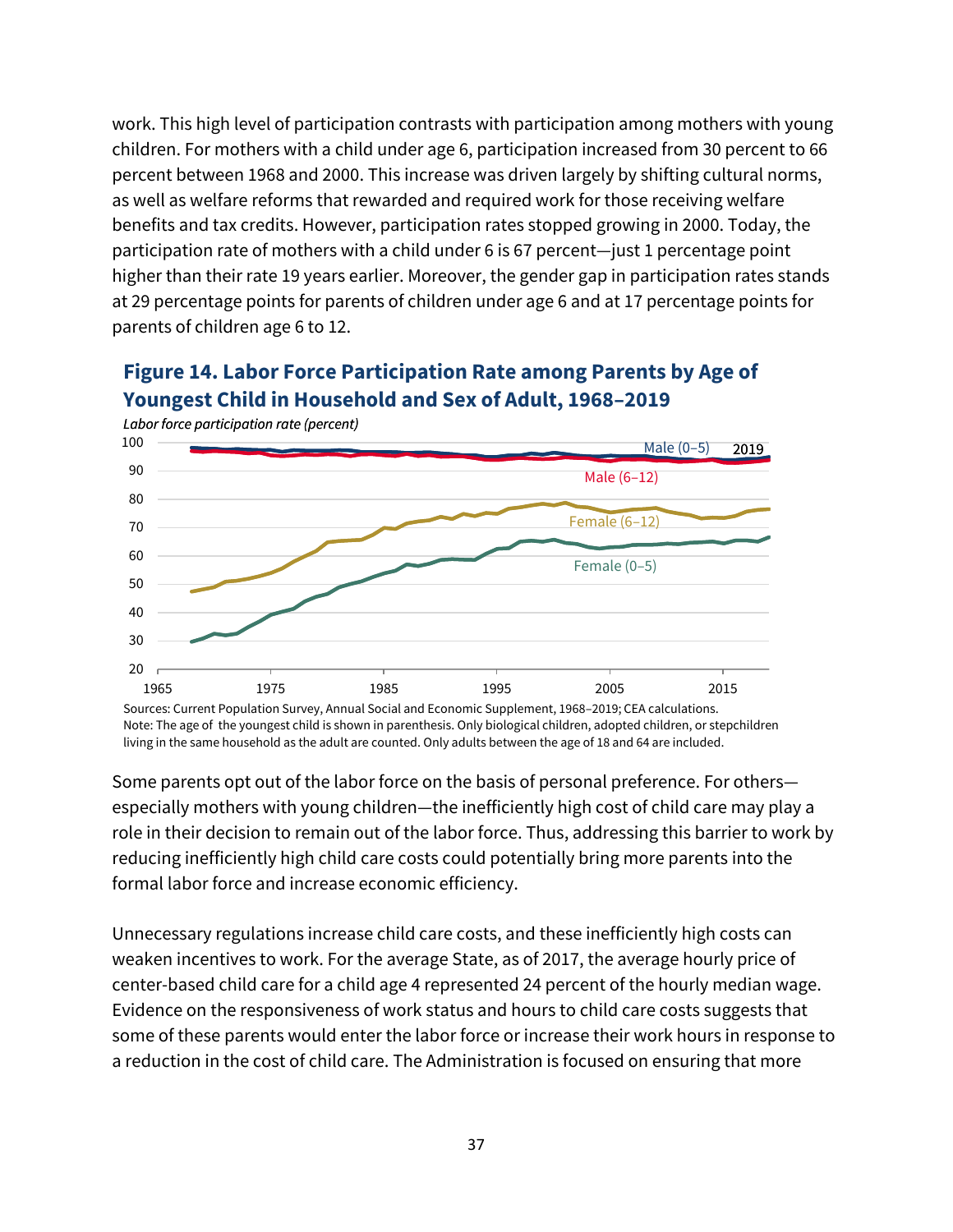parents have safe options for their children while simultaneously giving parents more opportunities to work.

### *Opioid Deaths*

 $\overline{\phantom{a}}$ 

Another barrier to labor market success for many are the high rates of drug addiction and overdoses. Beyond deaths from opioids, research suggest that the abuse of prescription opioids decreases labor force participation (Krueger 2017). The CEA estimates that the full cost of the opioid crisis was \$2.5 trillion over the four-year period from 2015 to 2018 (CEA 2019b). This cost estimate includes the value of lives lost and also higher criminal justice costs, lost labor productivity, and higher healthcare and treatment costs.

In the years before the start of the Trump Administration, the number of opioid deaths per month had been rising steadily for many years (see figure 15). The number of overdose deaths per month has finally stabilized and perhaps has even begun to fall based on provisional data. In total, 30,000 fewer lives were lost from January 2017 through March 2019 compared with the pre-2017 trend.<sup>21</sup> However, the number of opioid deaths remains at a high level, and the crisis is far from over. Last year, Congress passed and President Trump signed the SUPPORT Act. The Administration secured \$6 billion in new funding in fiscal years 2018 and 2019 to fight opioid abuse and to expand access to medication-assisted treatment. Improved border enforcement may also be reducing the supply of fentanyl; fentanyl seizures by Customs and Border Protection are up 265 percent over the last three fiscal years.

<sup>&</sup>lt;sup>21</sup> Additional research is needed to determine how much of the trend break is due to Administration policy versus how much is attributable to factors that would have occurred regardless.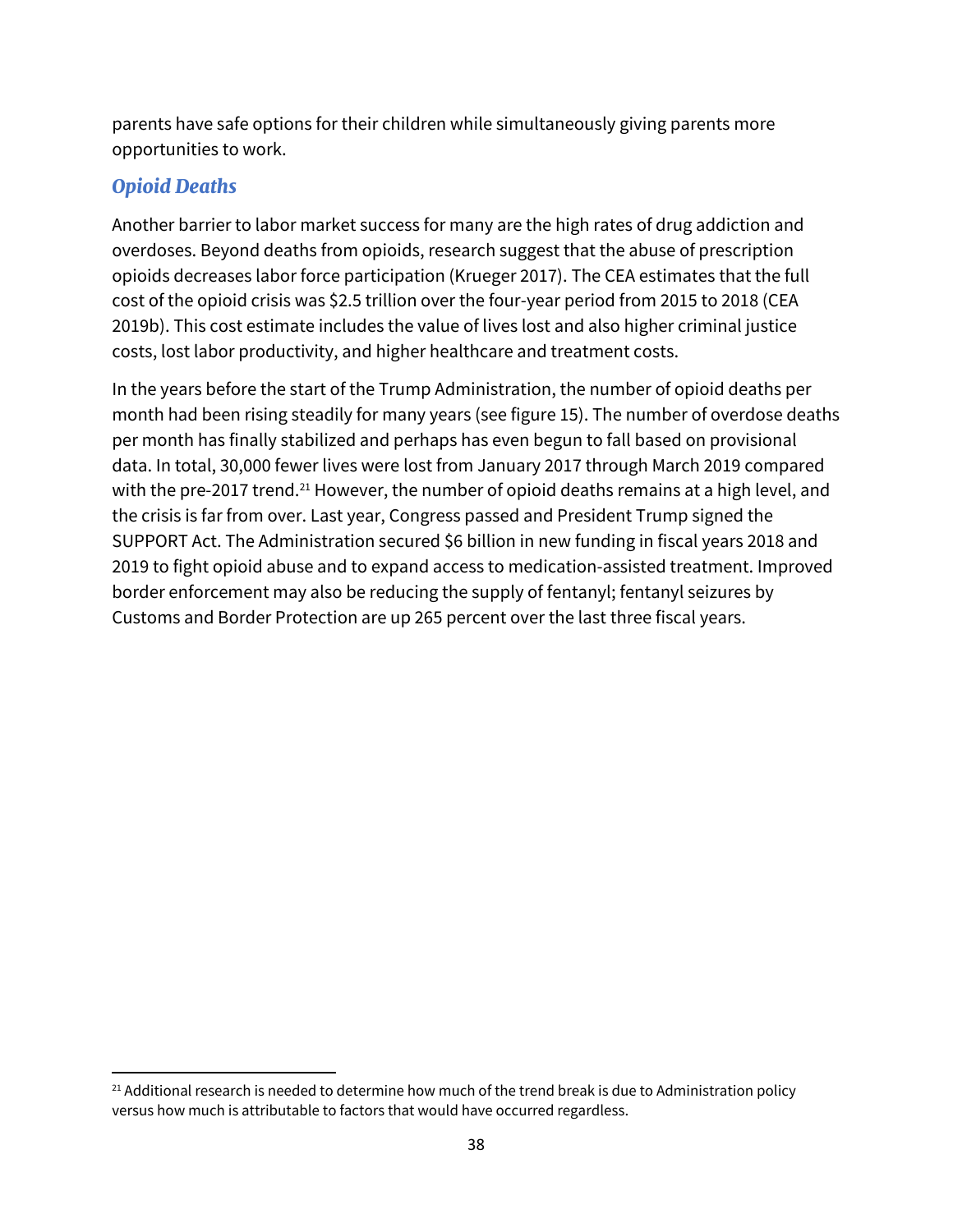

#### **Figure 15. Monthly Opioid-Involved Overdose Deaths, 1999–2019**

Sources: Centers for Disease Control and Prevention; CEA calculations. Note: Data from before January 2018 are compiled from the CDC WONDER database, and monthly data beginning in January 2018 are calculated using the provisional reported number of deaths from the CDC. Preinauguration trend is calculated for the compound annual growth rate on a sample period from January 1999 through January 2017, with forecasted levels reconstructed from projected rates.

## **Conclusion**

The U.S. labor market is strong, even as the economy continues its record expansion. The Trump Administration's agenda of tax cuts and deregulation has contributed to a strong demand for labor and an increasing labor supply. We would expect to find the largest increases in labor demand in the industries that benefit the most from deregulatory actions, but further research is required to confirm this. As unemployment falls to record low rates, groups that were previously left behind in the economy's recovery are beginning to see substantial benefits in job opportunities and income growth. The increase in labor market earnings is pulling millions of families out of poverty and off public assistance, showing how economic growth likely benefits historically disadvantaged Americans more than expanded government programs.

However, there are still barriers that prevent lower-income workers from realizing the full benefits of the strong labor market—such as skills mismatches, geographic mismatches, occupational licensing, distressed communities, prior criminal convictions, child care affordability, and drug addiction. These barriers prevent many from finding jobs. The Administration is seeking to reduce these barriers to both labor demand and supply by focusing on improving worker training, reforming occupational licensing, incentivizing private investment in disadvantaged areas, facilitating the successful reentry of ex-offenders, assisting working families with access to high-quality and affordable childcare, and reducing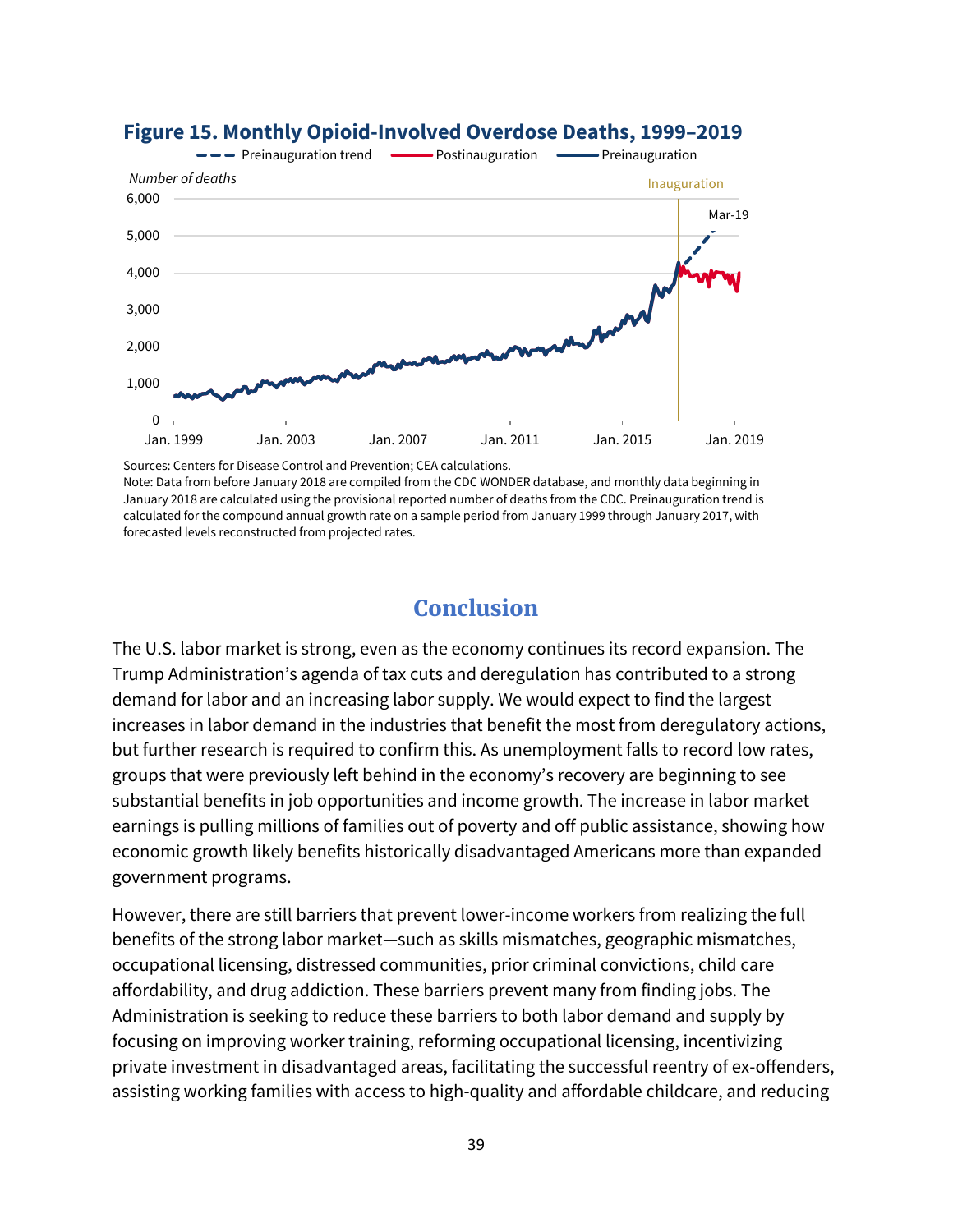the impact of the opioid crisis. Successful reforms in these areas will help to grow the economy by increasing the number and productivity of workers. The Administration's current and future economic agenda will focus on ensuring that all American households can benefit from strong, sustained economic growth.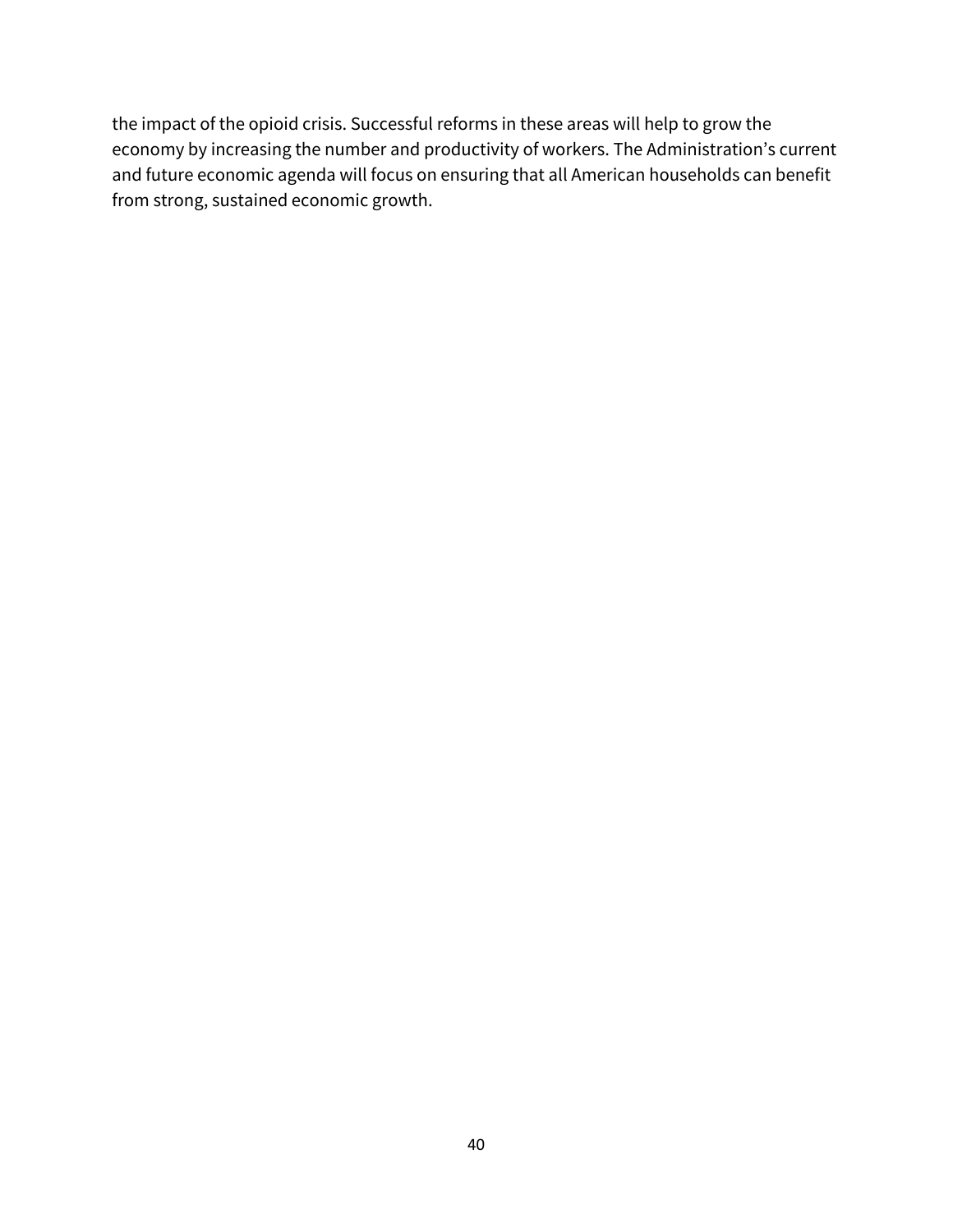## References

- Aizer, A. 2007. "Public Health Insurance, Program Take-Up, and Child Health." *Review of Economics and Statistics* 89, no. 3: 400–415.
- Barnett, J., and E. Berchick. 2017. "Health Insurance Coverage in the United States: 2016." U.S. Census Bureau[. https://www.census.gov/library/publications/2017/demo/p60-](https://www.census.gov/library/publications/2017/demo/p60-260.html) [260.html.](https://www.census.gov/library/publications/2017/demo/p60-260.html)
- Berchick, E., E. Hood, and J. Barnett. 2018. "Health Insurance Coverage in the United States: 2017." U.S. Census Bureau. [https://www.census.gov/library/publications/2018/demo/p60-264.html.](https://www.census.gov/library/publications/2018/demo/p60-264.html)
- Bernstein, J., and K. Hassett. 2015. *Unlocking Private Capital to Facilitate Economic Growth in Distressed Areas.* Washington: Economic Innovation Group.
- Canberra Group. 2011. *Handbook on Household on Household Income Statistics*, 2nd ed. Geneva: United Nations Economic Commission for Europe.
- Burkhauser, R., K. Corinth, J. Elwell, and J. Larrimore. 2019. "Evaluating the Success of President Johnson's War on Poverty: Revisiting the Historical Record Using a Full-Income Poverty Measure." Working paper. [https://papers.ssrn.com/sol3/papers.cfm?abstract\\_id=3353906.](https://papers.ssrn.com/sol3/papers.cfm?abstract_id=3353906)
- Casey, A. 2019. "Sale Prices Surge in Neighborhoods with New Tax Break." Zillow. [https://www.zillow.com/research/prices-surge-opportunity-zones-23393/.](https://www.zillow.com/research/prices-surge-opportunity-zones-23393/)
- CDFI Fund (U.S. Department of the Treasury, Community Development Financial Institutions Fund). 2017. "Compliance Review of New Markets Tax Credit Program." [https://www.cdfifund.gov/Documents/Summit%20-](https://www.cdfifund.gov/Documents/Summit%20-%20Compliance%20Review%20of%20New%20Markets%20Tax%20Credit%20Program%20-%20August%20Date%20-%20508%20Compliant.pdf) [%20Compliance%20Review%20of%20New%20Markets%20Tax%20Credit%20Progra](https://www.cdfifund.gov/Documents/Summit%20-%20Compliance%20Review%20of%20New%20Markets%20Tax%20Credit%20Program%20-%20August%20Date%20-%20508%20Compliant.pdf) [m%20-%20August%20Date%20-%20508%20Compliant.pdf.](https://www.cdfifund.gov/Documents/Summit%20-%20Compliance%20Review%20of%20New%20Markets%20Tax%20Credit%20Program%20-%20August%20Date%20-%20508%20Compliant.pdf)
- *———.* 2018. "Opportunity Zones Resources." [https://www.cdfifund.gov/Pages/Opportunity-](https://www.cdfifund.gov/Pages/Opportunity-Zones.aspx)[Zones.aspx.](https://www.cdfifund.gov/Pages/Opportunity-Zones.aspx)
- ———. 2019. "New Markets Tax Credit Program Compliance Monitoring: Frequently Asked Questions." [https://www.cdfifund.gov/programs-training/Programs/new-markets](https://www.cdfifund.gov/programs-training/Programs/new-markets-tax-credit/Pages/compliance-step.aspx#step5)[tax-credit/Pages/compliance-step.aspx#step5.](https://www.cdfifund.gov/programs-training/Programs/new-markets-tax-credit/Pages/compliance-step.aspx#step5)
- CEA (Council of Economic Advisers). 2018a. "Addressing America's Reskilling Challenge." [https://www.whitehouse.gov/wp-content/uploads/2018/07/Addressing-Americas-](https://www.whitehouse.gov/wp-content/uploads/2018/07/Addressing-Americas-Reskilling-Challenge.pdf)[Reskilling-Challenge.pdf.](https://www.whitehouse.gov/wp-content/uploads/2018/07/Addressing-Americas-Reskilling-Challenge.pdf)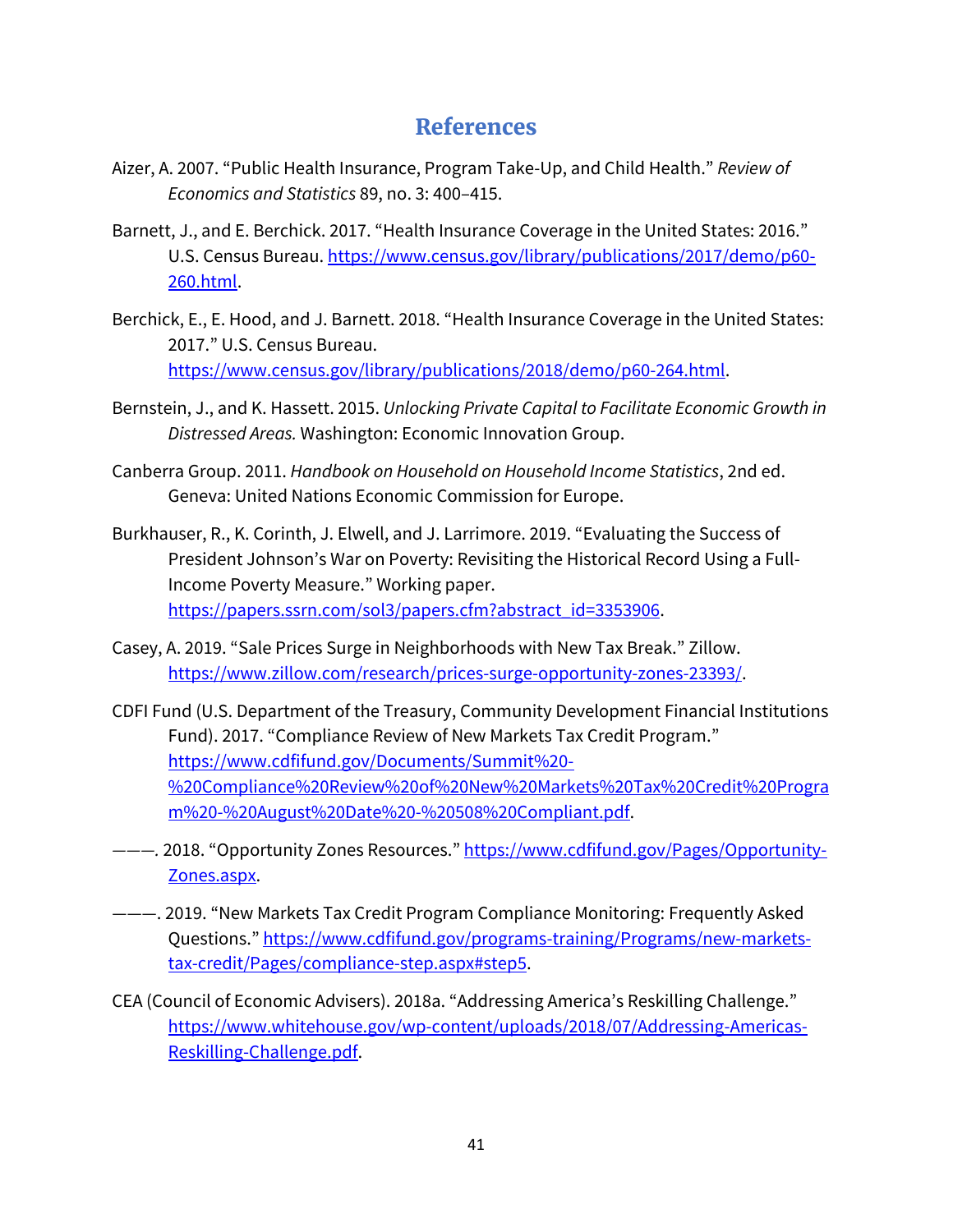- *———.* 2018b. "Deregulating Health Insurance Markets: Value to Market Participants." [https://www.whitehouse.gov/wp-content/uploads/2019/02/Deregulating-Health-](https://www.whitehouse.gov/wp-content/uploads/2019/02/Deregulating-Health-Insurance-Markets-FINAL.pdf)[Insurance-Markets-FINAL.pdf.](https://www.whitehouse.gov/wp-content/uploads/2019/02/Deregulating-Health-Insurance-Markets-FINAL.pdf)
- *———.* 2018c. *Economic Report of the President.* Washington: U.S. Government Publishing Office.
- *———.* 2019a. *Economic Report of the President.* Washington, U.S. Government Publishing Office.
- *———.* 2019b. "The Full Cost of the Opioid Crisis: \$2.5 Trillion Over Four Years." [https://www.whitehouse.gov/articles/full-cost-opioid-crisis-2-5-trillion-four-years/.](https://www.whitehouse.gov/articles/full-cost-opioid-crisis-2-5-trillion-four-years/)
- *———.* 2019c. Government Employment and Training Programs: Assessing the Evidence on their Performance[. https://www.whitehouse.gov/wp](https://www.whitehouse.gov/wp-content/uploads/2019/06/Government-Employment-and-Training-Programs.pdf)[content/uploads/2019/06/Government-Employment-and-Training-Programs.pdf.](https://www.whitehouse.gov/wp-content/uploads/2019/06/Government-Employment-and-Training-Programs.pdf)
- *———.* 2019d. Economic Effects of Deregulation [https://www.whitehouse.gov/wp](https://www.whitehouse.gov/wp-content/uploads/2019/06/The-Economic-Effects-of-Federal-Deregulation-Interim-Report.pdf)[content/uploads/2019/06/The-Economic-Effects-of-Federal-Deregulation-Interim-](https://www.whitehouse.gov/wp-content/uploads/2019/06/The-Economic-Effects-of-Federal-Deregulation-Interim-Report.pdf)[Report.pdf.](https://www.whitehouse.gov/wp-content/uploads/2019/06/The-Economic-Effects-of-Federal-Deregulation-Interim-Report.pdf)
- *———.* 2019e. "President Trump's Policies Continue to Benefit All Americans, Especially the Disadvantaged." [https://www.whitehouse.gov/articles/president-trumps-policies](https://www.whitehouse.gov/articles/president-trumps-policies-continue-benefit-americans-especially-disadvantaged/)[continue-benefit-americans-especially-disadvantaged/.](https://www.whitehouse.gov/articles/president-trumps-policies-continue-benefit-americans-especially-disadvantaged/)
- CBO (U.S. Congressional Budget Office). 2016. *An Update to the Budget and Economic Outlook: 2016 to 2026.* [https://www.cbo.gov/sites/default/files/recurringdata/51135-2016-08](https://www.cbo.gov/sites/default/files/recurringdata/51135-2016-08-economicprojections-2.xlsx) [economicprojections-2.xlsx.](https://www.cbo.gov/sites/default/files/recurringdata/51135-2016-08-economicprojections-2.xlsx)
- *———.* 2019. "Federal Subsidies for Health Insurance Coverage for People Under Age 65: 2019 to 2029." [https://www.cbo.gov/system/files/2019-05/55085-](https://www.cbo.gov/system/files/2019-05/55085-HealthCoverageSubsidies_0.pdf) [HealthCoverageSubsidies\\_0.pdf.](https://www.cbo.gov/system/files/2019-05/55085-HealthCoverageSubsidies_0.pdf)
- CRS (Congressional Research Service). 2019. "New Market Tax Credit: An Introduction." [https://fas.org/sgp/crs/misc/RL34402.pdf.](https://fas.org/sgp/crs/misc/RL34402.pdf)
- Dev Bhardwaj, R. 1992. "China's Economic Reform: The Role and Significance of SEZs." *Indian Journal of Political Science* 53, no. 3: 332–73.
- Elwell, J., K. Corinth, and R. Burkhauser. 2019. *Income Growth and Its Distribution from Eisenhower to Obama: The Growing Importance of In-Kind Transfers (1959–2016).* NBER Working Paper 26439. Cambridge, MA: National Bureau of Economic Research.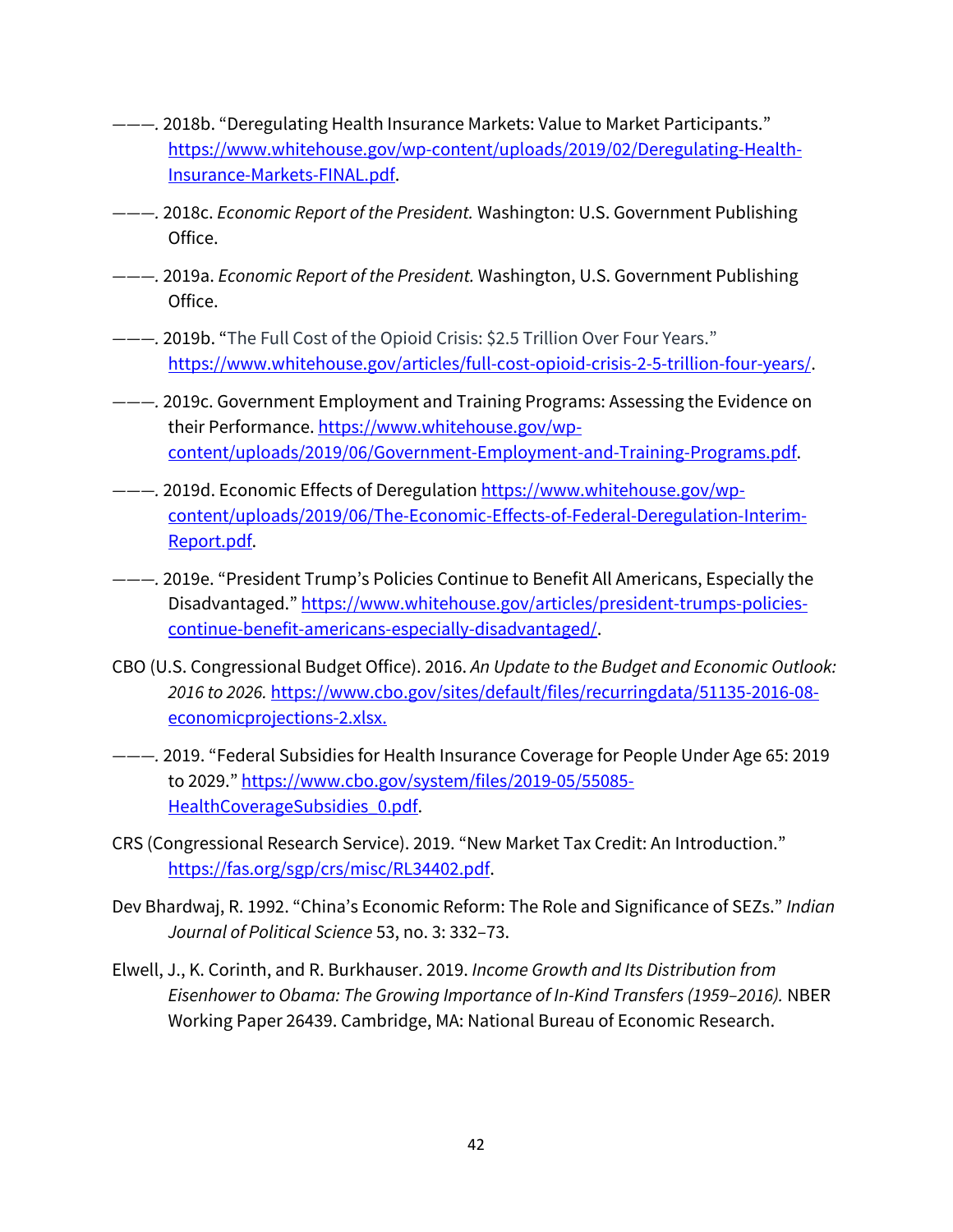- FOMC (Federal Open Market Committee). 2016. "Chair FOMC's Press Conference Projections Materials, September 21, 2016." Press release, September 21. [https://www.federalreserve.gov/monetarypolicy/files/fomcprojtabl20160921.pdf.](https://www.federalreserve.gov/monetarypolicy/files/fomcprojtabl20160921.pdf)
- Fein, D., and J. Hamadyk. 2018. *Bridging the Opportunity Divide for Low-Income Youth: Implementation and Early Impacts of the Year Up Program.* OPRE Report 2018-65. Washington: Office of Planning, Research, and Evaluation, Administration for Children and Families, U.S. Department of Health and Human Services. [https://www.yearup.org/wp-content/uploads/2018/06/Year-Up-PACE-Full-Report-](https://www.yearup.org/wp-content/uploads/2018/06/Year-Up-PACE-Full-Report-2018.pdf)[2018.pdf.](https://www.yearup.org/wp-content/uploads/2018/06/Year-Up-PACE-Full-Report-2018.pdf)
- Food and Nutrition Service. 2019. "Food Security in the U.S.: Key Statistics & Graphics." U.S. Department of Agriculture. [https://www.ers.usda.gov/topics/food-nutrition](https://www.ers.usda.gov/topics/food-nutrition-assistance/food-security-in-the-us/key-statistics-graphics/)[assistance/food-security-in-the-us/key-statistics-graphics/.](https://www.ers.usda.gov/topics/food-nutrition-assistance/food-security-in-the-us/key-statistics-graphics/)
- *———.* 2019. "SNAP Data Tables." U.S. Department of Agriculture. [https://www.fns.usda.gov/pd/supplemental-nutrition-assistance-program-snap.](https://www.fns.usda.gov/pd/supplemental-nutrition-assistance-program-snap)
- Fry, R. 2018. "Millennials Projected to Overtake Baby Boomers as America's Largest Generation." Pew Research Service. [https://www.pewresearch.org/fact](https://www.pewresearch.org/fact-tank/2018/03/01/millennials-overtake-baby-boomers/)[tank/2018/03/01/millennials-overtake-baby-boomers/.](https://www.pewresearch.org/fact-tank/2018/03/01/millennials-overtake-baby-boomers/)
- FTC (Federal Trade Commission). 2018. "Policy Perspectives: Options to Enhance Occupational License Portability." [https://www.ftc.gov/reports/options-enhance](https://www.ftc.gov/reports/options-enhance-occupational-license-portability)[occupational-license-portability](https://www.ftc.gov/reports/options-enhance-occupational-license-portability)
- Ganong, Peter, and D. Shoag. 2017. "Why Has Regional Income Convergence in the U.S. Declined?" *Journal of Urban Economics* 102: 76–90. [https://scholar.harvard.edu/shoag/publications/why-has-regional-income](https://scholar.harvard.edu/shoag/publications/why-has-regional-income-convergence-usdeclined)[convergence-usdeclined.](https://scholar.harvard.edu/shoag/publications/why-has-regional-income-convergence-usdeclined)
- Goodnough, A., and M. Sanger-Katz. 2019. "Medicaid Covers a Million Fewer Children. Baby Elijah Was One of Them." *New York Times,* Upshot Blog, October 22. [https://www.nytimes.com/2019/10/22/upshot/medicaid-uninsured-children.html.](https://www.nytimes.com/2019/10/22/upshot/medicaid-uninsured-children.html)
- Guo, J., A. Seshadri, and C. Taber. 2019. *Jobs, Skills, and the Prison-to-Work Transition*. Madison: Center for Research on the Wisconsin Economy.
- Hendra, R., D. Greenberg, G. Hamilton, A. Oppenheim, A. Pennington, K. Schaberg, and B. Tessler. 2016. "Encouraging Evidence on a Sector-Focused Advancement Strategy." MDRC. [https://www.mdrc.org/sites/default/files/2016\\_Workadvance\\_Final\\_Web.pdf.](https://www.mdrc.org/sites/default/files/2016_Workadvance_Final_Web.pdf)
- Johnson, J., and M. Kleiner. 2017. *Is Occupational Licensing a Barrier to Interstate Migration?* NBER Working Paper 24107. Cambridge, MA: National Bureau of Economic Research.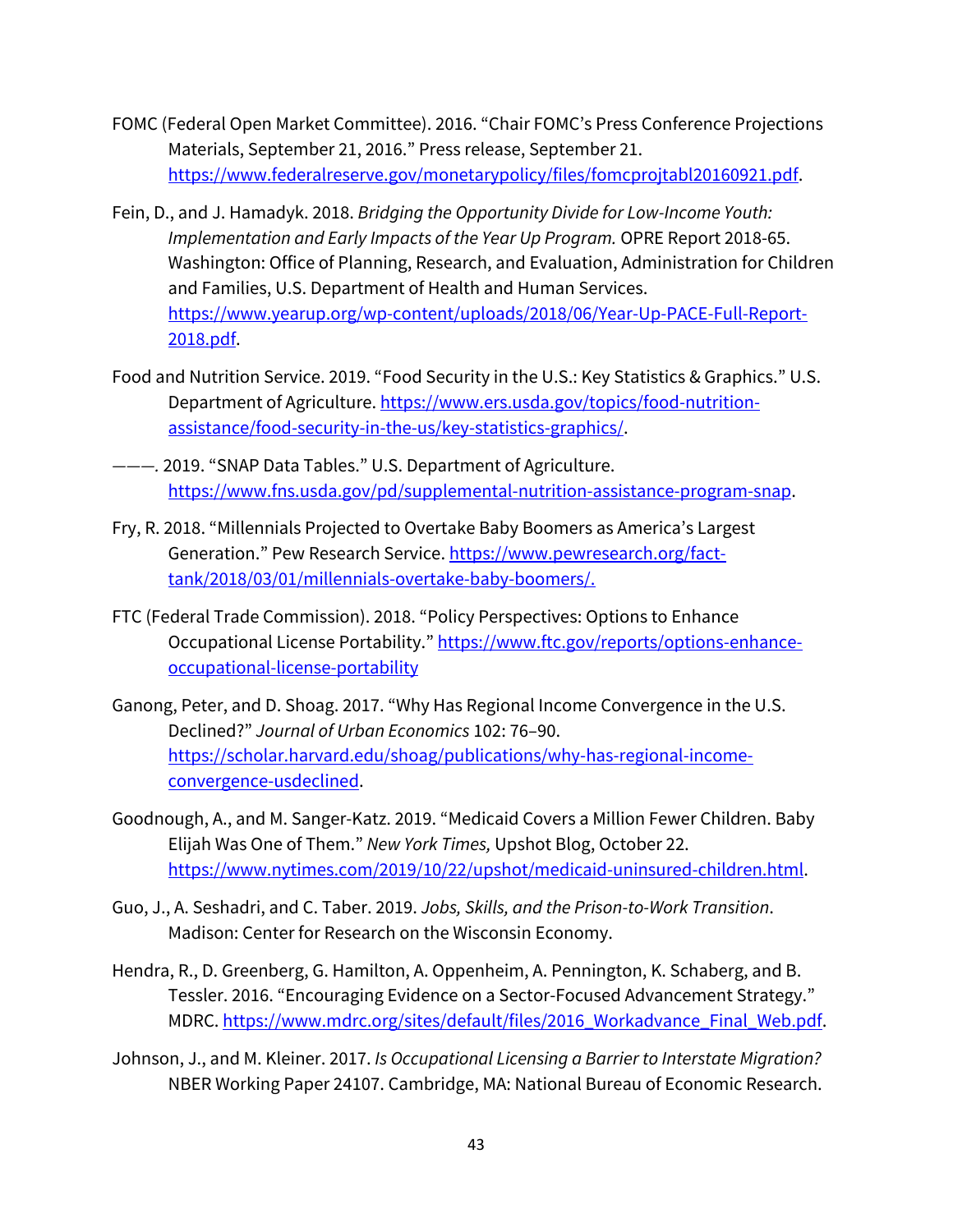- Krueger, A. 2017. "Where Have All the Workers Gone? An Inquiry into the Decline of the U.S. Labor Force Participation Rate." Washington: Brookings Institution. [https://www.brookings.edu/wp-content/uploads/2017/09/1\\_krueger.pdf](https://www.brookings.edu/wp-content/uploads/2017/09/1_krueger.pdf)
- Levinson, A. 2019. "Energy Efficiency Standards Are More Regressive Than Energy Taxes: Theory and Evidence." *Journal of the Association of Environmental and Resource Economists* 6, no. S1: S7–S36.
- Maguire S., J. Freely, C. Clymer, M. Conway, and D. Schwartz. 2010. "Tuning In to Local Labor Markets: Findings from the Sectoral Employment Impact Study." Public/Private Ventures.
- Meyer, B., W. Mok, and J. Sullivan. 2015. "Household Surveys in Crisis." *Journal of Economic Perspectives* 29, no. 4: 199–226.
- Meyer, J. 2017. *How Occupational Licensing Inhibits Economic Opportunity.* Naples, FL: Foundation for Government Accountability. [https://thefga.org/wp](https://thefga.org/wp-content/uploads/2017/10/How-Occupational-Licensing-Inhibits-Economic-Opportunity-10-23-17.pdf)[content/uploads/2017/10/How-Occupational-Licensing-Inhibits-Economic-](https://thefga.org/wp-content/uploads/2017/10/How-Occupational-Licensing-Inhibits-Economic-Opportunity-10-23-17.pdf)[Opportunity-10-23-17.pdf.](https://thefga.org/wp-content/uploads/2017/10/How-Occupational-Licensing-Inhibits-Economic-Opportunity-10-23-17.pdf)
- NCSHA (National Council of State Housing Agencies). 2019. "Opportunity Zone Target Investment Surges to Nearly \$43 Billion Nationwide." [https://www.cdfifund.gov/Documents/Summit%20-](https://www.cdfifund.gov/Documents/Summit%20-%20Compliance%20Review%20of%20New%20Markets%20Tax%20Credit%20Program%20-%20August%20Date%20-%20508%20Compliant.pdf) [%20Compliance%20Review%20of%20New%20Markets%20Tax%20Credit%20Progra](https://www.cdfifund.gov/Documents/Summit%20-%20Compliance%20Review%20of%20New%20Markets%20Tax%20Credit%20Program%20-%20August%20Date%20-%20508%20Compliant.pdf) [m%20-%20August%20Date%20-%20508%20Compliant.pdf.](https://www.cdfifund.gov/Documents/Summit%20-%20Compliance%20Review%20of%20New%20Markets%20Tax%20Credit%20Program%20-%20August%20Date%20-%20508%20Compliant.pdf)
- Nunn, R., J. Parsons, and J. Shambaugh. 2018. "The Geography of Prosperity." In *Place-Based Policies for Shared Economic Growth*, edited by J. Shambaugh and R. Nunn. Washington: Brookings Institution.
- Office of Family Assistance. 2019. "TANF Caseload Data 2018." U.S. Department of Health and Human Services. [https://www.acf.hhs.gov/ofa/resource/tanf-caseload-data-2018.](https://www.acf.hhs.gov/ofa/resource/tanf-caseload-data-2018)
- Real Capital Analytics. "U.S. Opportunity Zones: A Baseline." <https://www.rcanalytics.com/opportunity-zones-baseline/>
- Roder, A., and M. Elliot. 2019. "Nine Year Gains: Project QUEST's Continuing Impact." Economic Mobility Corporation. [https://economicmobilitycorp.org/wp](https://economicmobilitycorp.org/wp-content/uploads/2019/04/NineYearGains_web.pdf)[content/uploads/2019/04/NineYearGains\\_web.pdf.](https://economicmobilitycorp.org/wp-content/uploads/2019/04/NineYearGains_web.pdf)
- Sage, A., M. Langen., and A. Van de Minne. 2019. *Where Is the Opportunity in Opportunity Zones? Early Indicators of the Opportunity Zone Program's Impact on Commercial Property Prices?* [https://papers.ssrn.com/sol3/papers.cfm?abstract\\_id=3385502.](https://papers.ssrn.com/sol3/papers.cfm?abstract_id=3385502)

Schnepel, Kevin. 2016. "Good Jobs and Recidivism." *Economic Journal* 128: 447–69.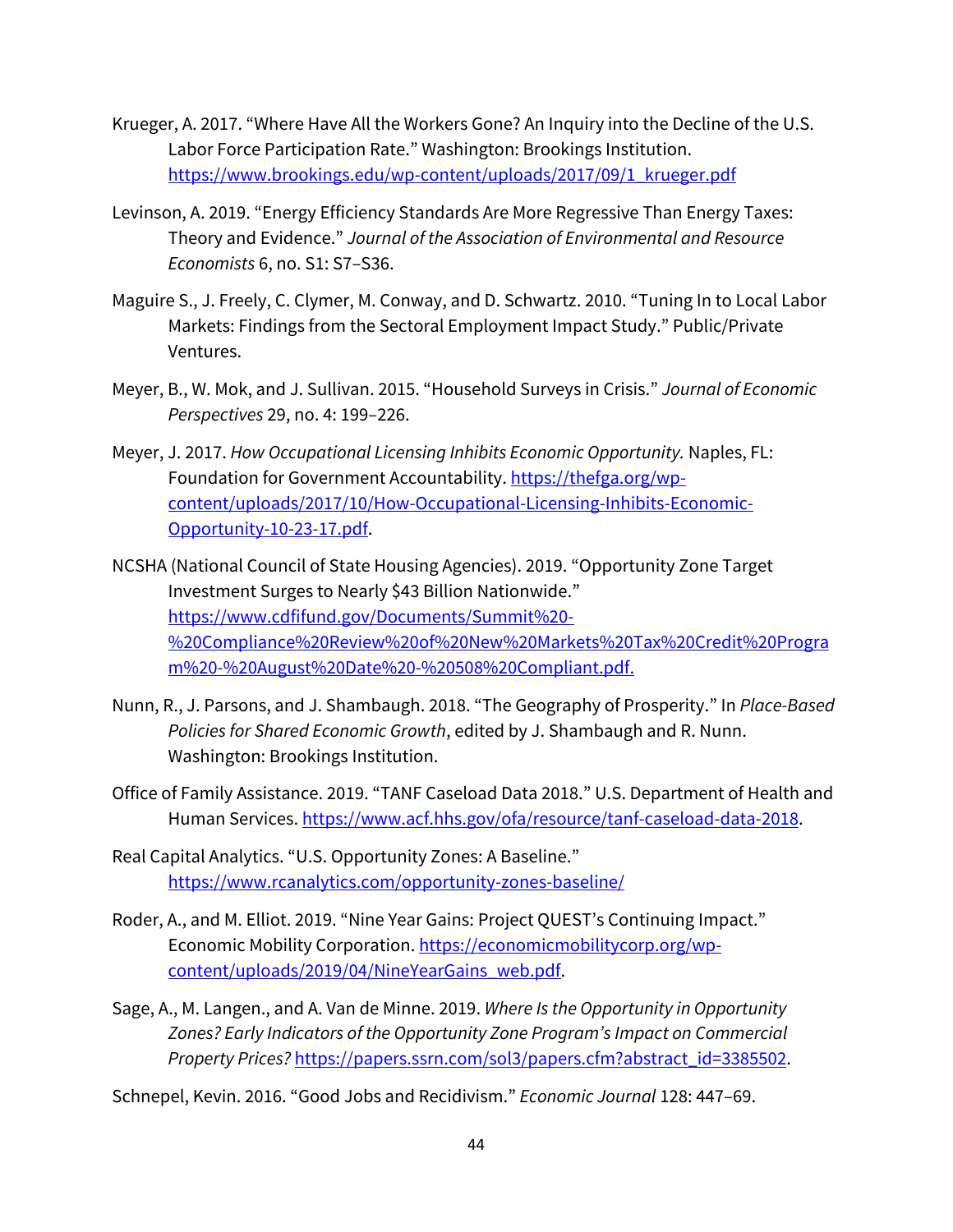- Szafran, R. 2002. "Age-Adjusted Labor Force Participation Rates, 1960–2045." *Monthly Labor Review* 125: 25–38.
- U.S. Census Bureau. 2019. "Income and Poverty in the United States: 2018." [https://www.census.gov/library/publications/2019/demo/p60-266.html.](https://www.census.gov/library/publications/2019/demo/p60-266.html)
- White House. 2015. *Occupational Licensing: A Framework for Policymakers.* [https://obamawhitehouse.archives.gov/sites/default/files/docs/licensing\\_report\\_final](https://obamawhitehouse.archives.gov/sites/default/files/docs/licensing_report_final_nonembargo.pdf) [\\_nonembargo.pdf.](https://obamawhitehouse.archives.gov/sites/default/files/docs/licensing_report_final_nonembargo.pdf)